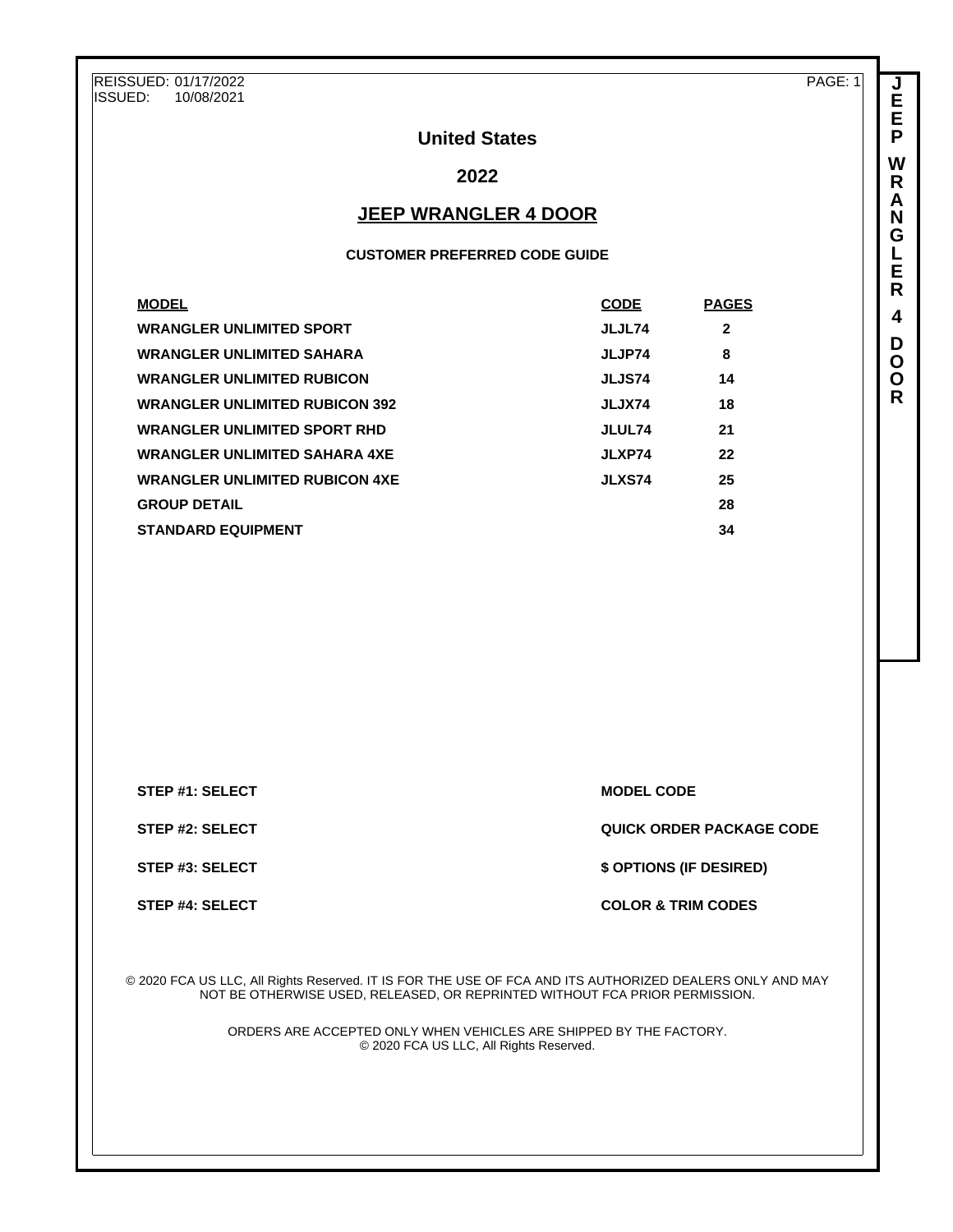### **STEP #1 SELECT - MODEL CODE**

| .                                                                 |       |       |                                                                  |       |                     |                      |                     |                |               |                 |  |
|-------------------------------------------------------------------|-------|-------|------------------------------------------------------------------|-------|---------------------|----------------------|---------------------|----------------|---------------|-----------------|--|
|                                                                   |       |       |                                                                  |       |                     | <b>SFWP</b>          | <b>SMSRP</b>        |                |               |                 |  |
| <b>WRANGLER UNLIMITED SPORT</b>                                   |       |       |                                                                  |       |                     | 33,001               | 33,595              |                | JLJL74        |                 |  |
|                                                                   |       |       | <b>DESTINATION CHARGE</b>                                        |       |                     | 1.595<br>1,645 IN HI |                     |                |               |                 |  |
| STEP <sub>#2</sub>                                                |       |       | <b>SELECT - QUICK ORDER PACKAGE CODE</b>                         |       |                     |                      |                     |                |               |                 |  |
| <b>POWERTRAIN AVAILABILITY</b>                                    |       |       |                                                                  |       |                     |                      |                     |                |               |                 |  |
| <b>ENGINE</b>                                                     |       |       | <b><i>SFWP SMSRP TRANSMISSION</i></b>                            |       | <b>\$FWP \$MSRP</b> | <b>SPORT</b>         | <b>WILLYS SPORT</b> | <b>SPORT S</b> | <b>WILLYS</b> | <b>ALTITUDE</b> |  |
| 3.6L V6 24V VVT<br><b>ENGINE UPG I</b><br>W/ESS (ERC)             | N/C   | N/C   | 6-SPEED<br><b>MANUAL</b><br><b>TRANSMISSION</b><br>(DEM)         | N/C   | N/C                 | 23B                  | 23K                 | <b>23S</b>     | <b>23W</b>    | 23L             |  |
| 2.0L 14 DOHC DI<br><b>TURBO ENGINE</b><br>W/ESS (EC1)             | (450) | (500) | 8-SPD AUTO<br>850RE TRANS<br>(MAKE) (DFT)                        | 2,250 | 2,500               | 22B                  | 22K                 | <b>22S</b>     | <b>22W</b>    | 22L             |  |
| 3.6L V6 24V VVT<br><b>ENGINE UPG I</b><br>W/ESS (ERC)             | N/C   | N/C   | 8-SPD AUTO<br>850RE TRANS<br>(MAKE) (DFT)                        | 2,250 | 2,500               | 24B                  | 24K                 | <b>24S</b>     | <b>24W</b>    |                 |  |
| 3.6L V6 24V VVT<br><b>ETORQUE</b><br><b>ENGINE UPG I</b><br>(ERG) | 1,126 | 1.250 | 8-SPD AUTO<br>850RE TRANS<br>(MAKE) (DFT)                        | 2,250 | 2,500               | 25B                  | 25K                 | <b>25S</b>     | <b>25W</b>    | 25L             |  |
| 3.0L V6 TURBO<br><b>DIESEL ENGINE</b><br>W/ESS G3 (EXJ)           | 3,159 |       | 3,510 8-SPD AUTO<br><b>8HP75 TRANS</b><br>(BUY-GERMANY)<br>(DFV) | 2,250 | 2,500               | 26B                  | 26K                 | <b>26S</b>     | <b>26W</b>    | <b>26L</b>      |  |
|                                                                   |       |       |                                                                  |       |                     |                      |                     |                |               |                 |  |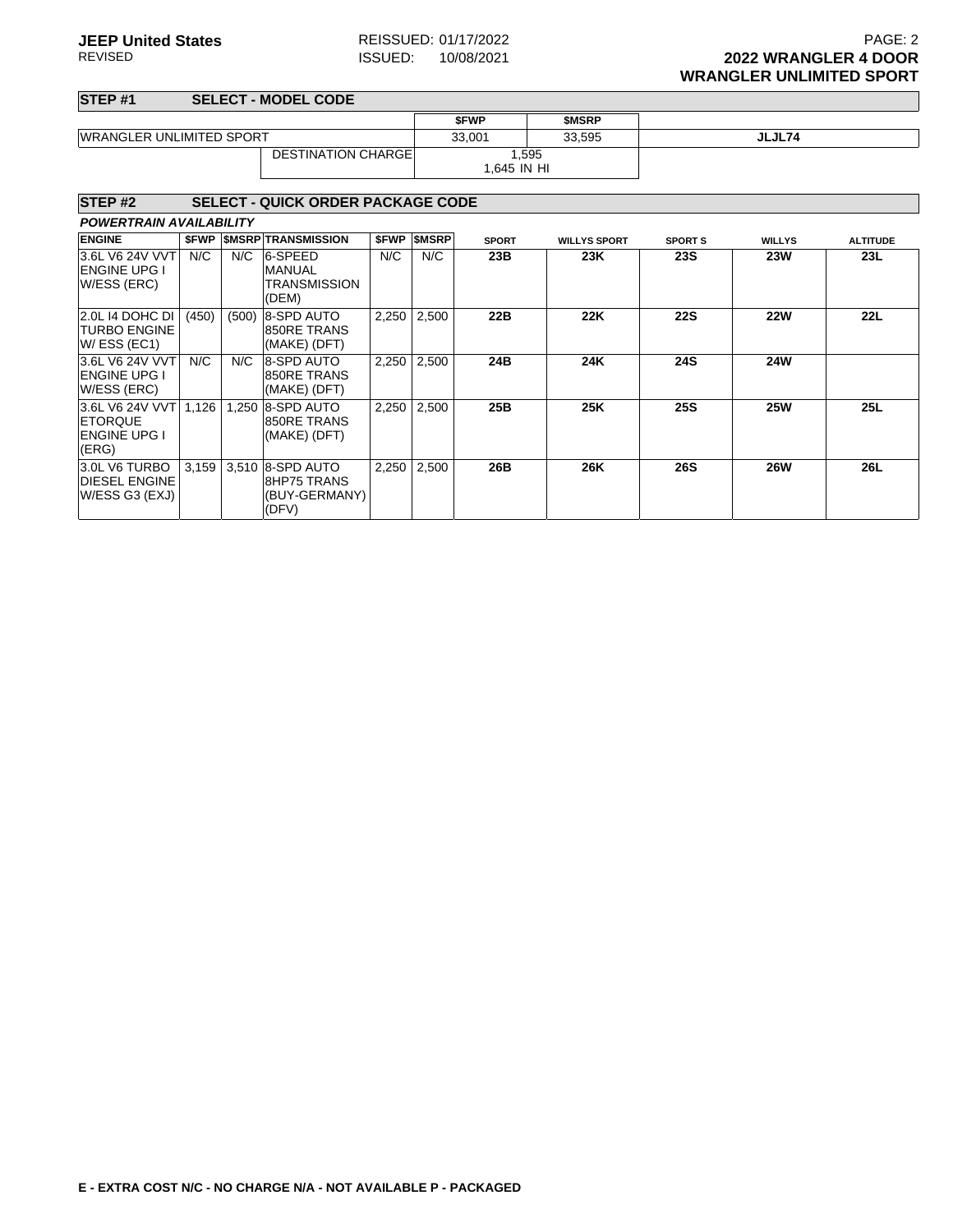## **JEEP United States**<br>REVISED REVISED REVISED REVISED REVISED REVISED REVISED REVISED REVISED REVISED **ISSUED:** 10/08/2021 **2022 WRANGLER 4 DOOR WRANGLER UNLIMITED SPORT**

| <b>PACKAGE CONTENT</b>                           | <b>SPORT</b> | <b>WILLYS SPORT</b>     | <b>SPORT S</b> | <b>WILLYS</b>  | <b>ALTITUDE</b>         |
|--------------------------------------------------|--------------|-------------------------|----------------|----------------|-------------------------|
| 110MPH VEHICLE MAX SPEED CALIBRATION (JJ3)       |              |                         |                |                | X                       |
| 17X7.5 MOAB BLACK ALUMINUM WHEELS (WJP)          |              | Χ                       |                | X              |                         |
| 17X7.5 TECH SILVER ALUMINUM WHEELS (WF9)         |              |                         | X              |                |                         |
| 18X7.5 GLOSS BLACK ALUM WHEELS (WBS)             |              |                         |                |                | X                       |
| 255/70R18 ALL SEASON TIRES (TDA)                 |              |                         |                |                | X                       |
| 4-WHEEL DRIVE SWING GATE DECAL (MS3)             |              | X                       |                | X              |                         |
| 97 MPH VEHICLE MAX SPEED CALIBRATION (JJ2)       |              | $\overline{\mathsf{X}}$ |                | X              |                         |
| ALTITUDE PACKAGE (AHP)                           |              |                         |                |                | X                       |
| ANTI-SPIN DIFFERENTIAL REAR AXLE (DSA)           |              | X                       |                | X              |                         |
| <b>AUTOMATIC HEADLAMPS (LMG)</b>                 |              |                         | X              | X              | X                       |
| BF GOODRICH BRAND TIRES (TZG)                    |              | X                       |                |                |                         |
| BLACK 3-PIECE HARD TOP (HT1)                     |              |                         |                |                | X                       |
| <b>BLACK GRILLE (MW7)</b>                        |              | X                       |                | X              |                         |
| <b>BLACK INTERIOR ACCENTS (XS4)</b>              |              |                         |                |                | X                       |
| <b>BLACK TRAIL RATED BADGE (MGD)</b>             |              | X                       |                | X              | $\overline{\mathsf{x}}$ |
| <b>BODY COLOR GRILLE W/GLOSS BLK RINGS (MFK)</b> |              |                         |                |                | X                       |
| <b>BRIDGESTONE BRAND TIRES (TZB)</b>             |              |                         |                |                | X                       |
| DEEP TINT SUNSCREEN WINDOWS (GCD)                |              | X                       | X              | X              | X                       |
| FREEDOM PANEL STORAGE BAG (CS2)                  |              |                         |                |                | X                       |
| FRONT LED FOG LAMPS (LNV)                        |              |                         |                | X              |                         |
| HEAVY DUTY SUSPENSION W/GAS SHOCKS (SDU)         |              |                         |                |                | X                       |
| LEATHER WRAPPED STEERING WHEEL (SCV)             |              |                         | X              | X              | X                       |
| LED HEADLAMP AND FOG LAMP GROUP (ADA)            |              |                         |                | $\overline{X}$ |                         |
| LED PREMIUM REFLECTOR HEADLAMPS (LPX)            |              |                         |                | X              |                         |
| LT255/75R17C TIRES (TTK)                         |              | X                       |                |                |                         |
| LT255/75R17C TIRES (TTP)                         |              |                         |                | X              |                         |
| <b>MATTE BLACK JEEP BADGE (MZG)</b>              |              | X                       |                | X              | X                       |
| MOLD IN COLOR BUMPER W/GLOSS BLACK (MBU)         |              | X                       |                | X              |                         |
| MOPAR ALL-WEATHER FLOOR MATS (CWA)               |              | X                       |                | X              |                         |
| MOPAR HARDTOP HEADLINER (CHD)                    |              |                         |                |                | X                       |
| NO SOFT TOP (ST8)                                |              |                         |                |                | X                       |
| POWER HEATED MIRRORS (GTB)                       |              |                         | X              | X              | $\overline{\mathsf{x}}$ |
| PWR WINDOWS, FRONT 1-TOUCH DOWN (JPY)            |              |                         | Χ              | X              | $\overline{\mathsf{X}}$ |
| <b>REAR WINDOW DEFROSTER (GFA)</b>               |              |                         |                |                | $\overline{X}$          |
| REAR WINDOW WIPER/WASHER (JHB)                   |              |                         |                |                | X                       |
| <b>REMOTE KEYLESS ENTRY (GXM)</b>                |              |                         | X              | X              | X                       |
| ROCK PROTECTION SILL RAILS (MEF)                 |              | X                       |                | X              |                         |
| <b>SECURITY ALARM (LSA)</b>                      |              |                         | X              | X              | X                       |
| SPEED SENSITIVE POWER LOCKS (JPH)                |              |                         | Χ              | X              | $\mathsf X$             |
| SPORT S (AAS)                                    |              |                         | X              |                |                         |
| SUN VISORS W/ILLUM VANITY MIRRORS (GNC)          |              |                         | X              | X              | $\mathsf{X}$            |
| <b>WILLYS (ACB)</b>                              |              | X                       |                | $\overline{X}$ |                         |
| WILLYS HOOD DECAL (MT6)                          |              | $\overline{X}$          |                | X              |                         |
| WIZARD BLACK INSTRUMENT PANEL BEZELS (JES)       |              |                         |                |                | X                       |
|                                                  |              |                         |                |                |                         |
| \$FWP<br>PACKAGE VALUE PRICE                     | 0            | 1,855                   | 2,880          | 5,450          | 4,676                   |
| \$FWP<br><b>PACKAGE DISCOUNT</b>                 | $\mathbf 0$  | $\Omega$                | 0              | $\Omega$       | 0                       |
| NET PACKAGE VALUE PRICE<br>\$FWP                 | $\mathbf 0$  | 1,855                   | 2,880          | 5,450          | 4,676                   |
| PACKAGE VALUE PRICE<br>\$MSRP                    | 0            | 2,060                   | 3,200          | 6,055          | 5,195                   |
| PACKAGE DISCOUNT<br>\$MSRP                       | $\mathbf 0$  | $\Omega$                | 0              | 0              | 0                       |
| NET PACKAGE VALUE PRICE<br>\$MSRP                | $\mathbf 0$  | 2,060                   | 3,200          | 6,055          | 5,195                   |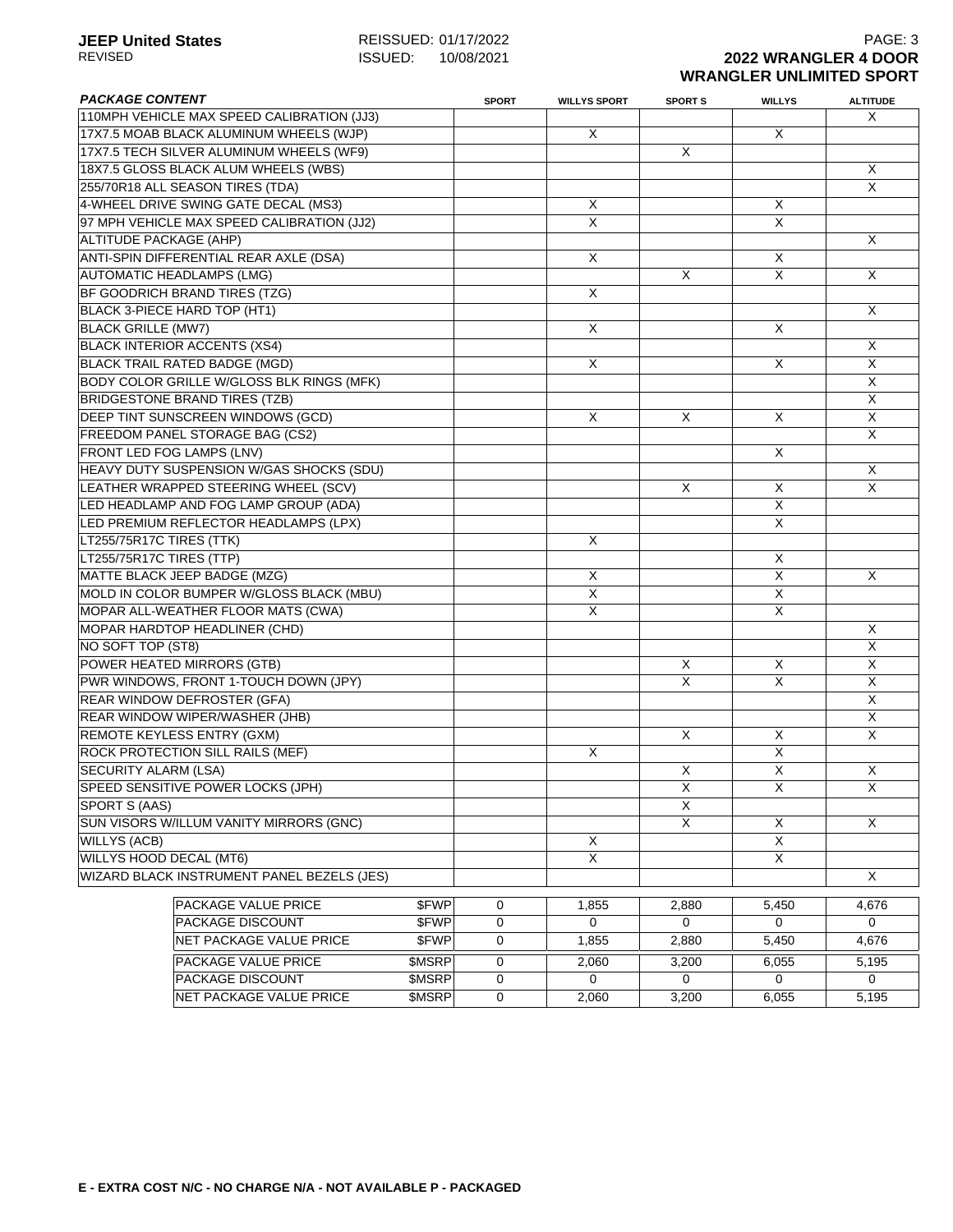#### **PRICE INCLUDES - BASE PRICE, ENGINE/TRANSMISSION AND QUICK ORDER PACKAGE (ALSO INCLUDES PACKAGE DISCOUNT WHERE APPLICABLE - ADD DESTINATION CHARGE)**

| ALUU INULUDLU I AUNAUL DIUUUUNI IIIILINL AI I LIUADLL |        |        | ADD DEGINANION GIRINGER |        |        |        |
|-------------------------------------------------------|--------|--------|-------------------------|--------|--------|--------|
| <b>FACTORY WHOLESALE PRICE \$</b>                     | $23 -$ | 33,001 | 34,856                  | 35,881 | 38,451 | 37.677 |
|                                                       | $22 -$ | 34,801 | 36,656                  | 37,681 | 40,251 | 39,477 |
|                                                       | $24 -$ | 35,251 | 37,106                  | 38,131 | 40,701 |        |
|                                                       | $25 -$ | 36,377 | 38,232                  | 39,257 | 41,827 | 41.053 |
|                                                       | $26 -$ | 38,410 | 40,265                  | 41,290 | 43,860 | 43,086 |
| <b>MANUFACTURER SUGGESTED RETAIL PRICE \$</b>         | $23 -$ | 33,595 | 35,655                  | 36,795 | 39,650 | 38.790 |
|                                                       | $22 -$ | 35,595 | 37,655                  | 38,795 | 41.650 | 40.790 |
|                                                       | $24 -$ | 36,095 | 38,155                  | 39,295 | 42.150 |        |
|                                                       | $25 -$ | 37,345 | 39,405                  | 40,545 | 43.400 | 42.540 |
|                                                       | $26 -$ | 39,605 | 41,665                  | 42,805 | 45,660 | 44,800 |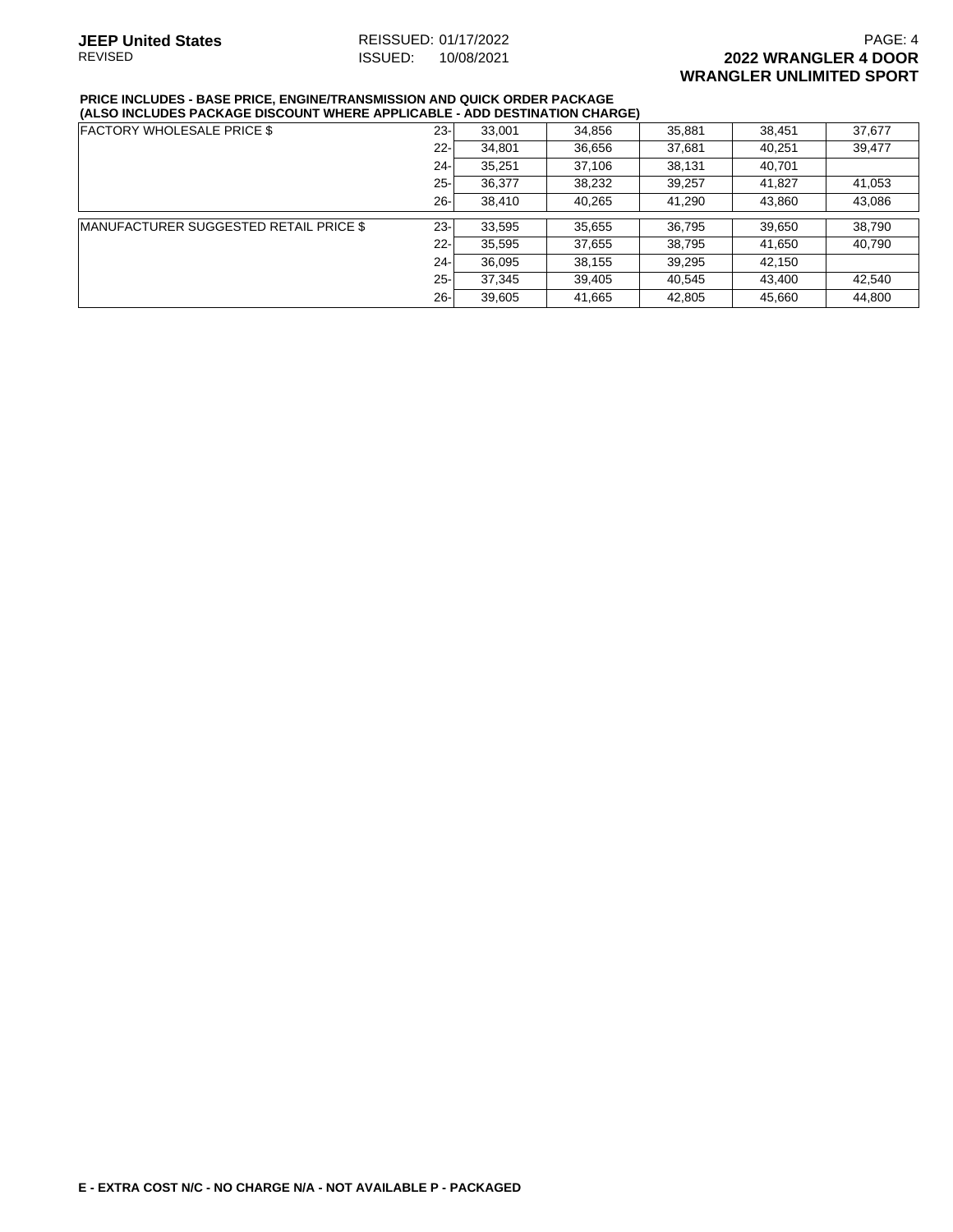|                                                                                                                                                         |                |                          | <b>SPORT</b>    | <b>WILLYS SPORT</b> | <b>SPORT S</b>  | <b>WILLYS</b>   | <b>ALTITUDE</b>   |
|---------------------------------------------------------------------------------------------------------------------------------------------------------|----------------|--------------------------|-----------------|---------------------|-----------------|-----------------|-------------------|
| <b>DESCRIPTION</b>                                                                                                                                      |                | <b><i>SFWP SMSRP</i></b> | $2$ B           | $2_K$               | 2S              | $2$ W           | $2+$              |
| 17X7.5 MACHINED GRANITE<br><b>CRYSTAL WHLS</b>                                                                                                          | 986            | 1,095                    |                 |                     | <b>WGG</b>      |                 |                   |
| M/H TQJ OR TTC OR TQL                                                                                                                                   |                |                          |                 |                     |                 |                 |                   |
| 2.72:1 SELEC-TRAC FULL TIME 4WD<br><b>SYS</b>                                                                                                           | 626            | 695                      |                 |                     | <b>DHP</b>      | <b>DHP</b>      | <b>DHP</b>        |
| M/H DSA; N/A W/DEM; N/A W/EXJ                                                                                                                           |                |                          |                 |                     |                 |                 |                   |
| 245/75R17 ALL TERRAIN TIRES                                                                                                                             | 266            | 295                      |                 |                     | <b>TTC</b>      |                 |                   |
| N/A W/26S; ONLY 1: TQK OR TTC OR<br>TDB; ONLY 1: TTC OR TDB                                                                                             |                |                          |                 |                     |                 |                 |                   |
| 8.4" RADIO AND PREMIUM AUDIO<br><b>GROUP</b>                                                                                                            | 1.886          | 2,095                    |                 |                     | <b>AEK</b>      | <b>AEK</b>      | <b>AEK</b>        |
| <b>INCLUDED W/AGS; M/H AAN</b>                                                                                                                          |                |                          |                 |                     |                 |                 |                   |
| <b>ADVANCED SAFETY GROUP</b>                                                                                                                            | 806            | 895                      |                 |                     | ALP             | <b>ALP</b>      | <b>ALP</b>        |
| ALPINE PREMIUM AUDIO SYSTEM                                                                                                                             | 1,166          | 1,295                    |                 |                     | RC4             | RC4             | RC4               |
| ANTI-SPIN DIFFERENTIAL REAR<br>AXLE                                                                                                                     | 536<br>N/C     | 595<br>N/C               | <b>DSA</b>      | P<br>P              | <b>DSA</b>      | P<br>P          | <b>DSA</b>        |
| M/H EC1 OR ERG OR ERC OR EXJ                                                                                                                            |                |                          |                 |                     |                 |                 |                   |
| <b>BLACK 3-PIECE HARD TOP</b>                                                                                                                           | 1,526          | 1,695                    | HT <sub>1</sub> | HT <sub>1</sub>     | HT <sub>1</sub> | HT <sub>1</sub> | P                 |
| N/A W/AGS; ONLY 1: HT1 OR HT2                                                                                                                           | N/C            | N/C                      |                 |                     |                 |                 | P                 |
| W/AEN                                                                                                                                                   | N/C            | N/C                      | HT <sub>1</sub> | HT <sub>1</sub>     | HT1             |                 | P                 |
| COLD WEATHER GROUP                                                                                                                                      | 1,030          | 1,145                    |                 |                     | <b>ADE</b>      | <b>ADE</b>      | ADE               |
| W/DEM<br>W/2TS M/H ADC; W/2TW M/H ADC                                                                                                                   | 760            | 845                      |                 |                     | <b>ADE</b>      | <b>ADE</b>      | <b>ADE</b>        |
| <b>CONVENIENCE GROUP</b>                                                                                                                                | 626            | 695                      |                 |                     | <b>ADC</b>      | <b>ADC</b>      | <b>ADC</b>        |
| W/ADE                                                                                                                                                   | 446            | 495                      |                 |                     | <b>ADC</b>      | <b>ADC</b>      | <b>ADC</b>        |
| W/DEM                                                                                                                                                   | 446            | 495                      |                 |                     | <b>ADC</b>      | <b>ADC</b>      | <b>ADC</b>        |
| CORNING GORILLA(R) GLASS                                                                                                                                | 446            | 495                      |                 |                     | <b>GMA</b>      | <b>GMA</b>      |                   |
| DUAL DOOR GROUP W/ BASE                                                                                                                                 | 3,596          | 3,995                    | <b>AJB</b>      | <b>AJB</b>          |                 |                 |                   |
| <b>UPPERS</b>                                                                                                                                           | 3,596          | 3,995                    |                 |                     | <b>AJB</b>      | AJB             | AJB               |
| M/H PAU OR PBJ OR PDN OR PGG OR<br>PJF OR PRC OR PRV OR PSE OR PW7 OR<br>PX8; M/H STA; ONLY 1: AJB OR AJS                                               |                |                          |                 |                     |                 |                 |                   |
| includes package AJS content                                                                                                                            |                |                          |                 |                     |                 |                 |                   |
| DUAL DOOR GROUP W/ PREMIUM<br><b>UPPERS</b>                                                                                                             | 3,956<br>3,956 | 4,395<br>4,395           | <b>AJS</b>      | <b>AJS</b>          | AJS             | AJS             | <b>AJS</b>        |
| M/H AGS OR HT1 OR STB; M/H PAU OR<br><b>PBJ OR PDN OR PGG OR PJF OR PRC OR</b><br>PRV OR PSE OR PW7 OR PX8; N/A<br>W/ST3; N/A W/STA; ONLY 1: AJB OR AJS |                |                          |                 |                     |                 |                 |                   |
| includes package AJB content                                                                                                                            |                |                          |                 |                     |                 |                 |                   |
| DUAL TOP GROUP                                                                                                                                          | 2,290          | 2,545                    |                 |                     | AEN             | AEN             |                   |
| <b>N/A W/AGS</b>                                                                                                                                        |                | 1,216 1,350              |                 |                     |                 |                 | <b>AEN</b>        |
| JEEP TRAIL RATED KIT<br>LED HEADLAMP AND FOG LAMP                                                                                                       | 1,166          | 176 195<br>1,295         | XWX             | XWX                 | XWX<br>ADA      | XWX<br>P        | <b>XWX</b><br>ADA |
| <b>GROUP</b>                                                                                                                                            |                |                          |                 |                     |                 |                 |                   |
| MANUF STATEMENT OF ORIGIN                                                                                                                               | N/C            | N/C                      | <b>YEP</b>      | <b>YEP</b>          | <b>YEP</b>      | <b>YEP</b>      | <b>YEP</b>        |
| <b>PREMIUM BLACK SUNRIDER SOFT</b><br><b>TOP</b>                                                                                                        | 536            | 595                      |                 |                     | <b>STB</b>      | <b>STB</b>      |                   |
| N/A W/HT2; ONLY 1: STB OR STC OR ST3                                                                                                                    |                |                          |                 |                     |                 |                 |                   |
| <b>PREMIUM TAN SUNRIDER SOFT</b><br><b>TOP</b>                                                                                                          | N/C            | N/C                      |                 |                     | ST <sub>3</sub> | ST <sub>3</sub> |                   |
| N/A W/24S; N/A W/24W; ONLY 1: STB OR<br>STC OR ST3; W/PHP M/H -X9                                                                                       |                |                          |                 |                     |                 |                 |                   |
| <b>PREMIUM TAN SUNRIDER SOFT</b><br><b>TOP</b>                                                                                                          | 716            | 795                      |                 |                     | <b>STC</b>      | <b>STC</b>      |                   |
| ONLY 1: STB OR STC OR ST3; W/PHP M/H<br>-X9                                                                                                             |                |                          |                 |                     |                 |                 |                   |
| <b>REMOTE PROXIMITY KEYLESS</b><br><b>ENTRY</b>                                                                                                         | 580            | 645                      | GXD             | GXD                 | GXD             | GXD             | GXD               |
| <b>M/H AJB OR AJG OR AJS</b>                                                                                                                            |                |                          |                 |                     |                 |                 |                   |
| <b>SAFETY GROUP</b>                                                                                                                                     | 986            | 1,095                    |                 |                     | AJ1             | AJ1             | AJ1               |
| <b>SIDE STEPS</b>                                                                                                                                       | 626            | 695                      |                 |                     | <b>MRK</b>      |                 | <b>MRK</b>        |
| N/A W/2TJ; N/A W/MMU; ONLY 1: MRT OR<br><b>MRU OR MRK</b>                                                                                               |                |                          |                 |                     |                 |                 |                   |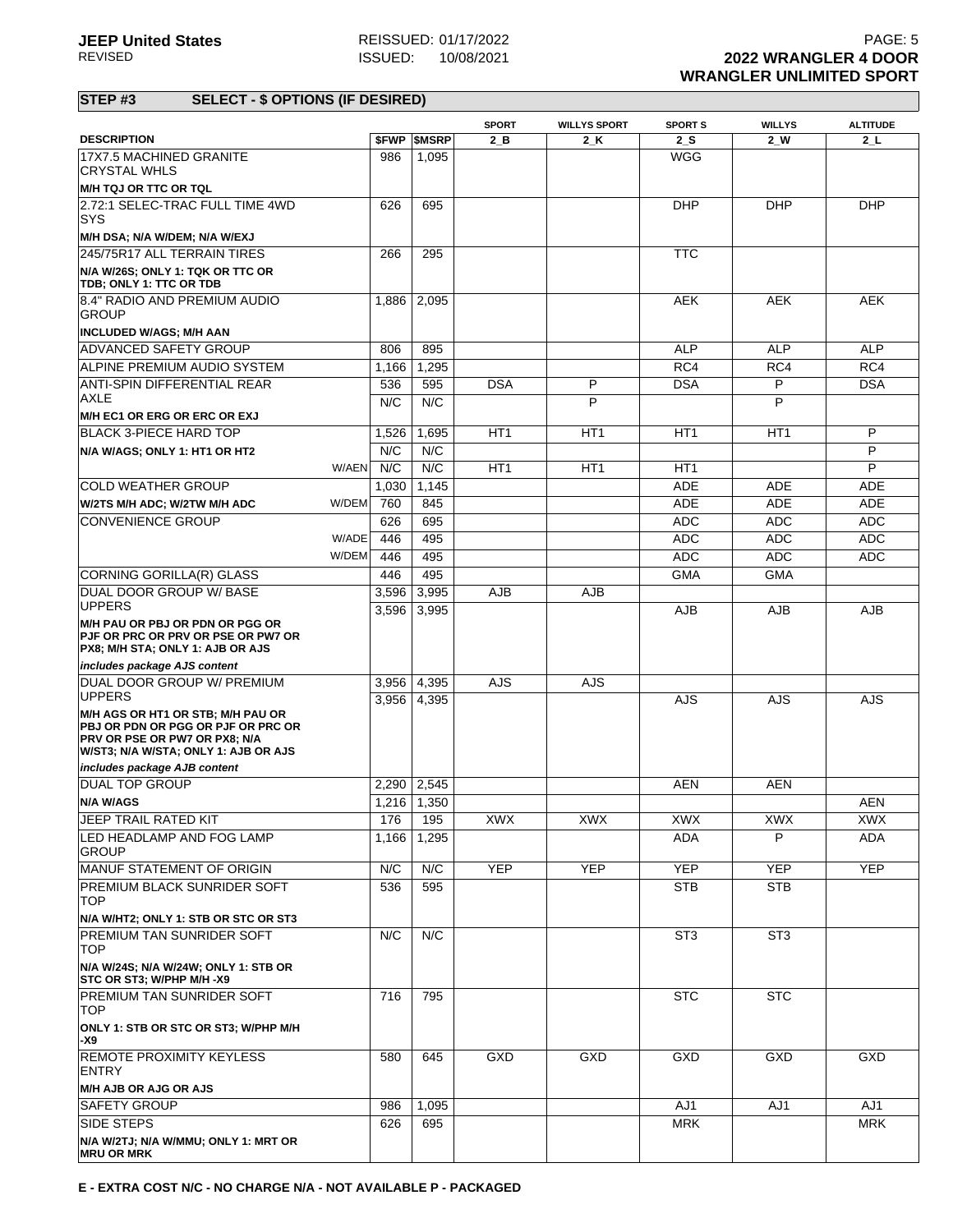## **JEEP United States** REISSUED: 01/17/2022<br>REVISED **REVISED REVISED 2022 WRANGLER 4 DOOR ISSUED:** 10/08/2021 **2022 WRANGLER 4 DOOR WRANGLER UNLIMITED SPORT**

|                                                                                                                                                                                                                                                                                                                    |       |        | <b>SPORT</b>    | <b>WILLYS SPORT</b> | <b>SPORT S</b>  | <b>WILLYS</b>   | <b>ALTITUDE</b> |
|--------------------------------------------------------------------------------------------------------------------------------------------------------------------------------------------------------------------------------------------------------------------------------------------------------------------|-------|--------|-----------------|---------------------|-----------------|-----------------|-----------------|
| <b>DESCRIPTION</b>                                                                                                                                                                                                                                                                                                 | \$FWP | \$MSRP | 2 B             | 2 K                 | 2 S             | 2 W             | 2 L             |
| <b>SIRIUSXM SATELLITE RADIO</b>                                                                                                                                                                                                                                                                                    | 266   | 295    | <b>RSD</b>      | <b>RSD</b>          | <b>RSD</b>      | <b>RSD</b>      | <b>RSD</b>      |
| <b>SMOKER'S GROUP</b>                                                                                                                                                                                                                                                                                              | 27    | 30     | <b>AWS</b>      | <b>AWS</b>          | <b>AWS</b>      | AWS             | <b>AWS</b>      |
| SOFT TOP WINDOW STORAGE BAG                                                                                                                                                                                                                                                                                        | 68    | 75     | <b>CWJ</b>      | <b>CWJ</b>          | <b>CWJ</b>      | <b>CWJ</b>      | CWJ             |
| <b>M/H STA OR AEN OR STB OR STC OR</b><br>ST3; N/A W/AGS; N/A W/HT2; N/A W/ST8                                                                                                                                                                                                                                     |       |        |                 |                     |                 |                 |                 |
| <b>SUN AND SOUND PACKAGE</b>                                                                                                                                                                                                                                                                                       | 3,861 | 4,290  |                 |                     | AGS             | AGS             |                 |
| <b>M/H AAN</b>                                                                                                                                                                                                                                                                                                     |       |        |                 |                     |                 |                 |                 |
| includes package AEK content                                                                                                                                                                                                                                                                                       |       |        |                 |                     |                 |                 |                 |
| <b>TECHNOLOGY GROUP</b>                                                                                                                                                                                                                                                                                            | 986   | 1,095  |                 |                     | AAN             | AAN             | AAN             |
| TRAILER TOW AND HD ELECTRICAL<br><b>GROUP</b>                                                                                                                                                                                                                                                                      | 896   | 995    | ADH             | <b>ADH</b>          | <b>ADH</b>      | ADH             | ADH             |
| TRAIL RAIL MANAGEMENT SYSTEM                                                                                                                                                                                                                                                                                       | 176   | 195    |                 |                     | <b>CMD</b>      | <b>CMD</b>      | <b>CMD</b>      |
| XTREME RECON 35" TIRE PACKAGE                                                                                                                                                                                                                                                                                      | 3,596 | 3,995  |                 |                     |                 | AGB             |                 |
| M/H ERG; N/A W/22W; N/A W/23W; N/A<br>W/24W; N/A W/26W; N/A W/8AT; N/A<br>W/8B1; N/A W/8CU; N/A W/8E9; N/A<br>W/8F1; N/A W/EC1; N/A W/ERC; N/A<br>W/ESG; N/A W/EXJ; N/A W/TDA; N/A<br>W/TTK; N/A W/TTP; N/A W/WJP                                                                                                  |       |        |                 |                     |                 |                 |                 |
| <b>MOPAR OPTIONS</b>                                                                                                                                                                                                                                                                                               |       |        |                 |                     |                 |                 |                 |
| MOPAR 1941 HOOD GRAPHIC                                                                                                                                                                                                                                                                                            | 220   | 245    | M9E             |                     | M9E             |                 |                 |
| <b>MOPAR ALL-WEATHER FLOOR</b><br><b>MATS</b>                                                                                                                                                                                                                                                                      | 153   | 170    | <b>CWA</b>      | P                   | <b>CWA</b>      | P               | <b>CWA</b>      |
| <b>INCLUDED W/ACY</b>                                                                                                                                                                                                                                                                                              |       |        |                 |                     |                 |                 |                 |
| <b>MOPAR AMERICAN FLAG HOOD</b><br><b>GRAPHIC</b>                                                                                                                                                                                                                                                                  | 220   | 245    | M9D             |                     | M9D             |                 |                 |
| N/A W/M9E                                                                                                                                                                                                                                                                                                          |       |        |                 |                     |                 |                 |                 |
| <b>MOPAR BLACK FUEL FILLER DOOR</b>                                                                                                                                                                                                                                                                                | 130   | 145    | <b>XJD</b>      |                     | <b>XJD</b>      |                 | <b>XJD</b>      |
| <b>ONLY 1: XJB OR XJD</b>                                                                                                                                                                                                                                                                                          |       |        |                 |                     |                 |                 |                 |
| <b>MOPAR BLACK TUBULAR SIDE</b><br><b>STEPS</b>                                                                                                                                                                                                                                                                    | 446   | 495    | <b>MRU</b>      |                     | <b>MRU</b>      |                 | <b>MRU</b>      |
| N/A W/2TJ; N/A W/EXJ; ONLY 1: MRT OR<br><b>MRU OR MRK</b>                                                                                                                                                                                                                                                          |       |        |                 |                     |                 |                 |                 |
| <b>MOPAR CARGO TUB LINER</b>                                                                                                                                                                                                                                                                                       | 31    | 35     | CK <sub>5</sub> | CK <sub>5</sub>     | CK <sub>5</sub> | CK <sub>5</sub> | CK <sub>5</sub> |
| <b>INCLUDED W/ACY</b>                                                                                                                                                                                                                                                                                              |       |        |                 |                     |                 |                 |                 |
| IMOPAR CHROME TUBE STEPS<br>N/A W/2TJ; N/A W/EXJ; ONLY 1: MRT OR<br><b>MRU OR MRK</b>                                                                                                                                                                                                                              | 586   | 650    | <b>MRT</b>      |                     | <b>MRT</b>      |                 |                 |
| MOPAR COLD AIR INTAKE                                                                                                                                                                                                                                                                                              | 473   | 525    | <b>JFF</b>      | <b>JFF</b>          | <b>JFF</b>      | <b>JFF</b>      | <b>JFF</b>      |
| <b>M/H ERG OR ERC</b>                                                                                                                                                                                                                                                                                              |       |        |                 |                     |                 |                 |                 |
| MOPAR DIESEL HOOD GRAPHIC<br>3.0 <sub>L</sub>                                                                                                                                                                                                                                                                      | 220   | 245    | <b>MPG</b>      | <b>MPG</b>          | <b>MPG</b>      | <b>MPG</b>      | <b>MPG</b>      |
| M/H EXJ; N/A W/22B; N/A W/22K; N/A<br>W/22L: N/A W/22S: N/A W/22W: N/A<br>W/23B; N/A W/23K; N/A W/23L; N/A W/23S;<br>N/A W/23W; N/A W/24B; N/A W/24K; N/A<br>W/24S; N/A W/24W; N/A W/25B; N/A<br>W/25K; N/A W/25L; N/A W/25S; N/A<br>W/25W; N/A W/EC1; N/A W/ERC; N/A<br>W/ERG; N/A W/ESG; N/A W/M9D; N/A<br>W/M9E |       |        |                 |                     |                 |                 |                 |
| <b>MOPAR DOORS OFF MIRROR KIT</b>                                                                                                                                                                                                                                                                                  | 176   | 195    | <b>LFR</b>      | <b>LFR</b>          | <b>LFR</b>      | <b>LFR</b>      | <b>LFR</b>      |
| MOPAR GRAB HANDLE KIT                                                                                                                                                                                                                                                                                              | 72    | 80     | XC <sub>3</sub> | XC <sub>3</sub>     | XC <sub>3</sub> | XC <sub>3</sub> | XC3             |
| <b>INCLUDED W/ACY; N/A W/AGS</b>                                                                                                                                                                                                                                                                                   |       |        |                 |                     |                 |                 |                 |
| <b>MOPAR HARDTOP HEADLINER</b>                                                                                                                                                                                                                                                                                     | 473   | 525    |                 |                     | CHD             | CHD             | P               |
| M/H HT1 OR AEN OR HT2; N/A W/AGS                                                                                                                                                                                                                                                                                   |       |        |                 |                     |                 |                 |                 |
| MOPAR HD ROCK SLIDER W/STEP<br><b>ASSIST</b>                                                                                                                                                                                                                                                                       | 878   | 975    | MMU             | MMU                 | MMU             | MMU             | MMU             |
| N/A W/2TJ; N/A W/MRT; N/A W/MRU                                                                                                                                                                                                                                                                                    |       |        |                 |                     |                 |                 |                 |
| <b>MOPAR HINGE-GATE</b>                                                                                                                                                                                                                                                                                            | 608   | 675    | <b>XDB</b>      | <b>XDB</b>          | <b>XDB</b>      | <b>XDB</b>      | XDB             |
| <b>REINFORCEMENT</b><br>W/AGB                                                                                                                                                                                                                                                                                      | N/C   | N/C    | <b>XDB</b>      | <b>XDB</b>          | <b>XDB</b>      | XDB             | XDB             |
| <b>MOPAR LOWER BODY SIDE</b><br><b>GRAPHIC</b>                                                                                                                                                                                                                                                                     | 220   | 245    | M9G             |                     | M9G             |                 |                 |
| MOPAR MESH SUNBONNET TOP                                                                                                                                                                                                                                                                                           | 158   | 175    | CS7             | CS7                 | CS7             | CS7             | CS7             |
| M/H AEN OR HT1 OR HT2; N/A W/AGS                                                                                                                                                                                                                                                                                   |       |        |                 |                     |                 |                 |                 |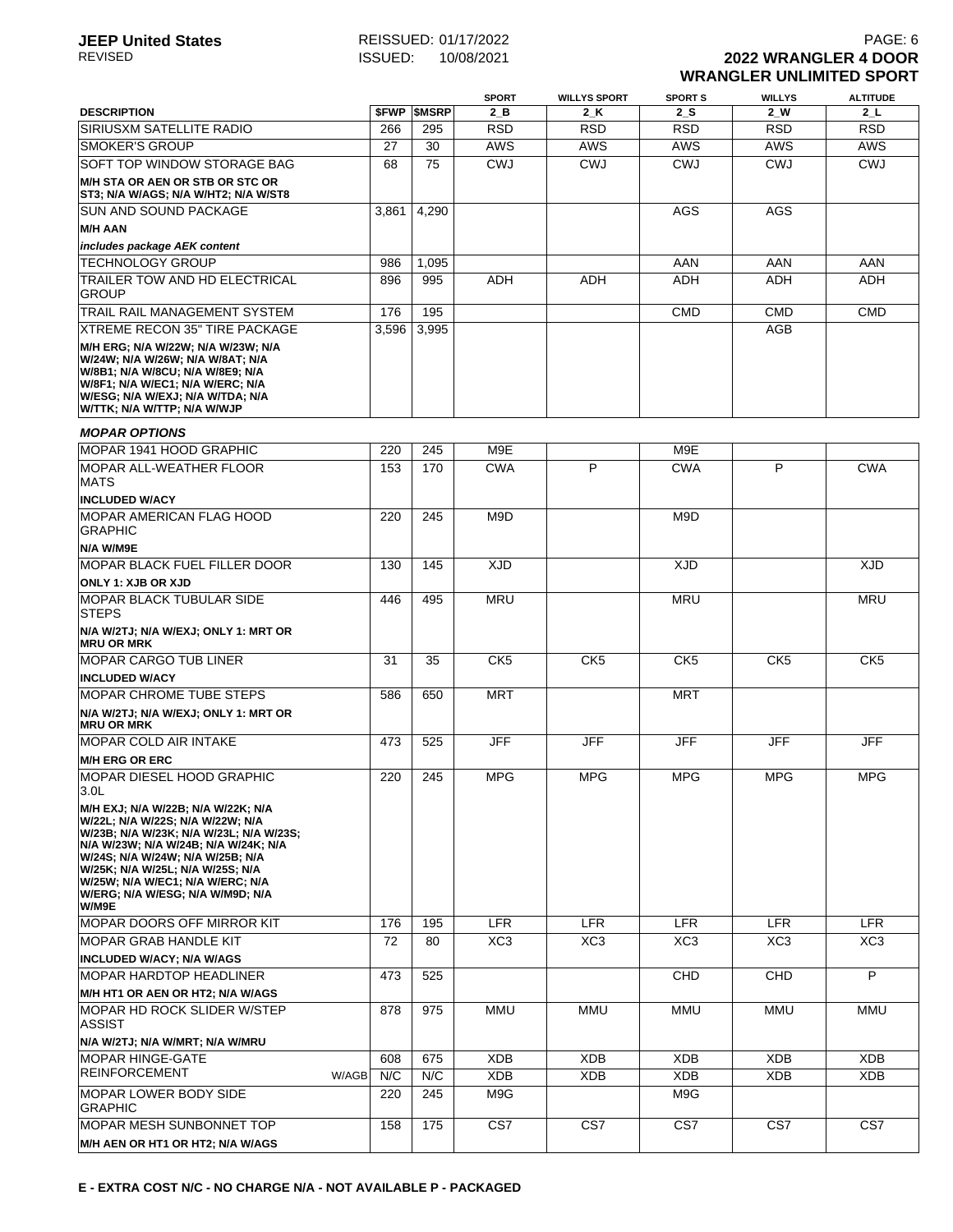**SPORT WILLYS SPORT SPORTS WILLYS ALTITUDE**<br> **2\_B** 2\_K 2\_S 2\_W 2\_L

# **DESCRIPTION \$FWP \$MSRP 2\_B 2\_K 2\_S 2\_W 2\_L**

| <b>MOPAR OPTIONS</b>                                 |       |       |                 |                 |                 |                 |                 |
|------------------------------------------------------|-------|-------|-----------------|-----------------|-----------------|-----------------|-----------------|
| <b>IMOPAR PERFORATED LEATHER</b><br><b>BLACK</b>     | 1,576 | 1.750 | CBQ             |                 | <b>CBQ</b>      |                 |                 |
| <b>IMOPAR PLASTIC DOOR SILL</b><br><b>GUARDS</b>     | 113   | 125   | <b>CLP</b>      | <b>CLP</b>      | <b>CLP</b>      | <b>CLP</b>      | <b>CLP</b>      |
| N/A W/ACY; N/A W/CLN                                 |       |       |                 |                 |                 |                 |                 |
| <b>IMOPAR SATIN BLACK GRILLE</b>                     | 293   | 325   | <b>MHJ</b>      |                 | <b>MHJ</b>      |                 |                 |
| <b>IMOPAR SOLID SUNBONNET TOP</b>                    | 266   | 295   | CS <sub>3</sub> | CS <sub>3</sub> | CS <sub>3</sub> | CS <sub>3</sub> | CS <sub>3</sub> |
| M/H HT1 OR AEN OR HT2; N/A W/AGS                     |       |       |                 |                 |                 |                 |                 |
| IMOPAR STAINLESS DOOR SILL<br><b>GUARDS</b>          | 176   | 195   | <b>CLN</b>      |                 | <b>CLN</b>      |                 |                 |
| <b>INCLUDED W/ACY; M/H ACY</b>                       |       |       |                 |                 |                 |                 |                 |
| IMOPAR STITCHED LEATHER BLACK                        | 1,576 | 1,750 | <b>CBS</b>      |                 | <b>CBS</b>      |                 |                 |
| N/A W/CBQ                                            |       |       |                 |                 |                 |                 |                 |
| <b>IMOPAR SUNRIDER FLIPTOP FOR</b><br><b>HARDTOP</b> | 806   | 895   | <b>MHW</b>      | <b>MHW</b>      | <b>MHW</b>      | <b>MHW</b>      | <b>MHW</b>      |
| M/H HT1; N/A W/AEN; N/A W/AJS                        |       |       |                 |                 |                 |                 |                 |
| IMOPAR UPPER BODY SIDE<br><b>GRAPHIC</b>             | 220   | 245   | M9F             |                 | M9F             |                 |                 |
| N/A W/M9G                                            |       |       |                 |                 |                 |                 |                 |
| IMOPAR WINDSHIELD TIE DOWN                           | 35    | 40    | CT <sub>9</sub> | CT <sub>9</sub> | C <sub>T9</sub> | CT <sub>9</sub> | CT <sub>9</sub> |

#### **STEP #4 SELECT - COLOR & TRIM CODES EXAMPLE ACTIONS ASSESSED ASSESSED ASSESSED ASSESSED BLACK BLACK/HERITAGE TAN** CLOTH LOW-BACK BUCKET SEATS **-X9 Required on Altitude** (S) N/C N/C A7T5 (S) N/C N/C A7X9

#### **MONOTONE PAINT - APA**

| <b>PRIMARY COLOR</b>                   |     |     |                 |                 |
|----------------------------------------|-----|-----|-----------------|-----------------|
| <b>BLACK CLEAR COAT</b>                | 356 | 395 | PX8             | PX8             |
| <b>BRIGHT WHITE CLEAR COAT</b>         | N/C | N/C | PW <sub>7</sub> | PW <sub>7</sub> |
| <b>FIRECRACKER RED C/C</b>             | 356 | 395 | <b>PRC</b>      | <b>PRC</b>      |
| <b>GRANITE CRYSTAL MET. CLEAR COAT</b> | 356 | 395 | PAU             | PAU             |
| <b>HIGH VELOCITY CLEAR COAT</b>        | 356 | 395 | <b>PJF</b>      | <b>PJF</b>      |
| <b>Late Availability</b>               |     |     |                 |                 |
| <b>HYDRO BLUE PEARL COAT</b>           | 356 | 395 | <b>PBJ</b>      | <b>PBJ</b>      |
| <b>SARGE GREEN CLEAR COAT</b>          | 356 | 395 | <b>PGG</b>      | <b>PGG</b>      |
| <b>ISILVER ZYNITH CLEAR COAT</b>       | 356 | 395 | <b>PSE</b>      | <b>PSE</b>      |
| <b>STING-GRAY CLEAR COAT</b>           | 356 | 395 | <b>PDN</b>      | <b>PDN</b>      |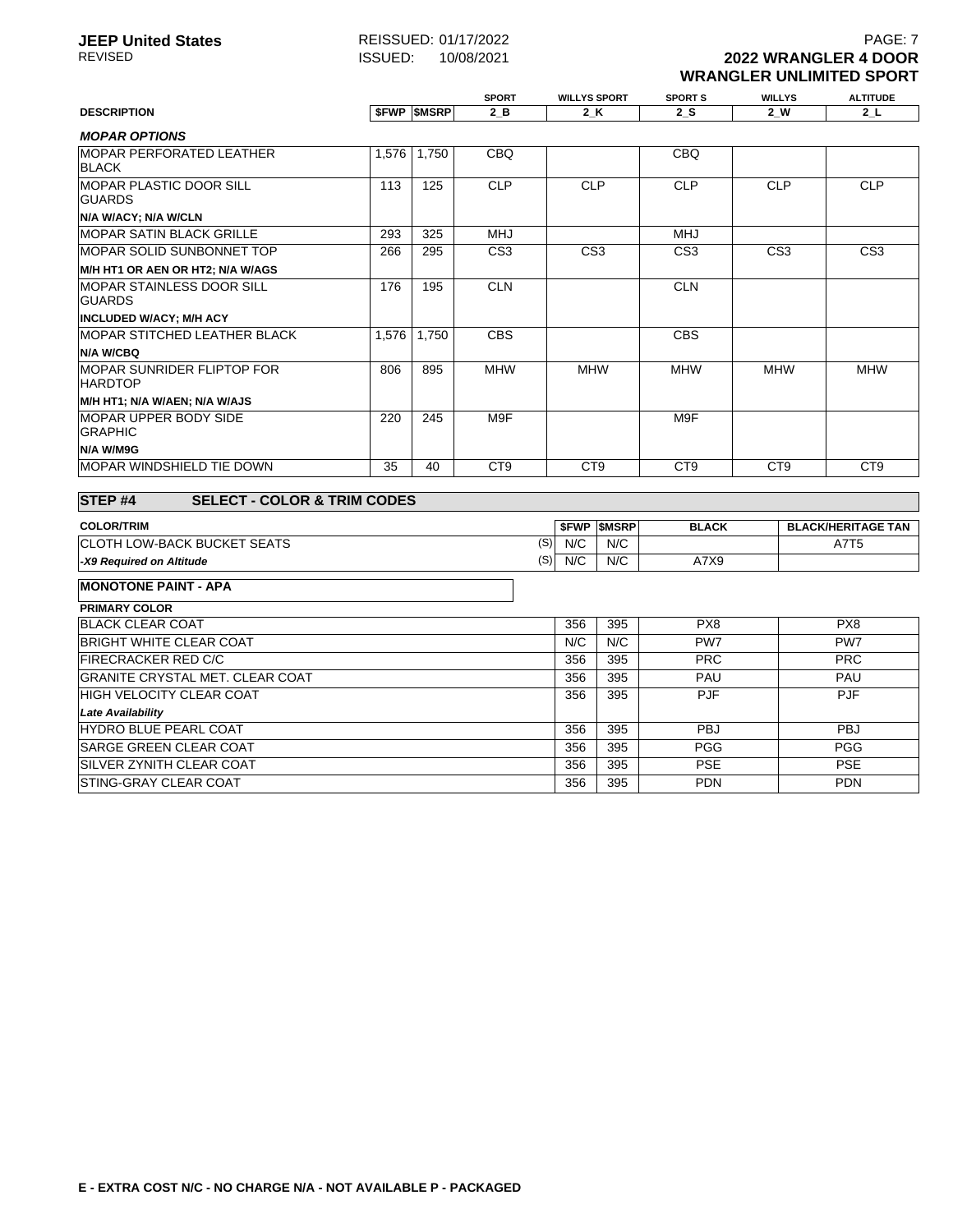٦

### **STEP #1 SELECT - MODEL CODE**

| 51ETHI                                                            |       |       | <b>JELEUI - MUDEL UUDE</b>                                  |       |                  |             |              |                 |                      |
|-------------------------------------------------------------------|-------|-------|-------------------------------------------------------------|-------|------------------|-------------|--------------|-----------------|----------------------|
|                                                                   |       |       |                                                             |       |                  | <b>SFWP</b> | <b>SMSRP</b> |                 |                      |
| <b>WRANGLER UNLIMITED SAHARA</b>                                  |       |       |                                                             |       | 39,542<br>41,350 |             |              | JLJP74          |                      |
|                                                                   |       |       | <b>DESTINATION CHARGE</b>                                   |       |                  | 1.645 IN HI | 1,595        |                 |                      |
| STEP <sub>#2</sub>                                                |       |       | <b>SELECT - QUICK ORDER PACKAGE CODE</b>                    |       |                  |             |              |                 |                      |
| <b>POWERTRAIN AVAILABILITY</b>                                    |       |       |                                                             |       |                  |             |              |                 |                      |
| <b>ENGINE</b>                                                     | \$FWP |       | <b><i>SMSRP TRANSMISSION</i></b>                            | \$FWP | <b>\$MSRP</b>    |             |              | <b>ALTITUDE</b> | <b>HIGH ALTITUDE</b> |
| 3.6L V6 24V VVT<br><b>ENGINE UPG I</b><br>W/ESS (ERC)             | N/C   | N/C   | 6-SPEED<br><b>MANUAL</b><br><b>TRANSMISSION</b><br>(DEM)    | N/C   | N/C              |             | 23G          | 23L             |                      |
| 2.0L 14 DOHC DI<br><b>TURBO ENGINE</b><br>$W/$ ESS (EC1)          | (450) | (500) | 8-SPD AUTO<br>850RE TRANS<br>(MAKE) (DFT)                   | 2,250 | 2,500            |             | <b>22G</b>   | 22L             | <b>22N</b>           |
| 3.6L V6 24V VVT<br><b>ETORQUE</b><br><b>ENGINE UPG I</b><br>(ERG) | 1,126 | 1,250 | 8-SPD AUTO<br>850RE TRANS<br>(MAKE) (DFT)                   | 2,250 | 2,500            |             | 25G          | <b>25L</b>      | <b>25N</b>           |
| 3.0L V6 TURBO<br><b>DIESEL ENGINE</b><br>W/ESS G3 (EXJ)           | 3,159 |       | 3,510 8-SPD AUTO<br>8HP75 TRANS<br>(BUY-GERMANY)  <br>(DFV) | 2,250 | 2,500            |             | 26G          | 26L             | <b>26N</b>           |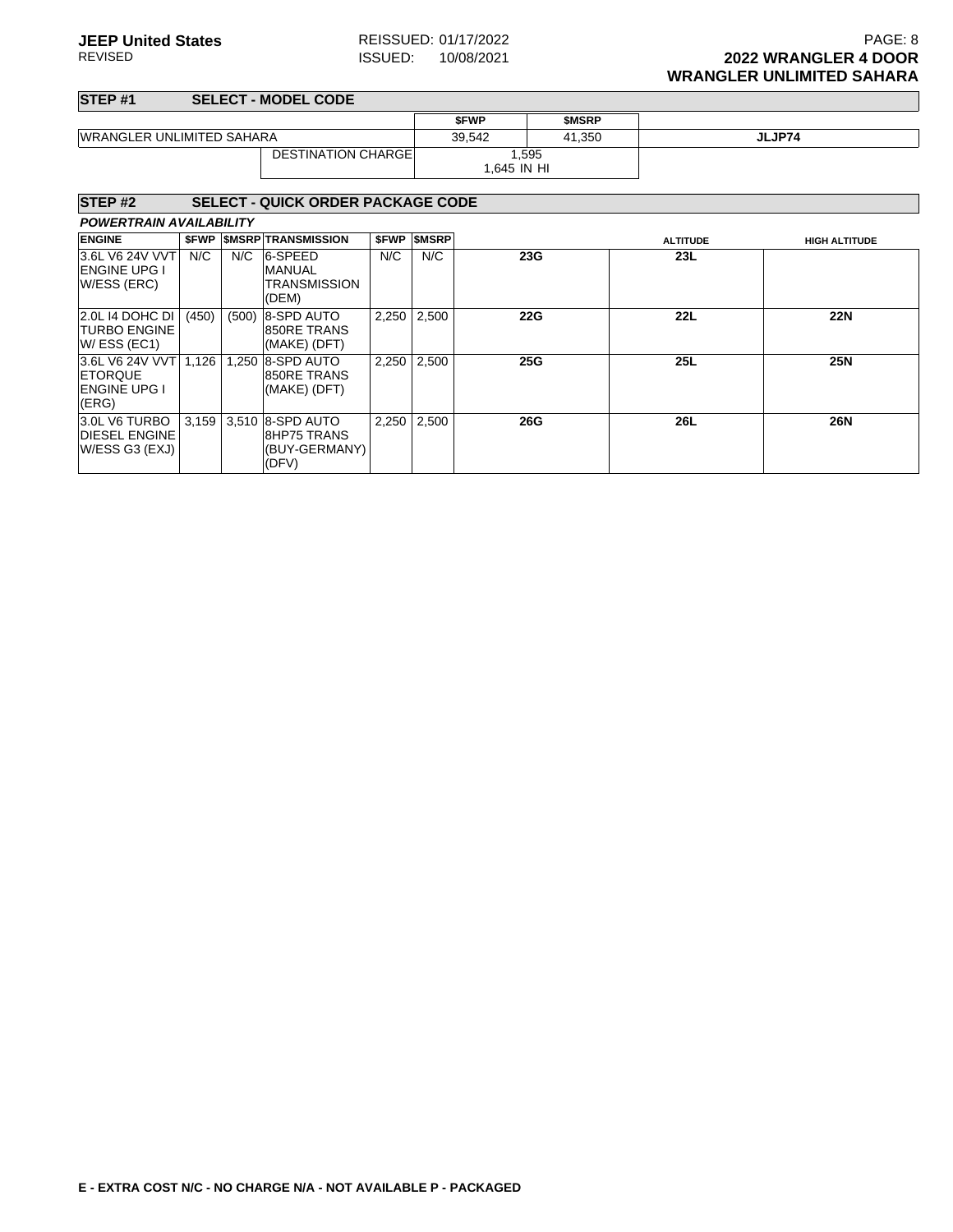| <b>PACKAGE CONTENT</b>                     |        |   | <b>ALTITUDE</b> | <b>HIGH ALTITUDE</b>    |
|--------------------------------------------|--------|---|-----------------|-------------------------|
| 18X7.5 GLOSS BLACK ALUM WHEELS (WBS)       |        |   | X               |                         |
| 20X8.0 FULLY PAINTED ALUM WHEELS (WRN)     |        |   |                 | X                       |
| 255/70R18 ALL TERRAIN TIRES (TDB)          |        |   | X               |                         |
| 275/55R20 BSW ALL SEASON TIRES (TTG)       |        |   |                 | Χ                       |
| 3.73 REAR AXLE RATIO (DME)                 |        |   |                 | X                       |
| <b>ALTITUDE PACKAGE (AHP)</b>              |        |   | X               |                         |
| ANTI LOCK 4 WHEEL FNC DISC BRAKES (BR5)    |        |   |                 | X                       |
| <b>BLACK INTERIOR ACCENTS (XS4)</b>        |        |   | X               |                         |
| <b>BLACK TRAIL RATED BADGE (MGD)</b>       |        |   | X               |                         |
| BLIND SPOT AND CROSS PATH DETECTION (XAN)  |        |   |                 | X                       |
| BODY COLOR 3-PIECE HARD TOP (HT3)          |        |   | X               | X                       |
| <b>BODY COLOR DOOR HANDLES (MNK)</b>       |        |   |                 | X                       |
| <b>BODY COLOR FRONT BUMPER (MBP)</b>       |        |   |                 | X                       |
| <b>BODY COLOR FUEL FILLER DOOR (XJ8)</b>   |        |   |                 | X                       |
| BODY COLOR GRILLE W/GLOSS BLK RINGS (MFK)  |        |   | X               | $\overline{\mathsf{x}}$ |
| BODY COLOR REAR BUMPER W/STEP PADS (MBQ)   |        |   |                 | $\overline{\mathsf{x}}$ |
| CARAMEL INTERIOR ACCENTS (XSN)             |        |   |                 | $\overline{\mathsf{X}}$ |
| DANA M210 WIDE HD TUBE FRONT AXLE (DJV)    |        |   |                 | X                       |
| DANA M220 WIDE REAR AXLE (DRF)             |        |   |                 | X                       |
| DAYTIME RUNNING LAMP LED ACCENTS (LPY)     |        |   |                 | X                       |
| EXT. MIRRORS W/SUPPLEMENTAL SIGNALS (LEB)  |        |   |                 | X                       |
| FREEDOM PANEL STORAGE BAG (CS2)            |        |   | X               | X                       |
| FRONT LED FOG LAMPS (LNV)                  |        |   |                 | X                       |
| FULL BODY COLOR FENDER FLARES (MMT)        |        |   |                 | $\overline{X}$          |
| <b>GRAY/BLACK TRAIL RATED BADGE (MVA)</b>  |        |   |                 | X                       |
| <b>GRAY ECODIESEL BADGE (MZR)</b>          | W/EXJ  |   | X               | X                       |
| HIGH ALTITUDE PACKAGE (AHN)                |        |   |                 | $\overline{\mathsf{x}}$ |
| LEATHER TRIMMED BUCKET SEATS (*GL)         |        |   | X               |                         |
| LEATHER TRIMMED BUCKET SEATS (*KL)         |        |   |                 | X                       |
| LEATHER WRAPPED PARK BRAKE HANDLE (CVP)    |        |   | Χ               | X                       |
| LEATHER WRAPPED SHIFT KNOB (CVW)           |        |   | X               | X                       |
| LED LIGHTING GROUP (AD6)                   |        |   |                 | X                       |
| LED PREMIUM REFLECTOR HEADLAMPS (LPX)      |        |   |                 | X                       |
| LED TAILLAMPS (LAY)                        |        |   |                 | $\overline{\mathsf{x}}$ |
| MATTE BLACK JEEP BADGE (MZG)               |        |   | X               |                         |
| MOLD IN COLOR BUMPER W/GLOSS BLACK (MBU)   |        |   | $\overline{X}$  |                         |
| <b>MOPAR HARDTOP HEADLINER (CHD)</b>       |        |   | X               |                         |
| NO SOFT TOP (ST8)                          |        |   | X               | X                       |
| PARKSENSE REAR PARK ASSIST SYSTEM (XAA)    |        |   |                 | X                       |
| PREMIUM DARK EXTERIOR ACCENTS (XGJ)        |        |   |                 | X                       |
|                                            |        |   |                 | X                       |
| REAR WINDOW DEFROSTER (GFA)                |        |   | Χ<br>X          | $\overline{\mathsf{x}}$ |
| REAR WINDOW WIPER/WASHER (JHB)             |        |   |                 |                         |
| SAFETY GROUP (AJ1)                         |        |   |                 | X                       |
| SPORT SUSPENSION (SDE)                     |        |   |                 | $\overline{X}$          |
| SUMMIT BADGING (MYN)                       |        |   |                 | X                       |
| WIZARD BLACK INSTRUMENT PANEL BEZELS (JES) |        |   | X               |                         |
| WRAPPED I/P BEZEL W/CARAMEL STITCH (JEN)   |        |   |                 | X                       |
| PACKAGE VALUE PRICE                        | \$FWP  | 0 | 3,236           | 7,853                   |
| PACKAGE DISCOUNT                           | \$FWP  | 0 | $\Omega$        | $\Omega$                |
| NET PACKAGE VALUE PRICE                    | \$FWP  | 0 | 3,236           | 7,853                   |
| PACKAGE VALUE PRICE                        | \$MSRP | 0 | 3,595           | 8,725                   |
| PACKAGE DISCOUNT                           | \$MSRP | 0 | 0               | 0                       |
| NET PACKAGE VALUE PRICE                    | \$MSRP | 0 | 3,595           | 8,725                   |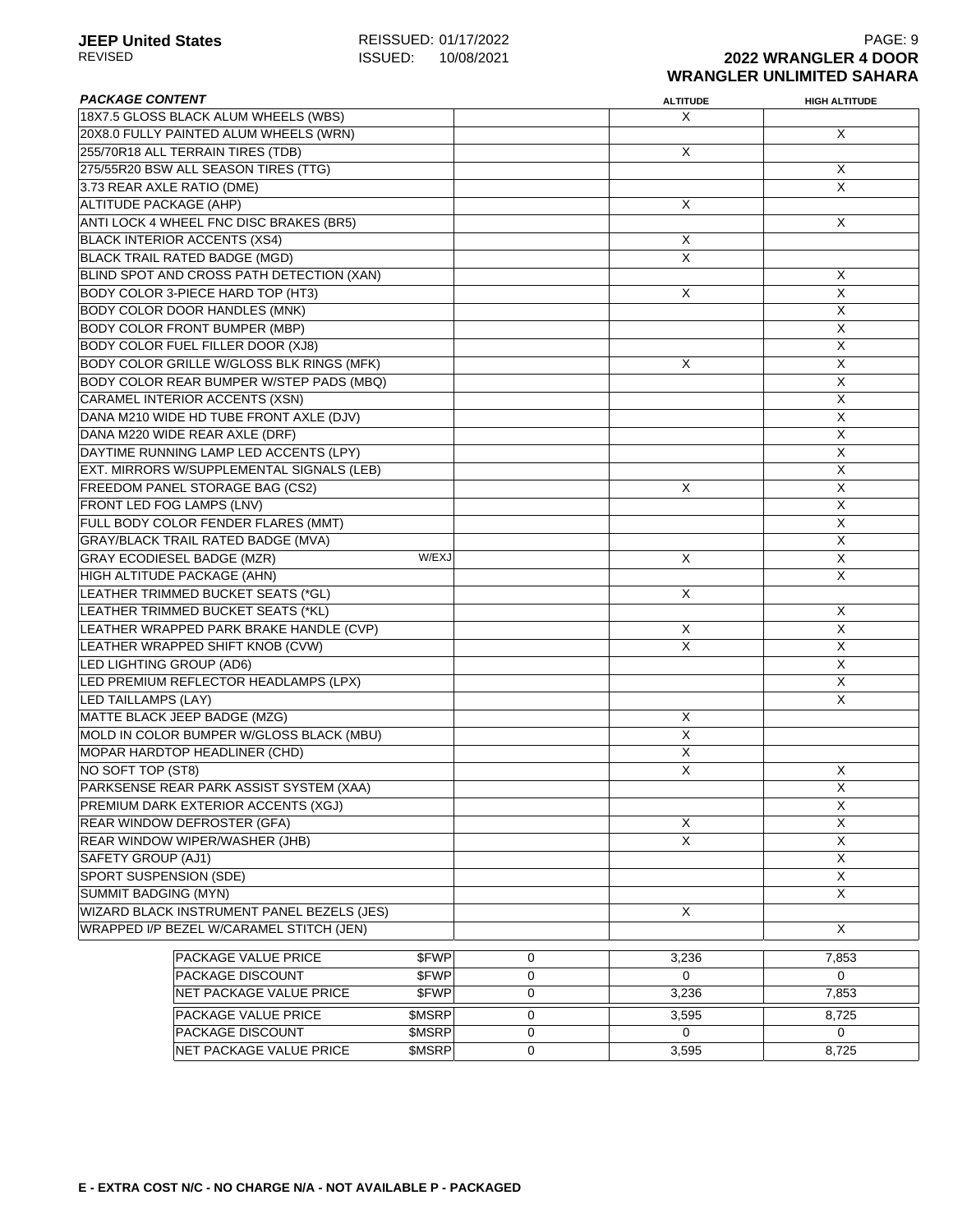### **JEEP United States** REISSUED: 01/17/2022 **PAGE: 10** PAGE: 10 REVISED ISSUED: 10/08/2021 **2022 WRANGLER 4 DOOR WRANGLER UNLIMITED SAHARA**

#### **PRICE INCLUDES - BASE PRICE, ENGINE/TRANSMISSION AND QUICK ORDER PACKAGE (ALSO INCLUDES PACKAGE DISCOUNT WHERE APPLICABLE - ADD DESTINATION CHARGE)**

| <b>FACTORY WHOLESALE PRICE \$</b>      | 23-    | 39,542 | 42,778 |        |
|----------------------------------------|--------|--------|--------|--------|
|                                        | $22 -$ | 41.342 | 44,578 | 49,195 |
|                                        | $25 -$ | 42.918 | 46.154 | 50,771 |
|                                        | $26 -$ | 44.951 | 48.187 | 52,804 |
| MANUFACTURER SUGGESTED RETAIL PRICE \$ | $23 -$ | 41.350 | 44,945 |        |
|                                        | $22 -$ | 43,350 | 46,945 | 52,075 |
|                                        | $25 -$ | 45.100 | 48,695 | 53,825 |
|                                        | $26 -$ | 47,360 | 50,955 | 56,085 |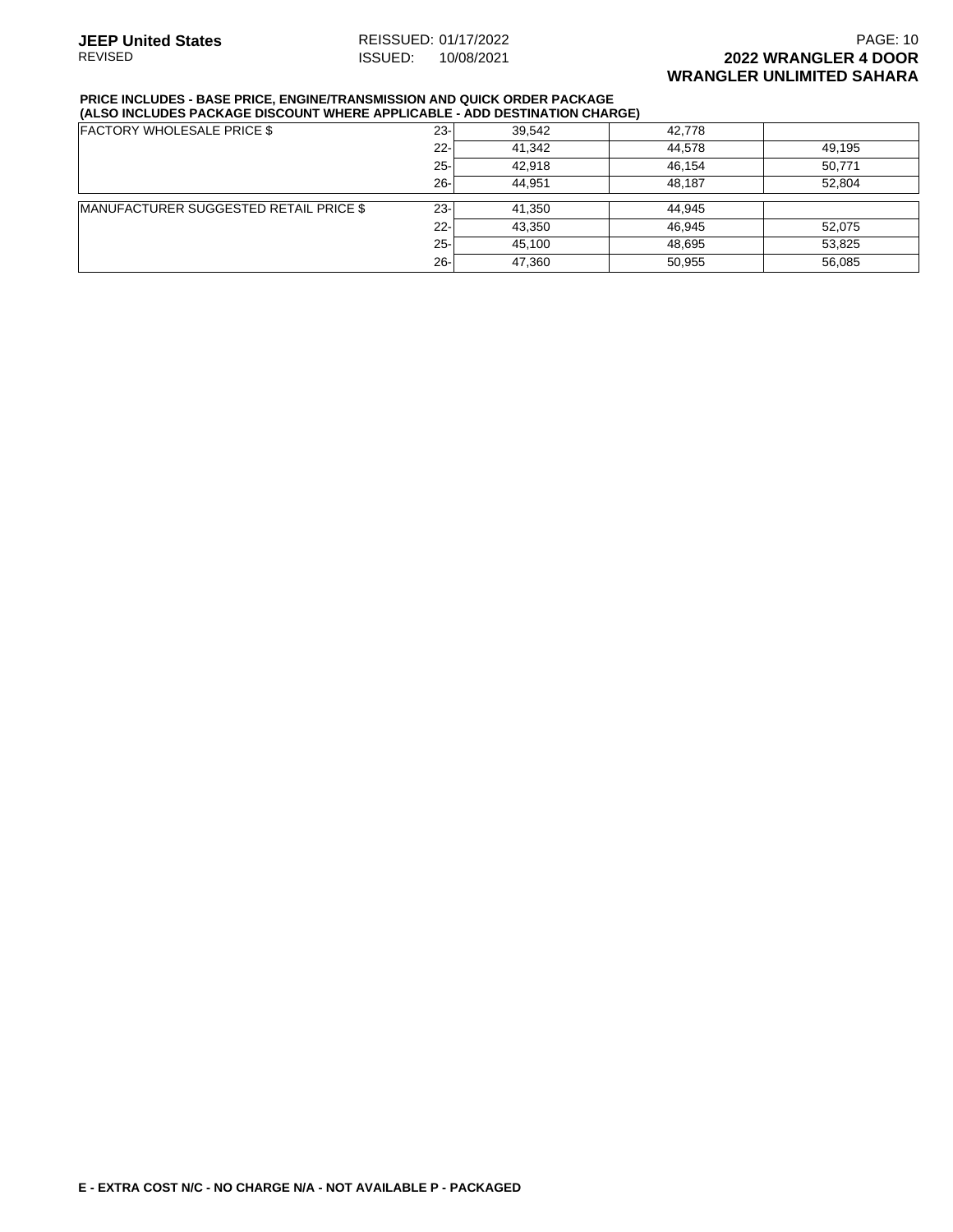|                                                                                                                                            |       |                          |                 | <b>ALTITUDE</b> | <b>HIGH ALTITUDE</b> |
|--------------------------------------------------------------------------------------------------------------------------------------------|-------|--------------------------|-----------------|-----------------|----------------------|
| <b>DESCRIPTION</b>                                                                                                                         |       | <b><i>SFWP SMSRP</i></b> | $2_G$           | $2$ _L          | 2 N                  |
| 18X7.5 TECH GRAY MACHINED<br><b>FACE WHLS</b>                                                                                              | 986   | 1,095                    | <b>WGB</b>      |                 |                      |
| 2.72:1 SELEC-TRAC FULL TIME 4WD<br><b>SYS</b>                                                                                              | 626   | 695                      | <b>DHP</b>      | <b>DHP</b>      | <b>DHP</b>           |
| M/H DSA; N/A W/23G OR 23L; N/A W/26G<br><b>OR 26L OR 26N</b>                                                                               |       |                          |                 |                 |                      |
| <b>ADVANCED SAFETY GROUP</b>                                                                                                               | 806   | 895                      | <b>ALP</b>      | <b>ALP</b>      | <b>ALP</b>           |
| <b>ANTI-SPIN DIFFERENTIAL REAR</b>                                                                                                         | 536   | 595                      | DSA             |                 |                      |
| AXLE                                                                                                                                       | 536   | 595                      |                 | <b>DSA</b>      | <b>DSA</b>           |
| <b>BLACK 3-PIECE HARD TOP</b>                                                                                                              | 1,526 | 1,695                    | HT <sub>1</sub> |                 |                      |
| N/A W/STJ; ONLY 1: HT1 OR HT3                                                                                                              |       |                          |                 |                 |                      |
| <b>BODY COLOR 3-PIECE HARD TOP</b>                                                                                                         | 2,426 | 2,695                    | HT <sub>3</sub> | P               | P                    |
| N/A W/STJ; ONLY 1: HT1 OR HT3                                                                                                              |       |                          |                 |                 |                      |
| <b>COLD WEATHER GROUP</b>                                                                                                                  | 1,030 | 1,145                    | <b>ADE</b>      |                 |                      |
|                                                                                                                                            | 1,030 | 1,145                    |                 | <b>ADE</b>      | <b>ADE</b>           |
| W/DEM                                                                                                                                      | 760   | 845                      | <b>ADE</b>      |                 |                      |
| W/DEM                                                                                                                                      | 760   | 845                      |                 | <b>ADE</b>      |                      |
| CORNING GORILLA(R) GLASS                                                                                                                   | 446   | 495                      | <b>GMA</b>      | <b>GMA</b>      | GMA                  |
| <b>DUAL DOOR GROUP W/ BASE</b><br><b>UPPERS</b>                                                                                            | 3,596 | 3,995                    | AJB             | <b>AJB</b>      |                      |
| <b>M/H PAU OR PBJ OR PDN OR PGG OR</b><br>PJF OR PRC OR PRV OR PSE OR PW7 OR<br>PX8; M/H STA; N/A W/AJS                                    |       |                          |                 |                 |                      |
| includes package AJS content                                                                                                               |       |                          |                 |                 |                      |
| DUAL DOOR GROUP W/ PREMIUM<br><b>UPPERS</b>                                                                                                | 3,956 | 4,395                    | <b>AJS</b>      | <b>AJS</b>      |                      |
| M/H HT1 OR HT3 OR STB OR STJ; M/H<br>PAU OR PBJ OR PDN OR PGG OR PJF OR<br><b>PRC OR PRV OR PSE OR PW7 OR PX8;</b><br>N/A W/AEN; N/A W/STC |       |                          |                 |                 |                      |
| includes package AJB content                                                                                                               |       |                          |                 |                 |                      |
| <b>DUAL TOP GROUP</b>                                                                                                                      | 2,290 | 2,545                    | <b>AEN</b>      |                 |                      |
|                                                                                                                                            | 1,216 | 1,350                    |                 | <b>AEN</b>      | <b>AEN</b>           |
| FRONT LICENSE PLATE BRACKET                                                                                                                | N/C   | N/C                      | <b>MDA</b>      | <b>MDA</b>      | <b>MDA</b>           |
| INTEGRATED OFF-ROAD CAMERA                                                                                                                 | 626   | 695                      | XNY             | <b>XNY</b>      | XNY                  |
| <b>M/H AEK</b>                                                                                                                             |       |                          |                 |                 |                      |
| JEEP TRAIL RATED KIT                                                                                                                       | 176   | 195                      | <b>XWX</b>      | <b>XWX</b>      | <b>XWX</b>           |
| LED LIGHTING GROUP                                                                                                                         | 1,436 | 1,595                    | AD <sub>6</sub> | AD <sub>6</sub> | P                    |
| MANUF STATEMENT OF ORIGIN                                                                                                                  | N/C   | N/C                      | <b>YEP</b>      | <b>YEP</b>      | <b>YEP</b>           |
| PREMIUM BLACK SUNRIDER SOFT<br><b>TOP</b>                                                                                                  | 536   | 595                      | <b>STB</b>      |                 |                      |
| PREMIUM TAN SUNRIDER SOFT                                                                                                                  | N/C   | N/C                      | ST3             |                 |                      |
| <b>TOP</b>                                                                                                                                 | N/C   | N/C                      |                 |                 | ST <sub>3</sub>      |
| W/AEN                                                                                                                                      | N/C   | N/C                      | ST <sub>3</sub> |                 |                      |
| PREMIUM TAN SUNRIDER SOFT<br><b>TOP</b>                                                                                                    | 716   | 795                      | <b>STC</b>      |                 |                      |
|                                                                                                                                            |       |                          |                 |                 |                      |
| <b>REMOTE START SYSTEM</b>                                                                                                                 | 446   | 495                      | XBM             | <b>XBM</b>      | <b>XBM</b>           |
| W/ADE<br>N/A W/DEM                                                                                                                         | N/C   | N/C                      | <b>XBM</b>      | <b>XBM</b>      | <b>XBM</b>           |
| <b>SAFETY GROUP</b>                                                                                                                        | 986   | 1,095                    | AJ1             | AJ1             | P                    |
| W/AD6                                                                                                                                      | 896   | 995                      | AJ1             | AJ1             | P                    |
| SKY ONE-TOUCH POWER TOP                                                                                                                    | 3,730 | 4,145                    | <b>STJ</b>      |                 |                      |
| N/A W/AEN                                                                                                                                  | 1,846 | 2,050                    |                 | <b>STJ</b>      |                      |
|                                                                                                                                            | 1,846 | 2,050                    |                 |                 | <b>STJ</b>           |
| <b>SMOKER'S GROUP</b>                                                                                                                      | 27    | 30                       | <b>AWS</b>      | <b>AWS</b>      | <b>AWS</b>           |
| <b>SOFT TOP WINDOW STORAGE BAG</b>                                                                                                         | 68    | 75                       | <b>CWJ</b>      | <b>CWJ</b>      | <b>CWJ</b>           |
| N/A W/STJ<br>TRAILER TOW AND HD ELECTRICAL<br><b>GROUP</b>                                                                                 | 896   | 995                      | ADH             | ADH             | ADH                  |
| TRAIL RAIL MANAGEMENT SYSTEM                                                                                                               | 176   | 195                      | <b>CMD</b>      | <b>CMD</b>      | <b>CMD</b>           |
|                                                                                                                                            |       |                          |                 |                 |                      |
| <b>MOPAR OPTIONS</b>                                                                                                                       |       |                          |                 |                 |                      |
| MOPAR 1941 HOOD GRAPHIC                                                                                                                    | 220   | 245                      | M9E             |                 |                      |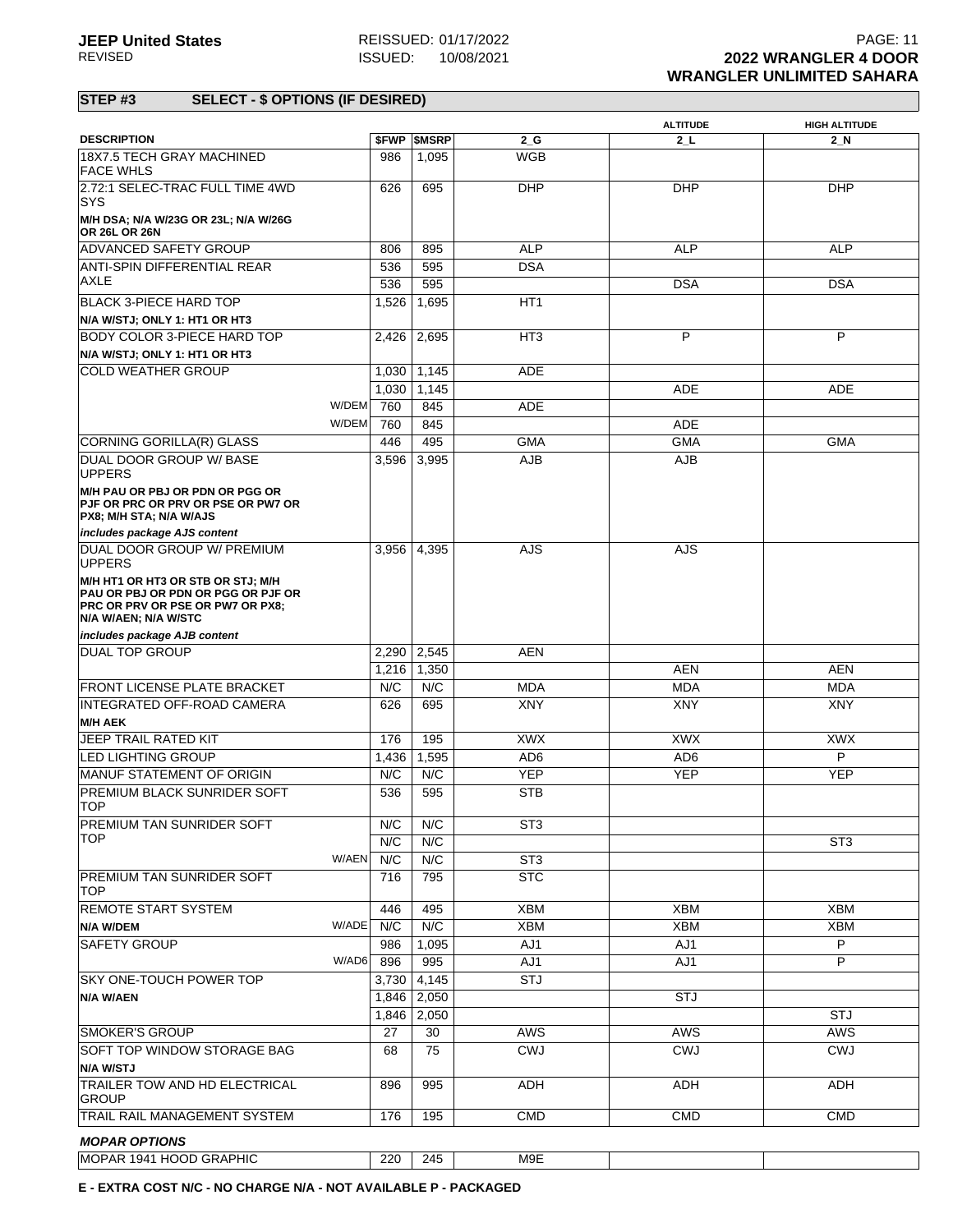#### **ALTITUDE HIGH ALTITUDE DESCRIPTION \$FWP \$MSRP 2\_G 2\_L 2\_N MOPAR OPTIONS** MOPAR ALL-WEATHER FLOOR MATS 153 170 CWA CWA CWA MOPAR AMERICAN FLAG HOOD GRAPHIC **N/A W/M9E** 220 245 M9D MOPAR BLACK TUBULAR SIDE **STEPS N/A W/EXJ; ONLY 1: MRT OR MRU** 446 495 MRU MRU MOPAR CARGO TUB LINER **M/H CLN OR CLP** 31 35 CK5 CK5 CK5 MOPAR CHROME TUBE STEPS **N/A W/EXJ; ONLY 1: MRT OR MRU** 586 650 MRT MOPAR COLD AIR INTAKE **173 525** JFF JFF JFF JFF JFF JFF MOPAR DIESEL HOOD GRAPHIC 3.0L **N/A W/22G; N/A W/22L; N/A W/22N; N/A W/23G; N/A W/23L; N/A W/25G; N/A W/25L; N/A W/25N** 220 245 MPG MPG MPG MOPAR DOORS OFF MIRROR KIT | 176 | 195 | LFR | LER | LFR MOPAR GRAB HANDLE KIT **72 80 XC3** XC3 XC3 XC3 XC3 MOPAR HARDTOP HEADLINER **M/H HT1 OR AEN OR HT3; N/A W/STJ** 473 525 CHD P CHD MOPAR HD ROCK SLIDER W/STEP ASSIST **N/A W/MRT; N/A W/MRU** 878 975 MMU MOPAR HINGE-GATE REINFORCEMENT **N/A W/ERG** 608 675 XDB XDB XDB MOPAR LOWER BODY SIDE GRAPHIC 220 245 M9G MOPAR MESH SUNBONNET TOP **M/H HT1 OR AEN OR HT3** 158 175 CS7 CS7 CS7 MOPAR PERFORATED LEATHER BLACK 1,576 1,750 CBQ MOPAR PLASTIC DOOR SILL GUARDS **N/A W/CLN** 113 125 CLP CLP CLP MOPAR SOLID SUNBONNET TOP 266 295 CS3 CS3 CS3 MOPAR STAINLESS DOOR SILL GUARDS 176 195 CLN MOPAR STITCHED LEATHER BLACK **N/A W/CBQ** 1,576 1,750 CBS MOPAR SUNRIDER FLIPTOP FOR HARDTOP **M/H HT1 OR HT3; N/A W/AEN OR AJB OR AJS OR AJG; N/A W/AJB; N/A W/AJG** 806 895 MHW MHW MHW MOPAR UPPER BODY SIDE GRAPHIC **N/A W/M9G** 220 245 M9F MOPAR WINDSHIELD TIE DOWN 35 40 CT9 CT9 CT9 CT9 CT9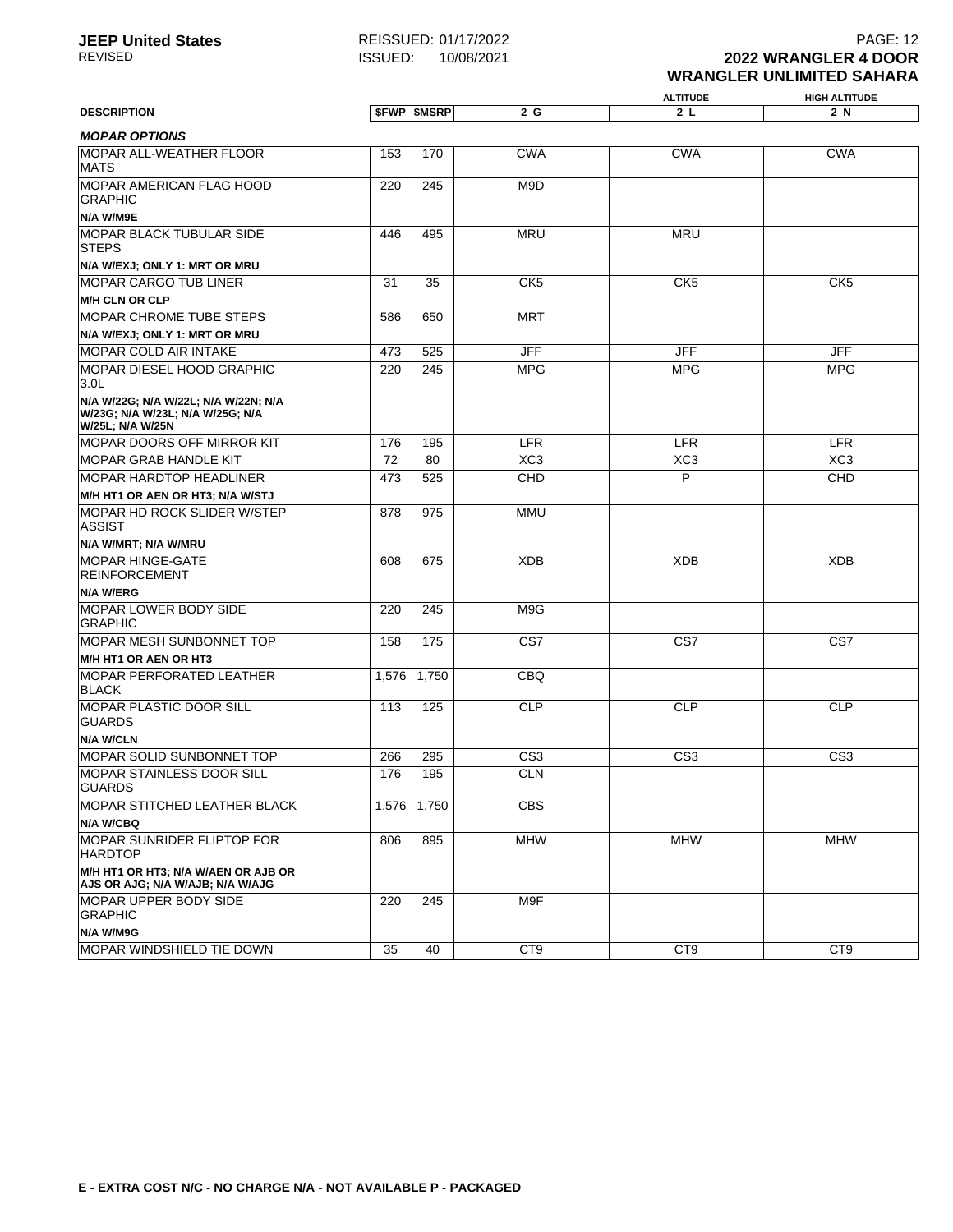### **STEP #4 SELECT - COLOR & TRIM CODES**

|     | <b>SFWP SMSRP</b>                                               | <b>BLACK</b>               | <b>BLACK/</b><br><b>DARK</b><br><b>SADDLE</b> | <b>BLACK/</b><br><b>HERITAGE</b><br><b>TAN</b> | <b>GLOBAL</b><br><b>BLACK/</b><br><b>STEEL</b><br><b>GREY</b> |
|-----|-----------------------------------------------------------------|----------------------------|-----------------------------------------------|------------------------------------------------|---------------------------------------------------------------|
| N/C | N/C                                                             |                            |                                               | <b>T7T5</b>                                    |                                                               |
| N/C | N/C                                                             | T7X9                       |                                               |                                                |                                                               |
| N/C | N/C                                                             | GLX9                       |                                               |                                                |                                                               |
| N/C | N/C                                                             |                            |                                               |                                                | <b>KLTA</b>                                                   |
| N/C | N/C                                                             | KLX9                       |                                               |                                                |                                                               |
|     | 1,895                                                           |                            | <b>CLTV</b>                                   |                                                |                                                               |
|     | 1.895                                                           | CLX9                       |                                               |                                                |                                                               |
| N/C | N/C                                                             |                            | <b>CLTV</b>                                   |                                                |                                                               |
| N/C | N/C                                                             | CLX9                       |                                               |                                                |                                                               |
|     |                                                                 |                            |                                               |                                                |                                                               |
|     |                                                                 |                            |                                               |                                                |                                                               |
| 356 | 395                                                             | PX8                        | PX8                                           | PX8                                            | PX8                                                           |
| N/C | N/C                                                             | PW <sub>7</sub>            | PW <sub>7</sub>                               | PW7                                            | PW7                                                           |
| 356 | 395                                                             | <b>PRC</b>                 | <b>PRC</b>                                    | <b>PRC</b>                                     |                                                               |
|     | (S)<br>(S)<br>$W/2_L$<br>W/2 N<br>$W/2$ N<br>$W/2_L$<br>$W/2_L$ | W/2_G 1,706<br>W/2_G 1,706 |                                               |                                                |                                                               |

| <b>FIRECRACKER RED C/C</b>             | 356 | 395 | <b>PRC</b> | <b>PRC</b> | <b>PRC</b> |            |
|----------------------------------------|-----|-----|------------|------------|------------|------------|
| N/A with High Altitude                 |     |     |            |            |            |            |
| <b>GRANITE CRYSTAL MET. CLEAR COAT</b> | 356 | 395 | <b>PAU</b> | <b>PAU</b> | PAU        |            |
| N/A with High Altitude                 |     |     |            |            |            |            |
| <b>HIGH VELOCITY CLEAR COAT</b>        | 356 | 395 | <b>PJF</b> | <b>PJF</b> | <b>PJF</b> |            |
| <b>Late Availability</b>               |     |     |            |            |            |            |
| <b>HYDRO BLUE PEARL COAT</b>           | 356 | 395 | <b>PBJ</b> | <b>PBJ</b> | <b>PBJ</b> | <b>PBJ</b> |
| <b>SARGE GREEN CLEAR COAT</b>          | 356 | 395 | <b>PGG</b> | <b>PGG</b> | <b>PGG</b> |            |
| N/A with High Altitude                 |     |     |            |            |            |            |
| <b>ISILVER ZYNITH CLEAR COAT</b>       | 356 | 395 | <b>PSE</b> | <b>PSE</b> | <b>PSE</b> | <b>PSE</b> |
| <b>ISTING-GRAY CLEAR COAT</b>          | 356 | 395 | <b>PDN</b> | <b>PDN</b> | <b>PDN</b> | <b>PDN</b> |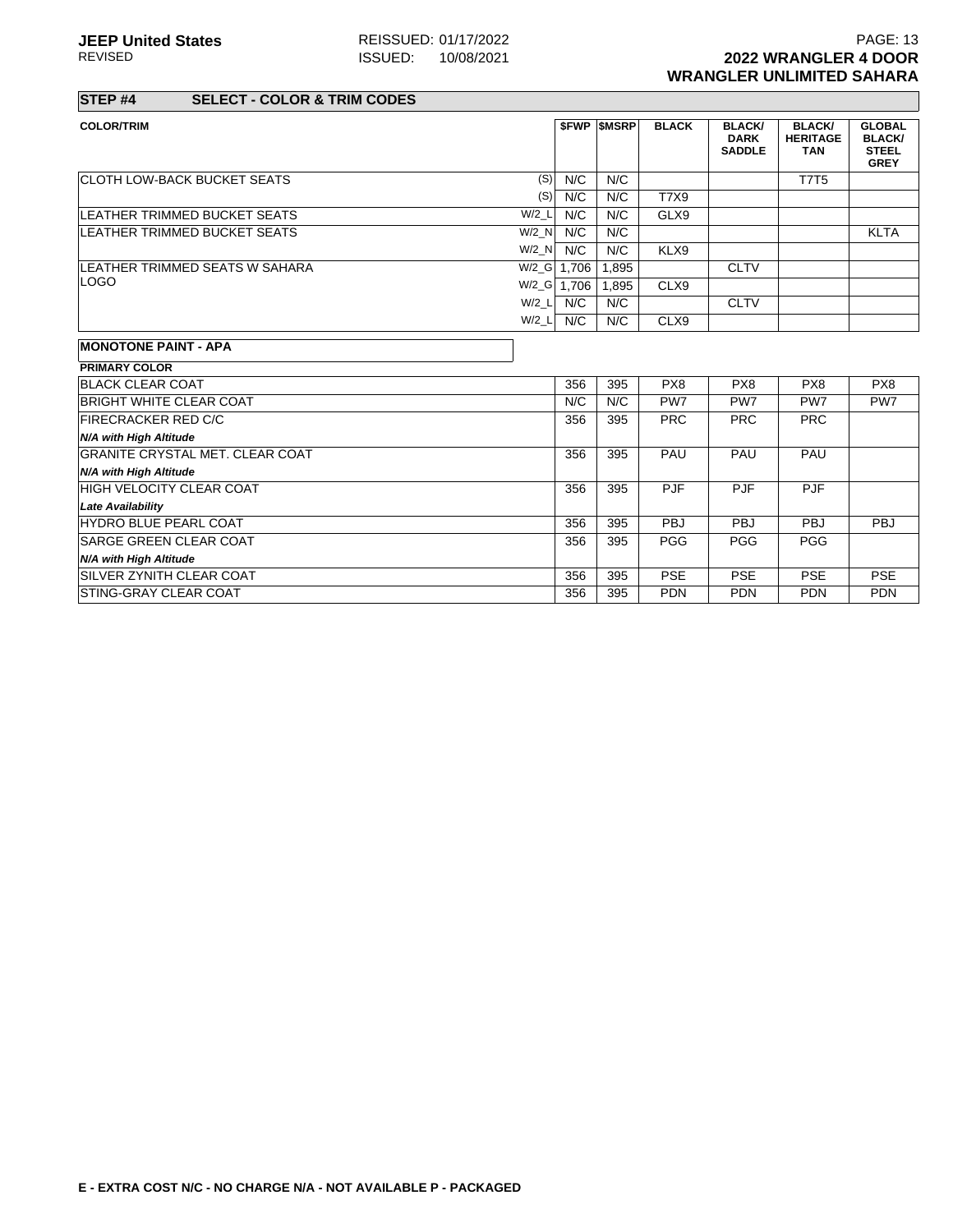| STEP <sub>#1</sub>                                                |                           |       | <b>SELECT - MODEL CODE</b>                                                      |             |                       |             |                                                                            |            |
|-------------------------------------------------------------------|---------------------------|-------|---------------------------------------------------------------------------------|-------------|-----------------------|-------------|----------------------------------------------------------------------------|------------|
|                                                                   |                           |       |                                                                                 |             |                       | <b>SFWP</b> | <b>SMSRP</b>                                                               |            |
| <b>WRANGLER UNLIMITED RUBICON</b>                                 |                           |       |                                                                                 |             | 42,842                | 44,900      | <b>JLJS74</b>                                                              |            |
|                                                                   | <b>DESTINATION CHARGE</b> |       |                                                                                 | 1.645 IN HI | 1,595                 |             |                                                                            |            |
| STEP <sub>#2</sub>                                                |                           |       | <b>SELECT - QUICK ORDER PACKAGE CODE</b>                                        |             |                       |             |                                                                            |            |
| <b>POWERTRAIN AVAILABILITY</b>                                    |                           |       |                                                                                 |             |                       |             |                                                                            |            |
| <b>ENGINE</b>                                                     |                           |       | <b><i>SFWP SMSRP TRANSMISSION</i></b>                                           |             | <b>\$FWP   \$MSRP</b> |             |                                                                            |            |
| 3.6L V6 24V VVT<br><b>ENGINE UPG I</b><br>W/ESS (ERC)             | N/C                       | N/C   | 6-SPEED<br><b>MANUAL</b><br><b>TRANSMISSION</b><br>(DEM)                        | N/C         | N/C                   |             |                                                                            | 23R        |
| 2.0L 14 DOHC DI<br><b>TURBO ENGINE</b><br>W/ESS (EC1)             | (450)                     | (500) | 8-SPD AUTO<br>850RE TRANS<br>(MAKE) (DFT)                                       | 2,250       | 2,500                 |             |                                                                            | <b>22R</b> |
| 3.6L V6 24V VVT<br><b>ETORQUE</b><br><b>ENGINE UPG I</b><br>(ERG) | 1,126                     |       | 1.250 8-SPD AUTO<br>850RE TRANS<br>(MAKE) (DFT)                                 | 2,250       | 2,500                 |             |                                                                            | <b>25R</b> |
| 3.0L V6 TURBO<br><b>DIESEL ENGINE</b><br>W/ESS G3 (EXJ)           |                           |       | 3,159 3,510 8-SPD AUTO<br>8HP75 TRANS<br>(BUY-GERMANY)<br>(DFV)                 | 2,250       | 2,500                 |             |                                                                            | <b>26R</b> |
|                                                                   |                           |       | <b>PRICE INCLUDES - BASE PRICE, ENGINE/TRANSMISSION AND QUICK ORDER PACKAGE</b> |             |                       |             | (ALSO INCLUDES PACKAGE DISCOUNT WHERE APPLICABLE - ADD DESTINATION CHARGE) |            |
| <b>FACTORY WHOLESALE PRICE \$</b>                                 |                           |       |                                                                                 |             | $23 -$                |             |                                                                            | 42,842     |
|                                                                   |                           |       |                                                                                 |             | $22 -$                |             |                                                                            | 44,642     |
|                                                                   |                           |       |                                                                                 |             | $25 -$                |             |                                                                            | 46.218     |
|                                                                   |                           |       |                                                                                 |             | $26 -$                |             |                                                                            | 48.251     |
|                                                                   |                           |       | MANUFACTURER SUGGESTED RETAIL PRICE \$                                          |             | $23 -$                |             |                                                                            | 44,900     |
|                                                                   |                           |       |                                                                                 |             | $22 -$                |             |                                                                            | 46,900     |
|                                                                   |                           |       |                                                                                 |             | $25 -$                |             |                                                                            | 48,650     |
|                                                                   |                           |       |                                                                                 |             | $26 -$                |             |                                                                            | 50,910     |
|                                                                   |                           |       |                                                                                 |             |                       |             |                                                                            |            |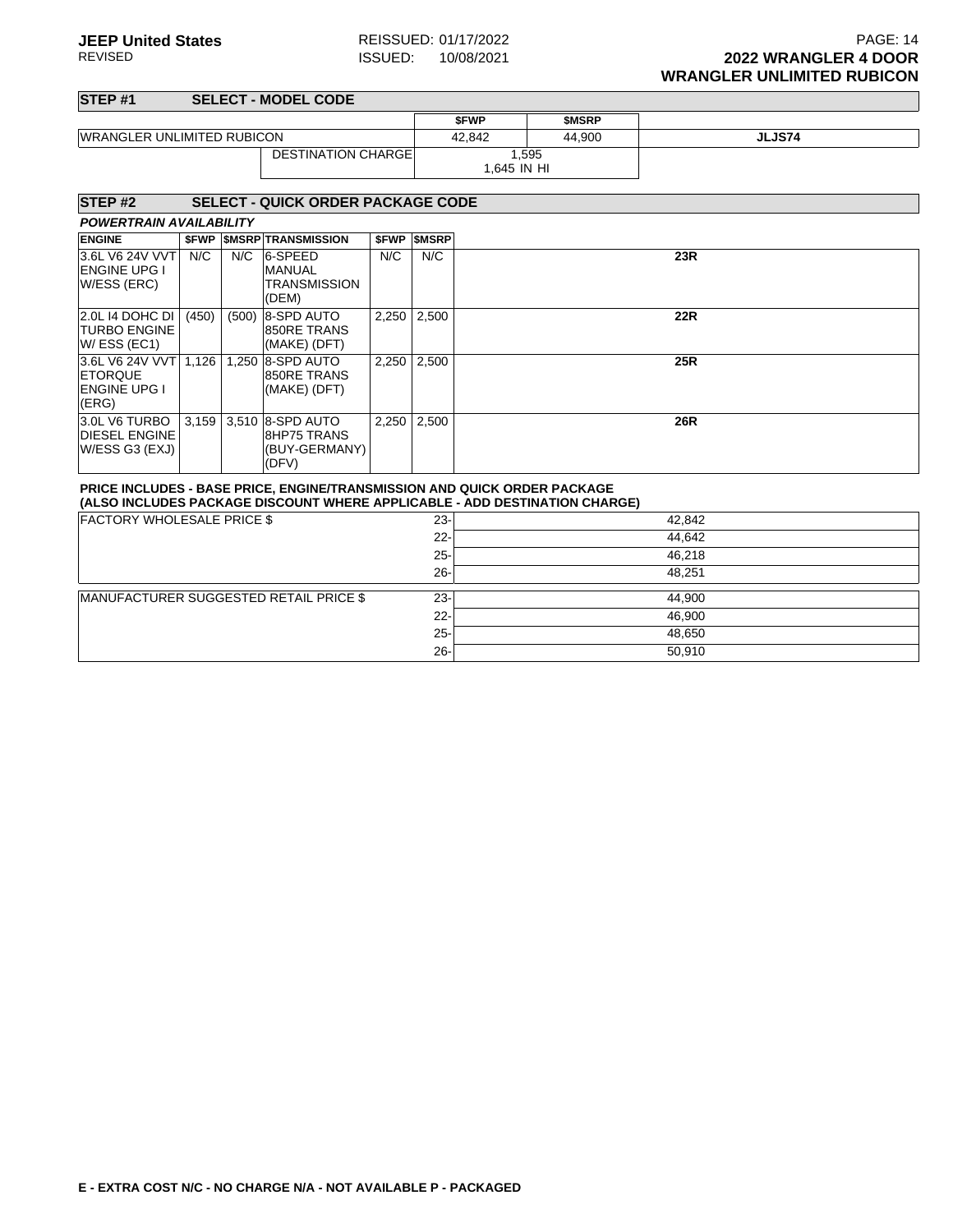| <b>DESCRIPTION</b>                                                                                                                                                                                                   |             | <b>\$FWP \$MSRP</b> | 2 R             |
|----------------------------------------------------------------------------------------------------------------------------------------------------------------------------------------------------------------------|-------------|---------------------|-----------------|
| 17X7.5 BLACK WHLS W MACHINED<br>LIP                                                                                                                                                                                  | 986         | 1,095               | <b>WGR</b>      |
| 4:1 ROCK-TRAC HD FULL TIME 4WD<br>SYS                                                                                                                                                                                | 626         | 695                 | <b>DHF</b>      |
| M/H DFT; N/A W/DEM; N/A W/DFV; N/A<br><b>W/EXJ</b>                                                                                                                                                                   |             |                     |                 |
| 4.88 REAR AXLE RATIO                                                                                                                                                                                                 | 806         | 895                 | <b>DMS</b>      |
| N/A W/22R; N/A W/25R; N/A W/26R                                                                                                                                                                                      |             |                     |                 |
| ADVANCED SAFETY GROUP                                                                                                                                                                                                | 806         | 895                 | <b>ALP</b>      |
| <b>BLACK 3-PIECE HARD TOP</b>                                                                                                                                                                                        | 1,526       | 1,695               | HT <sub>1</sub> |
| N/A W/STJ; ONLY 1: HT1 OR HT3                                                                                                                                                                                        |             |                     |                 |
| <b>BODY COLOR 3-PIECE HARD TOP</b>                                                                                                                                                                                   | 2,426 2,695 |                     | HT <sub>3</sub> |
| N/A W/PYV; N/A W/STJ; ONLY 1: HT1 OR<br>HT3                                                                                                                                                                          |             |                     |                 |
| <b>BODY COLOR RUBICON HIGHLINE</b><br>FLARE                                                                                                                                                                          | 806         | 895                 | <b>MHV</b>      |
| <b>COLD WEATHER GROUP</b>                                                                                                                                                                                            | 1,030       | 1,145               | ADE             |
| W/DEM                                                                                                                                                                                                                | 760         | 845                 | ADE             |
| CORNING GORILLA(R) GLASS                                                                                                                                                                                             | 446         | 495                 | <b>GMA</b>      |
| DUAL DOOR GROUP W/ BASE<br><b>UPPERS</b>                                                                                                                                                                             | 3,596       | 3,995               | <b>AJB</b>      |
| M/H PAU OR PBJ OR PDN OR PGG OR<br>PJF OR PRC OR PRV OR PSE OR PW7 OR<br>PX8; N/A W/AJS                                                                                                                              |             |                     |                 |
| includes package AJS content                                                                                                                                                                                         |             |                     |                 |
| DUAL DOOR GROUP W/ PREMIUM<br><b>UPPERS</b>                                                                                                                                                                          |             | 3,956 4,395         | AJS             |
| M/H HT1 OR HT3 OR STJ OR STB; M/H<br>PAU OR PBJ OR PDN OR PGG OR PJF OR<br><b>PRC OR PRV OR PSE OR PW7 OR PX8:</b><br>M/H PAU OR PBJ OR PDN OR PGG OR<br><b>PRC OR PRV OR PSC OR PW7 OR PX8</b><br>OR PYV; N/A W/AEN |             |                     |                 |
| includes package AJB content                                                                                                                                                                                         |             |                     |                 |
| <b>DUAL TOP GROUP</b>                                                                                                                                                                                                | 2,290       | 2,545               | <b>AEN</b>      |
| <b>FRONT LICENSE PLATE BRACKET</b>                                                                                                                                                                                   | N/C         | N/C                 | <b>MDA</b>      |
| INTEGRATED OFF-ROAD CAMERA                                                                                                                                                                                           | 626         | 695                 | XNY             |
| <b>M/H AEK</b>                                                                                                                                                                                                       |             |                     |                 |
| <b>JEEP TRAIL RATED KIT</b>                                                                                                                                                                                          | 176         | 195                 | <b>XWX</b>      |
| <b>LED LIGHTING GROUP</b>                                                                                                                                                                                            | 1,436       | 1,595               | AD <sub>6</sub> |
| LT285/70R17C BSW M/T TIRES                                                                                                                                                                                           | 266         | 295                 | <b>TWG</b>      |
| <b>ONLY 1: TT4 OR TWG</b>                                                                                                                                                                                            |             |                     |                 |
| LT285/70R17C OWL OFF-ROAD<br><b>TIRES</b>                                                                                                                                                                            | 266         | 295                 | TT4             |
| <b>ONLY 1: TT4 OR TWG</b>                                                                                                                                                                                            |             |                     |                 |
| MANUF STATEMENT OF ORIGIN                                                                                                                                                                                            | N/C         | N/C                 | <b>YEP</b>      |
| PREMIUM BLACK SUNRIDER SOFT<br>TOP.                                                                                                                                                                                  | 536         | 595                 | <b>STB</b>      |
| <b>PREMIUM TAN SUNRIDER SOFT</b><br><b>TOP</b>                                                                                                                                                                       | N/C         | N/C                 | ST <sub>3</sub> |
| PREMIUM TAN SUNRIDER SOFT<br><b>TOP</b>                                                                                                                                                                              | 716         | 795                 | <b>STC</b>      |
| <b>REMOTE START SYSTEM</b>                                                                                                                                                                                           | 446         | 495                 | <b>XBM</b>      |
| W/ADE<br>N/A W/DEM                                                                                                                                                                                                   | N/C         | N/C                 | <b>XBM</b>      |
| <b>SAFETY GROUP</b>                                                                                                                                                                                                  | 986         | 1,095               | AJ1             |
| <b>SKY ONE-TOUCH POWER TOP</b>                                                                                                                                                                                       | 3,730       | 4,145               | <b>STJ</b>      |
| N/A W/AEN; N/A W/PYV                                                                                                                                                                                                 |             |                     |                 |
| <b>SMOKER'S GROUP</b>                                                                                                                                                                                                | 27          | 30                  | <b>AWS</b>      |
| <b>SOFT TOP WINDOW STORAGE BAG</b>                                                                                                                                                                                   | 68          | 75                  | <b>CWJ</b>      |
| <b>STEEL BUMPER GROUP</b>                                                                                                                                                                                            | 1,660       | 1,845               | <b>AST</b>      |
| M/H AD6                                                                                                                                                                                                              |             |                     |                 |
| <b>TRAILER TOW AND HD ELECTRICAL</b><br>GROUP                                                                                                                                                                        | 896         | 995                 | <b>ADH</b>      |
| TRAIL RAIL MANAGEMENT SYSTEM                                                                                                                                                                                         | 176         | 195                 | <b>CMD</b>      |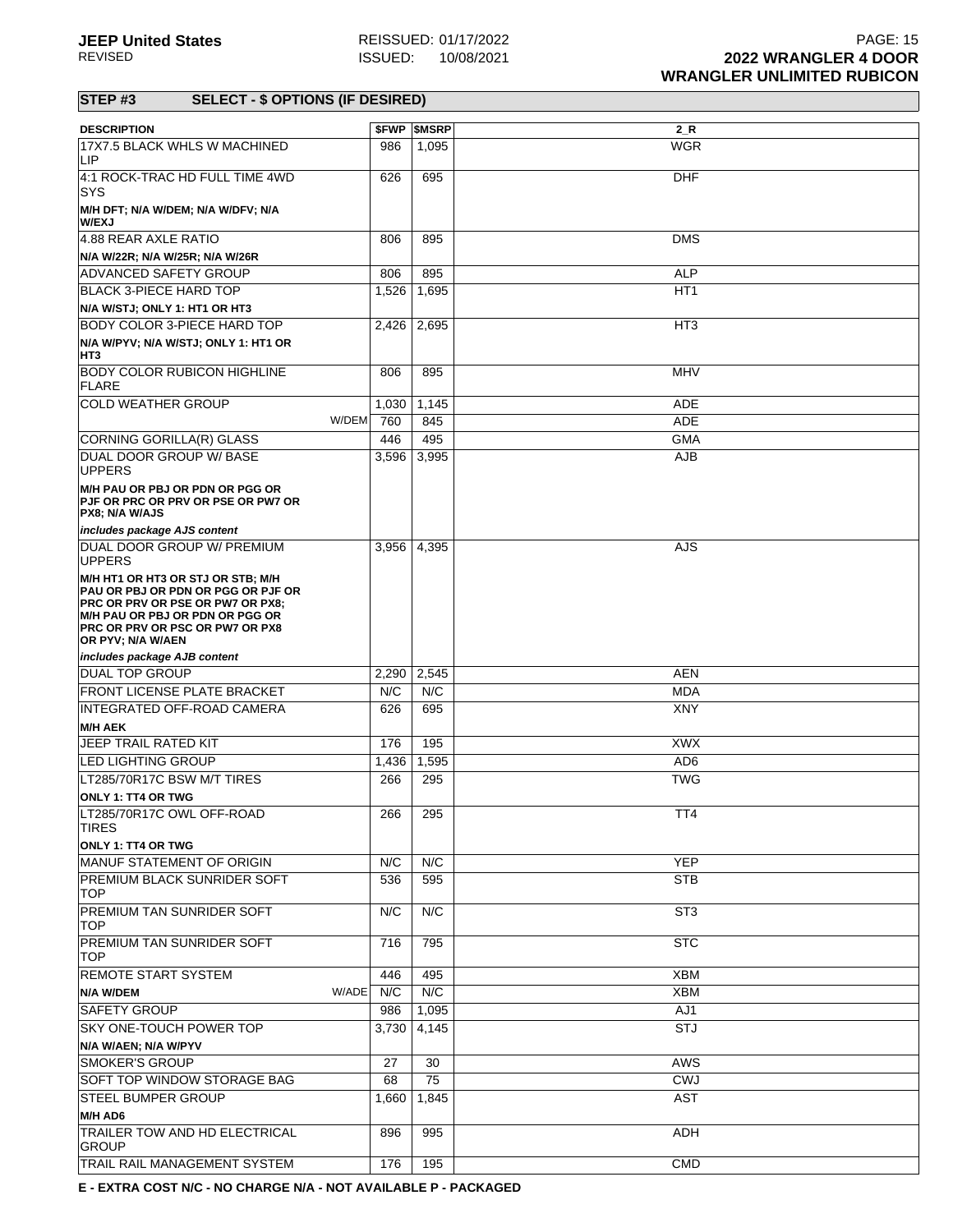| <b>DESCRIPTION</b>                                                   |       | <b><i>SFWP SMSRP</i></b> | $2_R$           |  |  |  |  |  |
|----------------------------------------------------------------------|-------|--------------------------|-----------------|--|--|--|--|--|
| <b>XTREME RECON 35" TIRE PACKAGE</b>                                 | 3,596 | 3,995                    | <b>AGB</b>      |  |  |  |  |  |
| <b>M/H ERG</b>                                                       |       |                          |                 |  |  |  |  |  |
| <b>MOPAR OPTIONS</b>                                                 |       |                          |                 |  |  |  |  |  |
| <b>MOPAR ALL-WEATHER FLOOR</b><br><b>MATS</b>                        | 153   | 170                      | <b>CWA</b>      |  |  |  |  |  |
| <b>MOPAR CARGO TUB LINER</b>                                         | 31    | 35                       | CK <sub>5</sub> |  |  |  |  |  |
| <b>M/H CLN OR CLP</b>                                                |       |                          |                 |  |  |  |  |  |
| <b>MOPAR COLD AIR INTAKE</b>                                         | 473   | 525                      | <b>JFF</b>      |  |  |  |  |  |
| <b>MOPAR DIESEL HOOD GRAPHIC</b><br>3.0 <sub>L</sub>                 | 220   | 245                      | <b>MPG</b>      |  |  |  |  |  |
| N/A W/22R; N/A W/23R; N/A W/25R                                      |       |                          |                 |  |  |  |  |  |
| <b>MOPAR DOORS OFF MIRROR KIT</b>                                    | 176   | 195                      | <b>LFR</b>      |  |  |  |  |  |
| <b>MOPAR GRAB HANDLE KIT</b>                                         | 72    | 80                       | XC <sub>3</sub> |  |  |  |  |  |
| N/A W/STJ                                                            |       |                          |                 |  |  |  |  |  |
| <b>MOPAR HARDTOP HEADLINER</b>                                       | 473   | 525                      | CHD             |  |  |  |  |  |
| M/H HT1 OR AEN OR HT3; N/A W/STJ                                     |       |                          |                 |  |  |  |  |  |
| MOPAR HD ROCK SLIDER W/STEP<br><b>ASSIST</b>                         | 878   | 975                      | <b>MMU</b>      |  |  |  |  |  |
| <b>MOPAR HINGE-GATE</b>                                              | 608   | 675                      | <b>XDB</b>      |  |  |  |  |  |
| <b>REINFORCEMENT</b><br>W/AGB                                        | N/C   | N/C                      | <b>XDB</b>      |  |  |  |  |  |
| <b>INCLUDED W/AGB</b>                                                |       |                          |                 |  |  |  |  |  |
| <b>MOPAR LOWER BODY SIDE</b><br><b>GRAPHIC</b>                       | 220   | 245                      | M9G             |  |  |  |  |  |
| <b>MOPAR MESH SUNBONNET TOP</b>                                      | 158   | 175                      | CS7             |  |  |  |  |  |
| M/H HT1 OR AEN OR HT3                                                |       |                          |                 |  |  |  |  |  |
| <b>MOPAR PERFORATED LEATHER</b><br><b>BLACK</b>                      | 1,576 | 1,750                    | <b>CBQ</b>      |  |  |  |  |  |
| MOPAR PLASTIC DOOR SILL<br><b>GUARDS</b>                             | 113   | 125                      | <b>CLP</b>      |  |  |  |  |  |
| <b>N/A W/CLN</b>                                                     |       |                          |                 |  |  |  |  |  |
| <b>MOPAR SATIN BLACK GRILLE</b>                                      | 293   | 325                      | <b>MHJ</b>      |  |  |  |  |  |
| <b>MOPAR SOLID SUNBONNET TOP</b>                                     | 266   | 295                      | CS <sub>3</sub> |  |  |  |  |  |
| M/H HT1 OR AEN OR HT3; N/A W/STJ                                     |       |                          |                 |  |  |  |  |  |
| <b>MOPAR STAINLESS DOOR SILL</b><br><b>GUARDS</b>                    | 176   | 195                      | <b>CLN</b>      |  |  |  |  |  |
| <b>MOPAR STITCHED LEATHER BLACK</b>                                  | 1.576 | 1.750                    | <b>CBS</b>      |  |  |  |  |  |
| N/A W/CBQ                                                            |       |                          |                 |  |  |  |  |  |
| <b>MOPAR SUNRIDER FLIPTOP FOR</b><br><b>HARDTOP</b>                  | 806   | 895                      | <b>MHW</b>      |  |  |  |  |  |
| M/H HT1 OR AEN OR HT3; N/A W/AEN;<br>N/A W/AJB; N/A W/AJG; N/A W/AJS |       |                          |                 |  |  |  |  |  |
| MOPAR UPPER BODY SIDE<br><b>GRAPHIC</b>                              | 220   | 245                      | M9F             |  |  |  |  |  |
| N/A W/M9G                                                            |       |                          |                 |  |  |  |  |  |
| MOPAR WINDSHIELD TIE DOWN                                            | 35    | 40                       | CT <sub>9</sub> |  |  |  |  |  |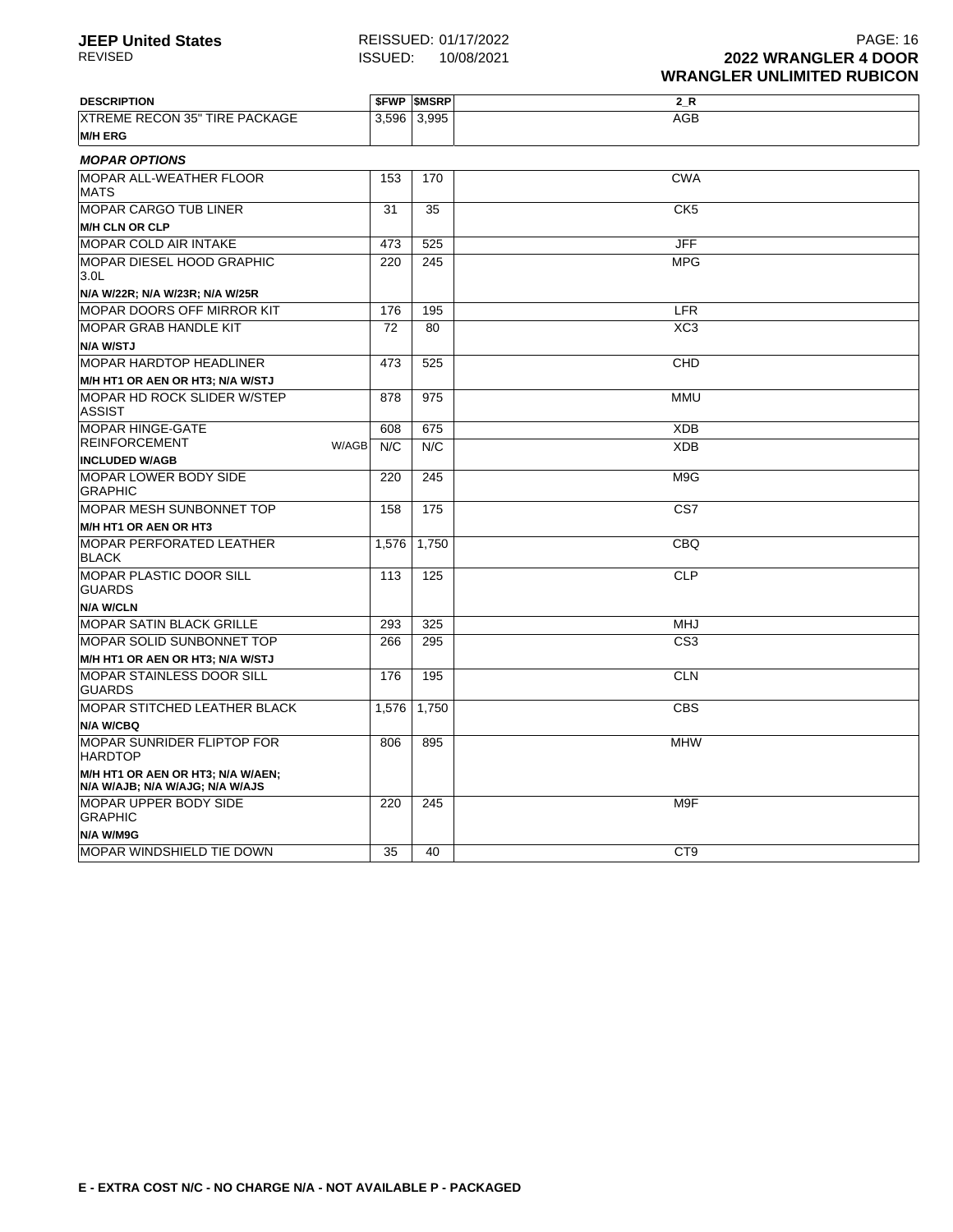### **STEP #4 SELECT - COLOR & TRIM CODES**

| <b>COLOR/TRIM</b>                              |      | <b>SFWP SMSRP</b> | <b>BLACK</b>                  | <b>BLACK/DARK SADDLE</b> |
|------------------------------------------------|------|-------------------|-------------------------------|--------------------------|
| <b>PREM CLOTH LOW-BACK BUCKET SEATS</b><br>(S) | N/C  | N/C               | D <sub>5</sub> X <sub>9</sub> |                          |
| $W/2_R$<br>LEATHER TRIMMED BUCKET SEATS        | .706 | .895              |                               | <b>ALTV</b>              |
| $W/2_R$                                        | .706 | .895              | ALX9                          |                          |

| <b>MONOTONE PAINT - APA</b>            |     |     |            |            |
|----------------------------------------|-----|-----|------------|------------|
| <b>PRIMARY COLOR</b>                   |     |     |            |            |
| <b>BLACK CLEAR COAT</b>                | 356 | 395 | PX8        | PX8        |
| <b>BRIGHT WHITE CLEAR COAT</b>         | N/C | N/C | PW7        | PW7        |
| <b>FIRECRACKER RED C/C</b>             | 356 | 395 | <b>PRC</b> | <b>PRC</b> |
| <b>GRANITE CRYSTAL MET. CLEAR COAT</b> | 356 | 395 | PAU        | <b>PAU</b> |
| <b>HIGH VELOCITY CLEAR COAT</b>        | 356 | 395 | <b>PJF</b> | <b>PJF</b> |
| <b>Late Availability</b>               |     |     |            |            |
| <b>HYDRO BLUE PEARL COAT</b>           | 356 | 395 | <b>PBJ</b> | <b>PBJ</b> |
| <b>SARGE GREEN CLEAR COAT</b>          | 356 | 395 | <b>PGG</b> | <b>PGG</b> |
| <b>ISILVER ZYNITH CLEAR COAT</b>       | 356 | 395 | <b>PSE</b> | <b>PSE</b> |
| <b>STING-GRAY CLEAR COAT</b>           | 356 | 395 | <b>PDN</b> | <b>PDN</b> |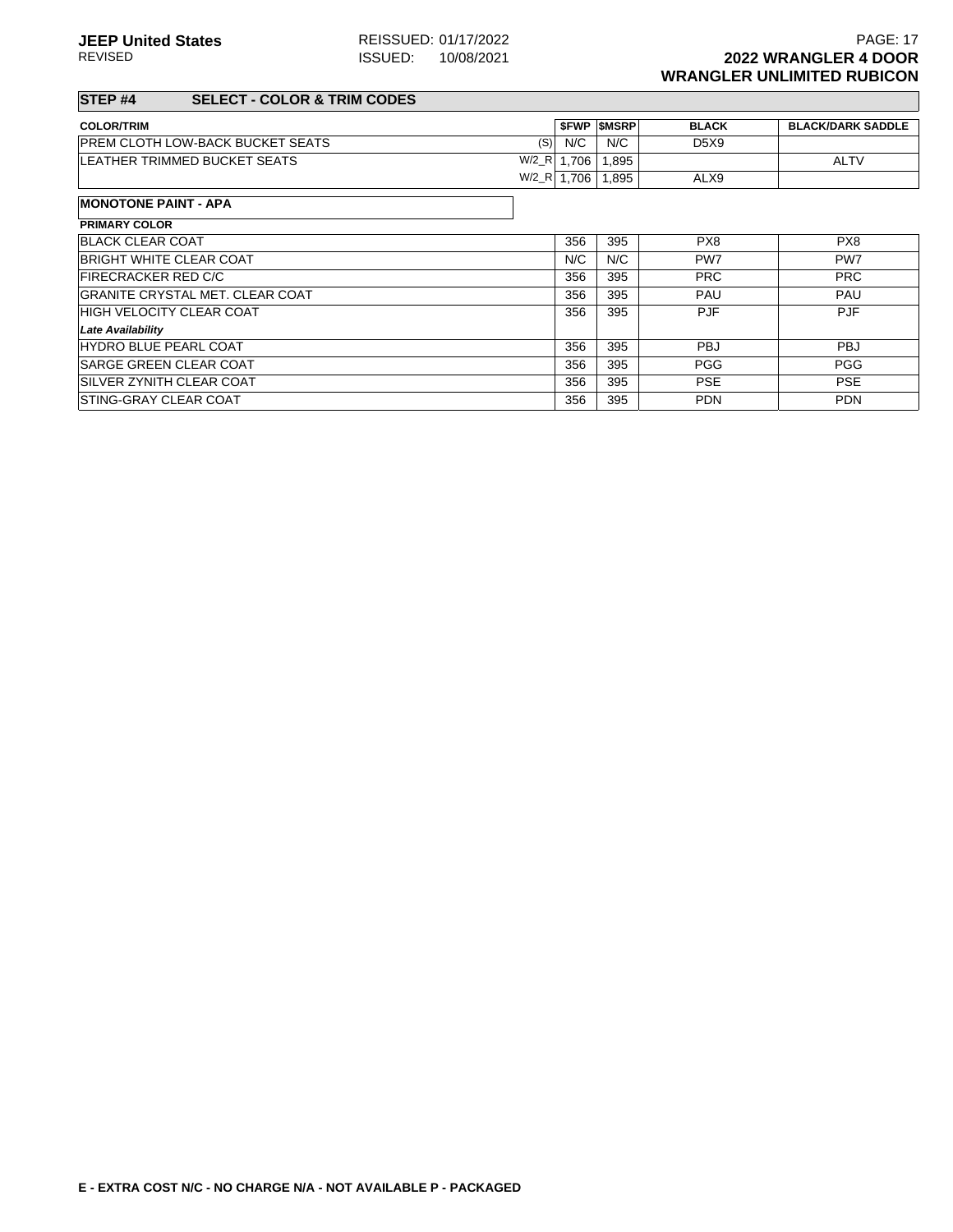| STEP <sub>#1</sub>                                    |       |     | <b>SELECT - MODEL CODE</b>                                                                                                                             |             |              |                      |              |        |
|-------------------------------------------------------|-------|-----|--------------------------------------------------------------------------------------------------------------------------------------------------------|-------------|--------------|----------------------|--------------|--------|
|                                                       |       |     |                                                                                                                                                        |             |              | <b>SFWP</b>          | <b>SMSRP</b> |        |
| <b>WRANGLER UNLIMITED RUBICON 392</b>                 |       |     |                                                                                                                                                        |             |              | 72.784               | 77.095       | JLJX74 |
|                                                       |       |     | <b>DESTINATION CHARGE</b>                                                                                                                              |             |              | 1.595<br>1,645 IN HI |              |        |
| STEP <sub>#2</sub>                                    |       |     | <b>SELECT - QUICK ORDER PACKAGE CODE</b>                                                                                                               |             |              |                      |              |        |
| <b>POWERTRAIN AVAILABILITY</b>                        |       |     |                                                                                                                                                        |             |              |                      |              |        |
| <b>ENGINE</b>                                         | \$FWP |     | <b>SMSRP TRANSMISSION</b>                                                                                                                              | <b>SFWP</b> | <b>SMSRP</b> |                      |              |        |
| 6.4L V8 SRT<br><b>HEMI MDS</b><br><b>ENGINE (ESG)</b> | N/C   | N/C | 8-SPD AUTO<br><b>8HP75 TRANS</b><br>(BUY-GERMANY)<br>(DFV)                                                                                             | N/C         | N/C          |                      |              | 27X    |
|                                                       |       |     | PRICE INCLUDES - BASE PRICE, ENGINE/TRANSMISSION AND QUICK ORDER PACKAGE<br>(ALSO INCLUDES PACKAGE DISCOUNT WHERE APPLICABLE - ADD DESTINATION CHARGE) |             |              |                      |              |        |
| <b>FACTORY WHOLESALE PRICE \$</b>                     |       |     |                                                                                                                                                        |             | $27 -$       |                      |              | 72,784 |
|                                                       |       |     | <b>IMANUFACTURER SUGGESTED RETAIL PRICE \$</b>                                                                                                         |             | $27 -$       |                      |              | 77,095 |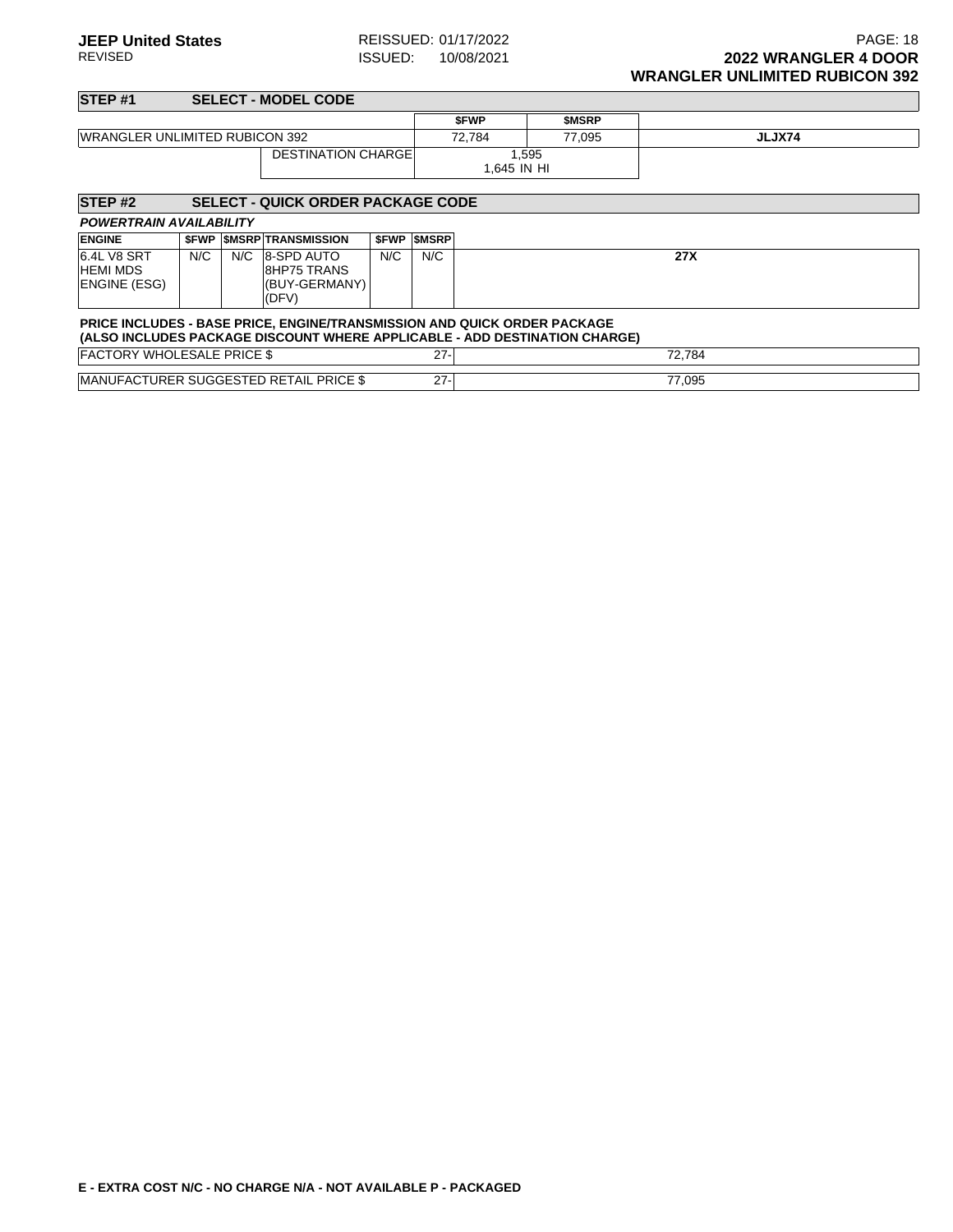| <b>DESCRIPTION</b>                                                                                                               |       | <b><i>SFWP SMSRP</i></b> | 2 <sub>x</sub>  |
|----------------------------------------------------------------------------------------------------------------------------------|-------|--------------------------|-----------------|
| CORNING GORILLA(R) GLASS                                                                                                         | 446   | 495                      | <b>GMA</b>      |
| DUAL DOOR GROUP W/ PREMIUM<br><b>UPPERS</b>                                                                                      | 3,956 | 4,395                    | <b>AJS</b>      |
| M/H HT3 OR STJ; M/H PAU OR PBJ OR<br>PDN OR PGG OR PJF OR PRC OR PRV<br>OR PSE OR PW7 OR PX8; N/A W/AEN; N/A<br>W/ST3; N/A W/ST8 |       |                          |                 |
| <b>DUAL TOP GROUP</b>                                                                                                            | 1,216 | 1,350                    | <b>AEN</b>      |
| <b>FRONT LICENSE PLATE BRACKET</b>                                                                                               | N/C   | N/C                      | <b>MDA</b>      |
| INTEGRATED OFF-ROAD CAMERA                                                                                                       | 626   | 695                      | XNY             |
| <b>M/H AEK</b>                                                                                                                   |       |                          |                 |
| LT285/70R17C BSW M/T TIRES                                                                                                       | 266   | 295                      | <b>TWG</b>      |
| ONLY 1: TT4 OR TWG                                                                                                               |       |                          |                 |
| LT285/70R17C OWL OFF-ROAD<br><b>TIRES</b>                                                                                        | 266   | 295                      | TT <sub>4</sub> |
| <b>ONLY 1: TT4 OR TWG</b>                                                                                                        |       |                          |                 |
| <b>MANUF STATEMENT OF ORIGIN</b>                                                                                                 | N/C   | N/C                      | <b>YEP</b>      |
| PREMIUM TAN SUNRIDER SOFT                                                                                                        | N/C   | N/C                      | ST <sub>3</sub> |
| <b>TOP</b><br>W/AEN                                                                                                              | N/C   | N/C                      | ST <sub>3</sub> |
| M/H AEN; ONLY 1: STJ OR ST3<br><b>SKY ONE-TOUCH POWER TOP</b>                                                                    |       | 2,050                    | STJ             |
| N/A W/AEN; N/A W/PYV; ONLY 1: STJ OR<br>ST3                                                                                      | 1,846 |                          |                 |
| <b>SMOKER'S GROUP</b>                                                                                                            | 27    | 30                       | AWS             |
| SOFT TOP WINDOW STORAGE BAG                                                                                                      | 68    | 75                       | <b>CWJ</b>      |
| M/H AEN OR ST3; N/A W/ST8; N/A W/STJ                                                                                             |       |                          |                 |
| <b>TRAILER TOW PACKAGE</b>                                                                                                       | 316   | 350                      | <b>ABR</b>      |
| TRAIL RAIL MANAGEMENT SYSTEM                                                                                                     | 176   | 195                      | <b>CMD</b>      |
| XTREME RECON 35" TIRE PACKAGE                                                                                                    | 3,596 | 3,995                    | AGB             |
| <b>MOPAR OPTIONS</b>                                                                                                             |       |                          |                 |
| <b>MOPAR ALL-WEATHER FLOOR</b><br><b>MATS</b>                                                                                    | 153   | 170                      | <b>CWA</b>      |
| MOPAR DOORS OFF MIRROR KIT                                                                                                       | 176   | 195                      | <b>LFR</b>      |
| <b>MOPAR HARDTOP HEADLINER</b>                                                                                                   | 473   | 525                      | CHD             |
| M/H HT3; N/A W/STJ                                                                                                               |       |                          |                 |
| <b>MOPAR HINGE-GATE</b>                                                                                                          | 608   | 675                      | <b>XDB</b>      |
| <b>REINFORCEMENT</b><br>W/AGB                                                                                                    | N/C   | N/C                      | <b>XDB</b>      |
| <b>INCLUDED W/AGB</b><br><b>MOPAR LOWER BODY SIDE</b><br><b>GRAPHIC</b>                                                          | 220   | 245                      | M9G             |
| MOPAR MESH SUNBONNET TOP                                                                                                         | 158   | 175                      | CS7             |
| MOPAR SATIN BLACK GRILLE                                                                                                         | 293   | 325                      | MHJ             |
| MOPAR SOLID SUNBONNET TOP                                                                                                        | 266   | 295                      | CS <sub>3</sub> |
| M/H HT3; N/A W/STJ                                                                                                               |       |                          |                 |
| MOPAR SUNRIDER FLIPTOP FOR<br><b>HARDTOP</b>                                                                                     | 806   | 895                      | <b>MHW</b>      |
| M/H HT3; N/A W/AEN; N/A W/AJG; N/A<br>W/AJS                                                                                      |       |                          |                 |
| MOPAR UPPER BODY SIDE<br><b>GRAPHIC</b>                                                                                          | 220   | 245                      | M9F             |
| N/A W/M9G                                                                                                                        |       |                          |                 |
| MOPAR WINDSHIELD TIE DOWN                                                                                                        | 35    | 40                       | CT9             |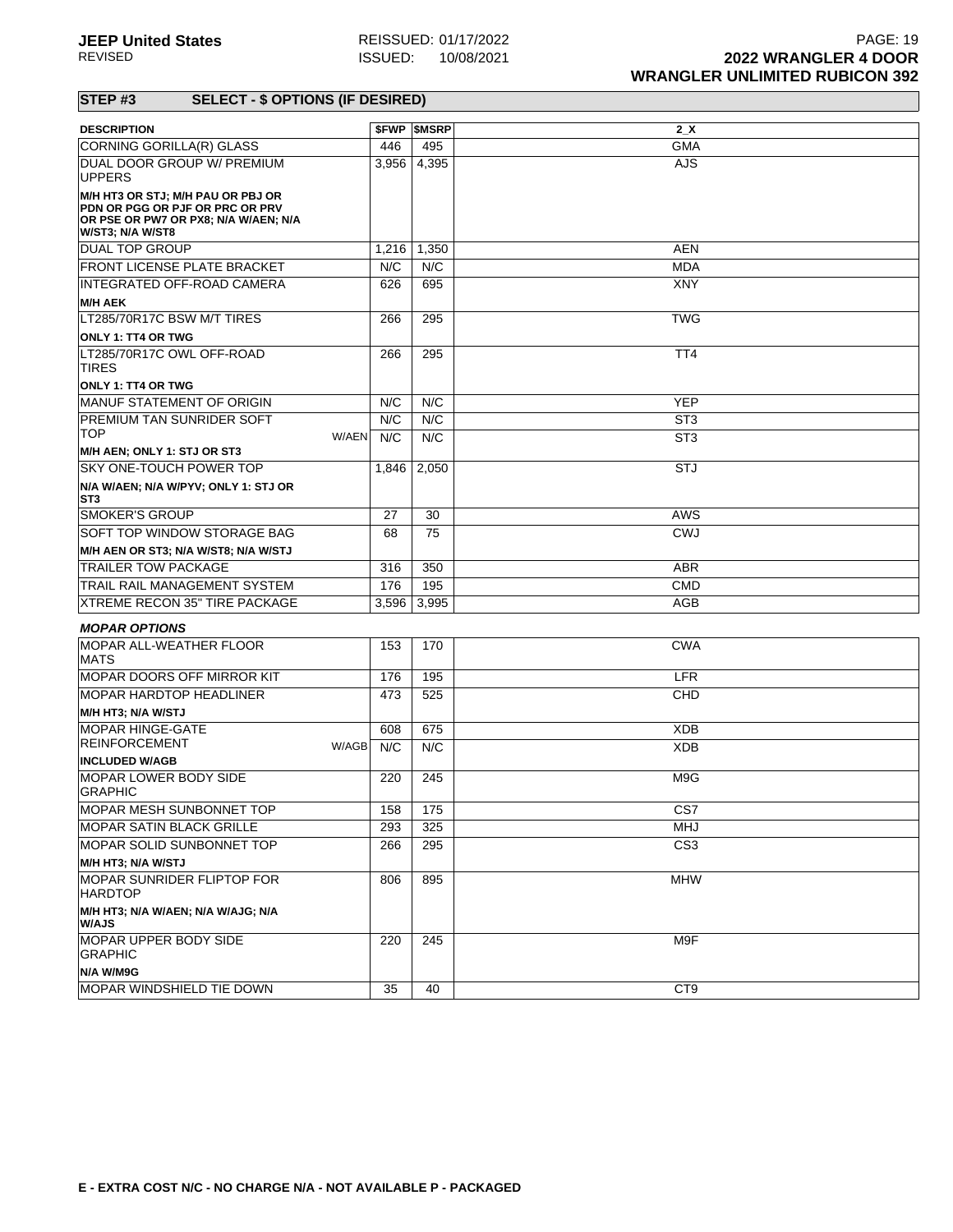### **STEP #4 SELECT - COLOR & TRIM CODES**

| <b>COLOR/TRIM</b>                   |     |     | <b>SFWP SMSRP</b> | <b>BLACK</b> |
|-------------------------------------|-----|-----|-------------------|--------------|
| <b>LEATHER TRIMMED BUCKET SEATS</b> | (S) | N/C | N/C               | HDX9         |
| <b>MONOTONE PAINT - APA</b>         |     |     |                   |              |
| <b>BBILLEY AALAB</b>                |     |     |                   |              |

| <b>PRIMARY COLOR</b>                   |     |     |            |
|----------------------------------------|-----|-----|------------|
| <b>BLACK CLEAR COAT</b>                | 356 | 395 | PX8        |
| <b>BRIGHT WHITE CLEAR COAT</b>         | N/C | N/C | PW7        |
| <b>FIRECRACKER RED C/C</b>             | 356 | 395 | <b>PRC</b> |
| <b>GRANITE CRYSTAL MET. CLEAR COAT</b> | 356 | 395 | <b>PAU</b> |
| <b>HIGH VELOCITY CLEAR COAT</b>        | 356 | 395 | <b>PJF</b> |
| <b>Late Availability</b>               |     |     |            |
| <b>HYDRO BLUE PEARL COAT</b>           | 356 | 395 | <b>PBJ</b> |
| <b>SARGE GREEN CLEAR COAT</b>          | 356 | 395 | <b>PGG</b> |
| SILVER ZYNITH CLEAR COAT               | 356 | 395 | <b>PSE</b> |
| STING-GRAY CLEAR COAT                  | 356 | 395 | <b>PDN</b> |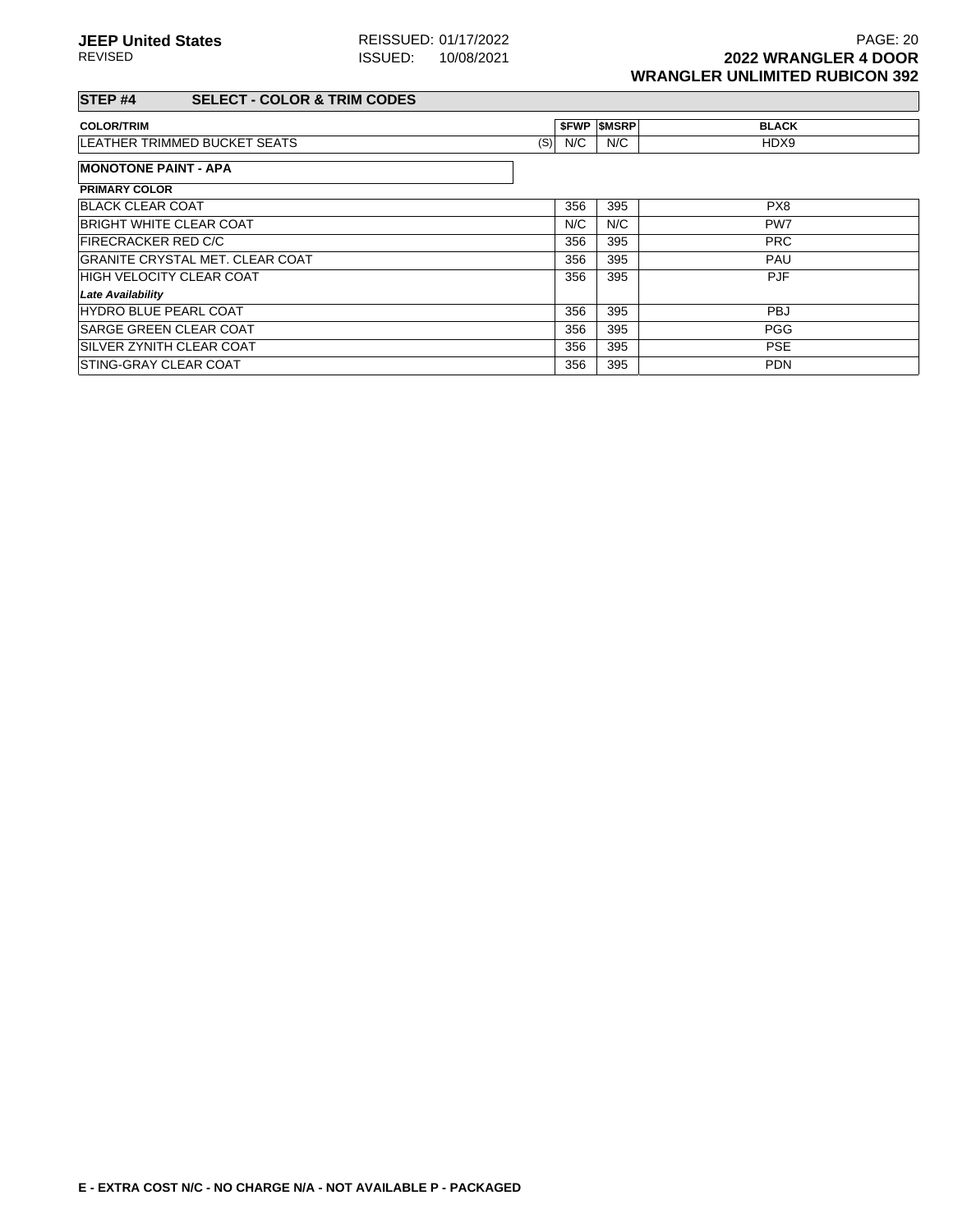| <b>STEP#1</b>                                         |     |     | <b>SELECT - MODEL CODE</b>                                                                                                                             |       |                          |                            |        |                     |                 |  |  |  |
|-------------------------------------------------------|-----|-----|--------------------------------------------------------------------------------------------------------------------------------------------------------|-------|--------------------------|----------------------------|--------|---------------------|-----------------|--|--|--|
|                                                       |     |     |                                                                                                                                                        |       |                          | \$FWP                      | \$MSRP |                     |                 |  |  |  |
| <b>WRANGLER UNLIMITED SPORT RHD</b>                   |     |     |                                                                                                                                                        |       |                          | 42,501<br>43,595<br>JLUL74 |        |                     |                 |  |  |  |
|                                                       |     |     | <b>DESTINATION CHARGE</b>                                                                                                                              |       |                          | 1,595<br>1,645 IN HI       |        |                     |                 |  |  |  |
| STEP <sub>#2</sub>                                    |     |     | <b>SELECT - QUICK ORDER PACKAGE CODE</b>                                                                                                               |       |                          |                            |        |                     |                 |  |  |  |
| <b>POWERTRAIN AVAILABILITY</b>                        |     |     |                                                                                                                                                        |       |                          |                            |        |                     |                 |  |  |  |
| <b>ENGINE</b>                                         |     |     | <b><i>SFWP SMSRP TRANSMISSION</i></b>                                                                                                                  |       | <b><i>SFWP SMSRP</i></b> |                            |        |                     |                 |  |  |  |
| 2.0L 14 DOHC DI<br><b>TURBO ENGINE</b><br>W/ESS (EC1) | N/C | N/C | 8-SPD AUTO<br>850RE TRANS<br>(MAKE) (DFT)                                                                                                              | N/C   | N/C                      |                            |        |                     | 22A             |  |  |  |
|                                                       |     |     | PRICE INCLUDES - BASE PRICE, ENGINE/TRANSMISSION AND QUICK ORDER PACKAGE<br>(ALSO INCLUDES PACKAGE DISCOUNT WHERE APPLICABLE - ADD DESTINATION CHARGE) |       |                          |                            |        |                     |                 |  |  |  |
| <b>FACTORY WHOLESALE PRICE \$</b>                     |     |     |                                                                                                                                                        |       | $22 -$                   |                            |        |                     | 42,501          |  |  |  |
|                                                       |     |     | <b>MANUFACTURER SUGGESTED RETAIL PRICE \$</b>                                                                                                          |       | $22 -$                   |                            |        |                     | 43.595          |  |  |  |
| STEP#3                                                |     |     | <b>SELECT - \$ OPTIONS (IF DESIRED)</b>                                                                                                                |       |                          |                            |        |                     |                 |  |  |  |
| <b>DESCRIPTION</b>                                    |     |     |                                                                                                                                                        |       | <b><i>SFWP SMSRP</i></b> |                            |        |                     | 2A              |  |  |  |
| ALPINE PREMIUM AUDIO SYSTEM                           |     |     |                                                                                                                                                        | 1,166 | 1,295                    | RC4                        |        |                     |                 |  |  |  |
| <b>COLD WEATHER GROUP</b>                             |     |     |                                                                                                                                                        | 1,030 | 1,145                    | <b>ADE</b>                 |        |                     |                 |  |  |  |
| <b>MANUF STATEMENT OF ORIGIN</b>                      |     |     |                                                                                                                                                        | N/C   | N/C                      | <b>YEP</b>                 |        |                     |                 |  |  |  |
| <b>MOPAR OPTIONS</b>                                  |     |     |                                                                                                                                                        |       |                          |                            |        |                     |                 |  |  |  |
| <b>MOPAR ALL-WEATHER FLOOR</b><br><b>MATS</b>         |     |     |                                                                                                                                                        | 153   | 170                      | <b>CWA</b>                 |        |                     |                 |  |  |  |
| <b>MOPAR HARDTOP HEADLINER</b><br>M/H HT1             |     |     |                                                                                                                                                        | 473   | 525                      |                            |        |                     | CHD             |  |  |  |
| STEP <sub>#4</sub>                                    |     |     | <b>SELECT - COLOR &amp; TRIM CODES</b>                                                                                                                 |       |                          |                            |        |                     |                 |  |  |  |
| <b>COLOR/TRIM</b>                                     |     |     |                                                                                                                                                        |       |                          |                            |        | <b>\$FWP \$MSRP</b> | <b>BLACK</b>    |  |  |  |
| <b>CLOTH LOW-BACK BUCKET SEATS</b>                    |     |     |                                                                                                                                                        |       |                          | (S)                        | N/C    | N/C                 | A7X9            |  |  |  |
| -X9 Required on Altitude                              |     |     |                                                                                                                                                        |       |                          |                            |        |                     |                 |  |  |  |
| <b>MONOTONE PAINT - APA</b>                           |     |     |                                                                                                                                                        |       |                          |                            |        |                     |                 |  |  |  |
| <b>PRIMARY COLOR</b>                                  |     |     |                                                                                                                                                        |       |                          |                            |        |                     |                 |  |  |  |
| <b>BLACK CLEAR COAT</b>                               |     |     |                                                                                                                                                        |       |                          |                            | 356    | 395                 | PX <sub>8</sub> |  |  |  |
| <b>BRIGHT WHITE CLEAR COAT</b>                        |     |     |                                                                                                                                                        |       |                          |                            | N/C    | N/C                 | PW7             |  |  |  |
| <b>FIRECRACKER RED C/C</b>                            |     |     |                                                                                                                                                        |       |                          |                            | 356    | 395                 | <b>PRC</b>      |  |  |  |
| <b>GRANITE CRYSTAL MET. CLEAR COAT</b>                |     |     |                                                                                                                                                        |       |                          |                            | 356    | 395                 | PAU             |  |  |  |
| <b>HIGH VELOCITY CLEAR COAT</b>                       |     |     |                                                                                                                                                        |       |                          |                            | 356    | 395                 | <b>PJF</b>      |  |  |  |
| <b>Late Availability</b>                              |     |     |                                                                                                                                                        |       |                          |                            |        |                     |                 |  |  |  |
| HYDRO BLUE PEARL COAT                                 |     |     |                                                                                                                                                        |       |                          |                            | 356    | 395                 | PBJ             |  |  |  |
| SARGE GREEN CLEAR COAT                                |     |     |                                                                                                                                                        |       |                          |                            | 356    | 395                 | <b>PGG</b>      |  |  |  |
| SILVER ZYNITH CLEAR COAT                              |     |     |                                                                                                                                                        |       |                          |                            | 356    | 395                 | <b>PSE</b>      |  |  |  |
| <b>STING-GRAY CLEAR COAT</b>                          |     |     |                                                                                                                                                        |       |                          |                            | 356    | 395                 | <b>PDN</b>      |  |  |  |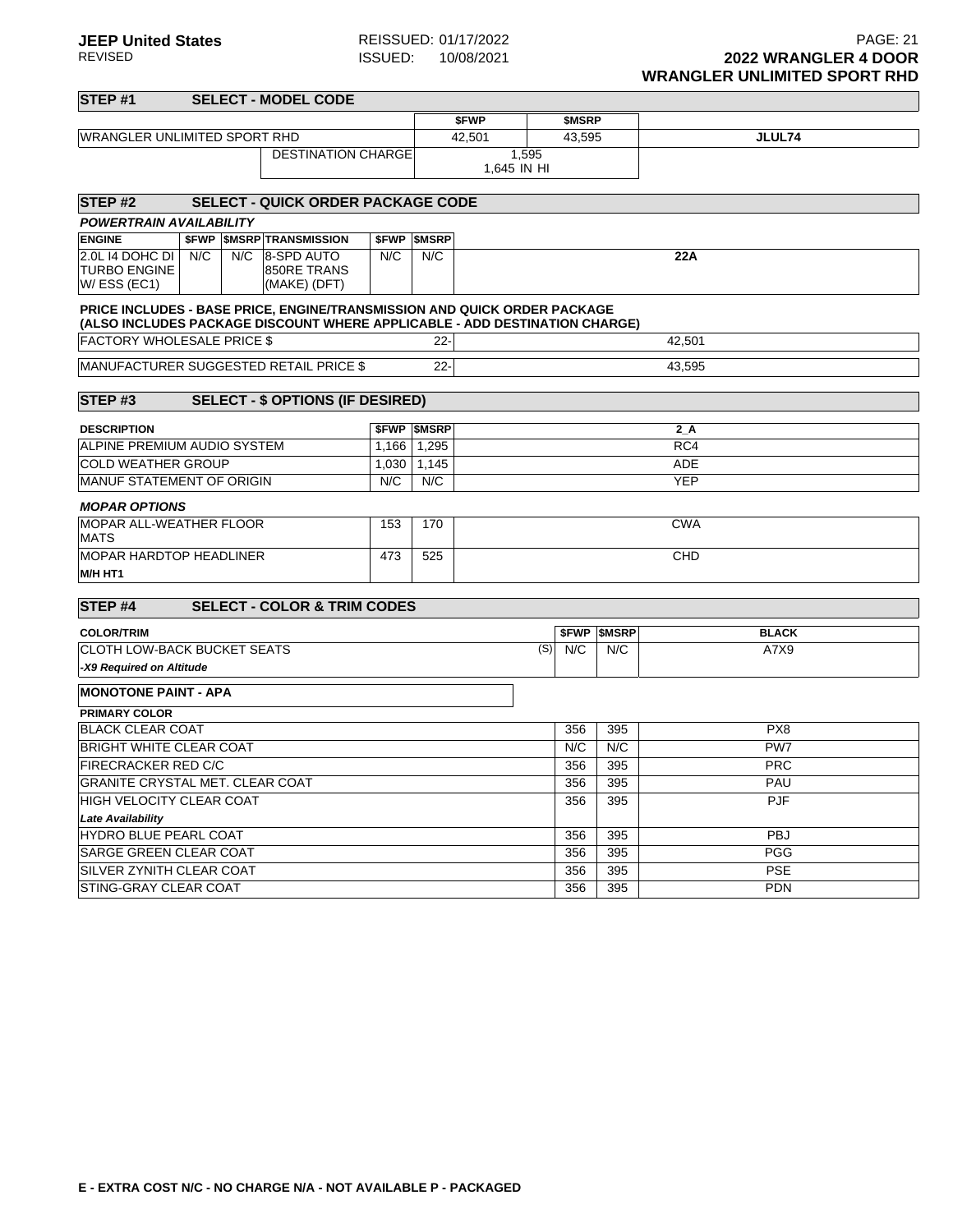| STEP #1                                              |     |     | <b>SELECT - MODEL CODE</b>                                |     |                          |             |             |                           |
|------------------------------------------------------|-----|-----|-----------------------------------------------------------|-----|--------------------------|-------------|-------------|---------------------------|
|                                                      |     |     |                                                           |     |                          | \$FWP       | \$MSRP      |                           |
| WRANGLER UNLIMITED SAHARA 4XE                        |     |     |                                                           |     |                          | 51,760      | 53,795      | JLXP74                    |
|                                                      |     |     | <b>DESTINATION CHARGE</b>                                 |     |                          |             | 1.595       |                           |
|                                                      |     |     |                                                           |     |                          | 1,645 IN HI |             |                           |
| STEP <sub>#2</sub>                                   |     |     | SELECT - QUICK ORDER PACKAGE CODE                         |     |                          |             |             |                           |
| <b>POWERTRAIN AVAILABILITY</b>                       |     |     |                                                           |     |                          |             |             |                           |
| <b>ENGINE</b>                                        |     |     | <b>\$FWP \$MSRP TRANSMISSION</b>                          |     | <b><i>SFWP SMSRP</i></b> |             |             | <b>HIGH ALTITUDE</b>      |
| 2.0L I4 DOHC DI<br><b>TURBO PHEV</b><br>ENGINE (ECX) | N/C | N/C | 8-SPD AUTO<br>8P75PH PHEV<br><b>TRANSMISSION</b><br>(DFY) | N/C | N/C                      |             | 29P         | <b>29N</b>                |
| <b>PACKAGE CONTENT</b>                               |     |     |                                                           |     |                          |             |             | <b>HIGH ALTITUDE</b>      |
| 20X8.0 FULLY PAINTED ALUM WHEELS (WRF)               |     |     |                                                           |     |                          |             |             | х                         |
|                                                      |     |     | BLIND SPOT AND CROSS PATH DETECTION (XAN)                 |     |                          |             |             | X                         |
| BODY COLOR 3-PIECE HARD TOP (HT3)                    |     |     |                                                           |     |                          |             |             | $\overline{X}$            |
| <b>BODY COLOR DOOR HANDLES (MNK)</b>                 |     |     |                                                           |     |                          |             |             | $\boldsymbol{\mathsf{X}}$ |
| <b>BODY COLOR FRONT BUMPER (MBP)</b>                 |     |     |                                                           |     |                          |             |             | X                         |
|                                                      |     |     | BODY COLOR GRILLE W/GLOSS BLK RINGS (MFK)                 |     |                          |             |             | X                         |
|                                                      |     |     | BODY COLOR PWR LK FUEL FILLER DOOR (XJE)                  |     |                          |             |             | $\boldsymbol{\mathsf{X}}$ |
|                                                      |     |     | BODY COLOR REAR BUMPER W/STEP PADS (MBQ)                  |     |                          |             |             | $\overline{\mathsf{x}}$   |
|                                                      |     |     | EXT. MIRRORS W/SUPPLEMENTAL SIGNALS (LEB)                 |     |                          |             |             | $\overline{X}$            |
| FREEDOM PANEL STORAGE BAG (CS2)                      |     |     |                                                           |     |                          |             |             | $\overline{X}$            |
| HIGH ALTITUDE PACKAGE (AHN)                          |     |     |                                                           |     |                          |             |             | X                         |
| LEATHER TRIMMED BUCKET SEATS (*KL)                   |     |     |                                                           |     |                          |             |             | $\boldsymbol{\mathsf{X}}$ |
| NO SOFT TOP (ST8)                                    |     |     |                                                           |     |                          |             |             | $\boldsymbol{\mathsf{X}}$ |
|                                                      |     |     | PARKSENSE REAR PARK ASSIST SYSTEM (XAA)                   |     |                          |             |             | $\overline{\mathsf{x}}$   |
| PREMIUM DARK EXTERIOR ACCENTS (XGJ)                  |     |     |                                                           |     |                          |             |             | $\overline{X}$            |
| REAR WINDOW DEFROSTER (GFA)                          |     |     |                                                           |     |                          |             |             | $\boldsymbol{\mathsf{X}}$ |
| <b>REAR WINDOW WIPER/WASHER (JHB)</b>                |     |     |                                                           |     |                          |             |             | X                         |
| SAFETY GROUP (AJ1)                                   |     |     |                                                           |     |                          |             |             | X                         |
| <b>SUMMIT BADGING (MYN)</b>                          |     |     |                                                           |     |                          |             |             | $\overline{\mathsf{x}}$   |
|                                                      |     |     | WRAPPED I/P BEZEL W/CARAMEL STITCH (JEN)                  |     |                          |             |             | $\pmb{\times}$            |
|                                                      |     |     | PACKAGE VALUE PRICE                                       |     | \$FWP                    |             | $\mathbf 0$ | 5,018                     |
|                                                      |     |     | <b>PACKAGE DISCOUNT</b>                                   |     | \$FWP                    |             | $\mathbf 0$ | 0                         |
|                                                      |     |     | NET PACKAGE VALUE PRICE                                   |     | <b>SFWP</b>              |             | $\mathbf 0$ | 5,018                     |
|                                                      |     |     | PACKAGE VALUE PRICE                                       |     | \$MSRP                   |             | $\mathbf 0$ | 5,575                     |
|                                                      |     |     | PACKAGE DISCOUNT                                          |     | \$MSRP                   |             | $\mathbf 0$ | 0                         |
|                                                      |     |     | <b>NET PACKAGE VALUE PRICE</b>                            |     | <b>\$MSRP</b>            |             | 0           | 5,575                     |

## **PRICE INCLUDES - BASE PRICE, ENGINE/TRANSMISSION AND QUICK ORDER PACKAGE**

| (ALSO INCLUDES PACKAGE DISCOUNT WHERE APPLICABLE - ADD DESTINATION CHARGE) |        |        |        |
|----------------------------------------------------------------------------|--------|--------|--------|
| <b>FACTORY WHOLESALE PRICE \$</b>                                          | $\sim$ | 51.760 | 56.778 |
| MANUFACTURER SUGGESTED RETAIL PRICE \$                                     | 29     | 53.795 | 59.370 |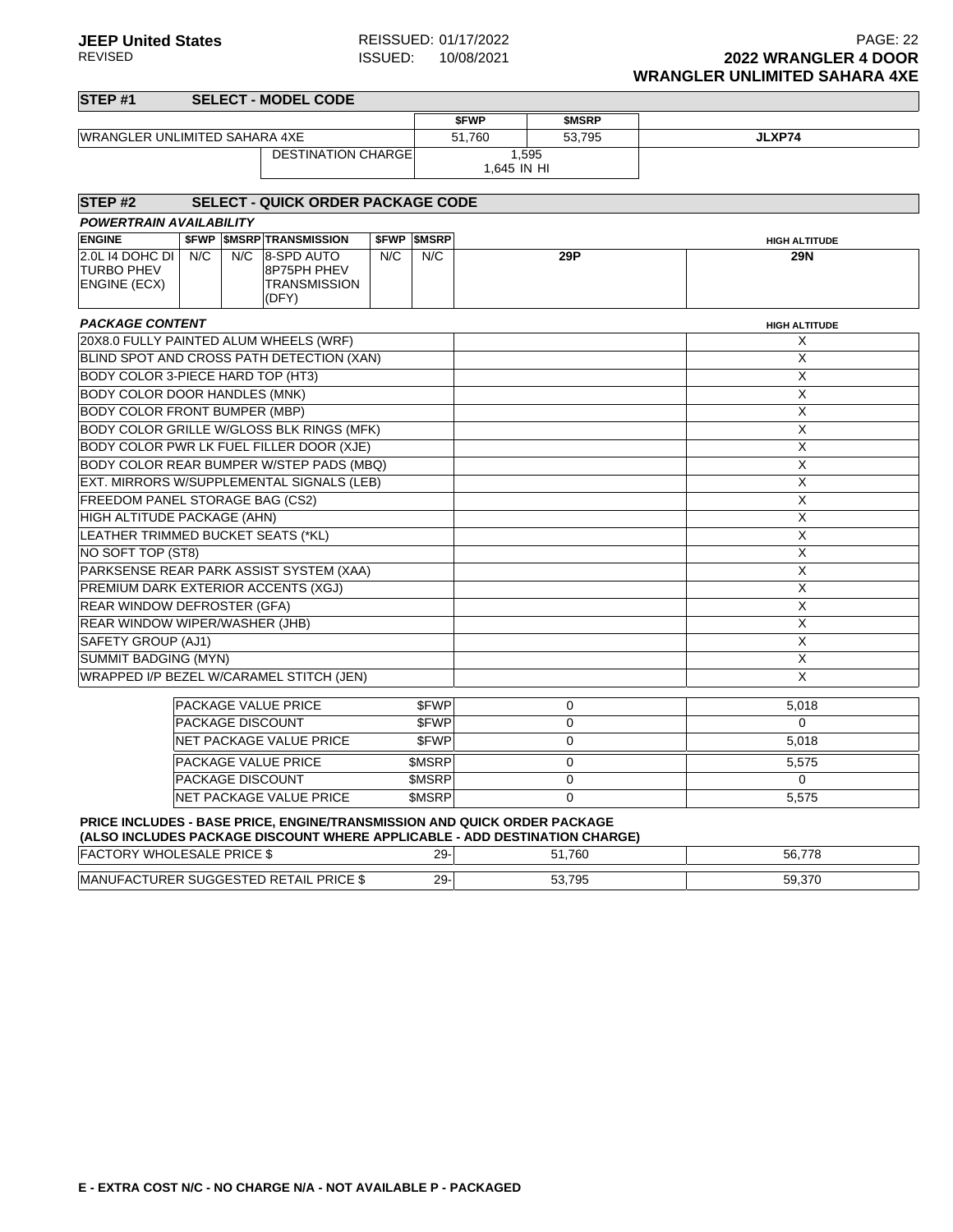|                                                                                                                                                                                            |       |                          |                 | <b>HIGH ALTITUDE</b> |
|--------------------------------------------------------------------------------------------------------------------------------------------------------------------------------------------|-------|--------------------------|-----------------|----------------------|
| <b>DESCRIPTION</b>                                                                                                                                                                         |       | <b><i>SFWP SMSRP</i></b> | $2_P$           | $2$ N                |
| <b>ADVANCED SAFETY GROUP</b><br>M/H AJ1                                                                                                                                                    | 806   | 895                      | <b>ALP</b>      | <b>ALP</b>           |
| <b>ANTI-SPIN DIFFERENTIAL REAR</b><br>AXLE                                                                                                                                                 | 536   | 595                      | <b>DSA</b>      | <b>DSA</b>           |
| BLACK 3-PIECE HARD TOP                                                                                                                                                                     | 1,526 | 1,695                    | HT1             |                      |
| W/AEN<br>INCLUDED W/AEN; N/A W/STJ; ONLY 1:<br>HT1 OR HT3                                                                                                                                  | N/C   | N/C                      | HT <sub>1</sub> |                      |
| BODY COLOR 3-PIECE HARD TOP                                                                                                                                                                | 2,426 | 2,695                    | HT3             | P                    |
| N/A W/PYV; N/A W/STJ; ONLY 1: HT1 OR<br>HT3                                                                                                                                                |       |                          |                 |                      |
| <b>COLD WEATHER GROUP</b>                                                                                                                                                                  | 1.030 | 1,145                    | ADE             | ADE                  |
| CORNING GORILLA(R) GLASS                                                                                                                                                                   | 446   | 495                      | <b>GMA</b>      | <b>GMA</b>           |
| DUAL DOOR GROUP W/ BASE<br><b>UPPERS</b>                                                                                                                                                   | 3,596 | 3,995                    | <b>AJB</b>      |                      |
| M/H PAU OR PBJ OR PDN OR PGG OR<br>PJF OR PRC OR PRV OR PSE OR PW7 OR<br>PX8; N/A W/AEN; N/A W/AJG; N/A W/AJS                                                                              |       |                          |                 |                      |
| includes package AJS content                                                                                                                                                               |       |                          |                 |                      |
| DUAL DOOR GROUP W/ PREMIUM<br><b>UPPERS</b>                                                                                                                                                | 3,956 | 4,395                    | AJS             |                      |
| M/H PAU OR PBJ OR PDN OR PGG OR<br><b>PJF OR PRC OR PRV OR PSE OR PW7 OR</b><br>PX8; M/H PAU OR PBJ OR PDN OR PGG<br>OR PRC OR PRV OR PSC OR PW7 OR<br><b>PX8 OR PYV: N/A W/AEN OR 2TN</b> |       |                          |                 |                      |
| includes package AJB content                                                                                                                                                               |       |                          |                 |                      |
| <b>DUAL TOP GROUP</b>                                                                                                                                                                      | 3,370 | 3,745                    | <b>AEN</b>      |                      |
| <b>Includes HT3</b>                                                                                                                                                                        | 1,216 | 1,350                    |                 | <b>AEN</b>           |
| FRONT LICENSE PLATE BRACKET                                                                                                                                                                | N/C   | N/C                      | <b>MDA</b>      | MDA                  |
| INTEGRATED OFF-ROAD CAMERA                                                                                                                                                                 | 626   | 695                      | <b>XNY</b>      | <b>XNY</b>           |
| <b>M/H AEK</b>                                                                                                                                                                             |       |                          |                 |                      |
| <b>JEEP TRAIL RATED KIT</b>                                                                                                                                                                | 176   | 195                      | <b>XWX</b>      | <b>XWX</b>           |
| MANUF STATEMENT OF ORIGIN                                                                                                                                                                  | N/C   | N/C                      | <b>YEP</b>      | <b>YEP</b>           |
| PREMIUM BLACK SUNRIDER SOFT<br><b>TOP</b>                                                                                                                                                  | 536   | 595                      | <b>STB</b>      |                      |
| N/A W/HT1; ONLY 1: STB OR STC OR STJ<br>OR ST3                                                                                                                                             |       |                          |                 |                      |
| <b>PREMIUM TAN SUNRIDER SOFT</b>                                                                                                                                                           | N/C   | N/C                      | ST <sub>3</sub> |                      |
| <b>TOP</b>                                                                                                                                                                                 | N/C   | N/C                      |                 | ST <sub>3</sub>      |
| ONLY 1: STB OR STC OR STJ OR ST3<br><b>PREMIUM TAN SUNRIDER SOFT</b><br><b>TOP</b>                                                                                                         | 716   | 795                      | <b>STC</b>      |                      |
| N/A W/HT1; ONLY 1: STB OR STC OR STJ<br>OR ST3                                                                                                                                             |       |                          |                 |                      |
| <b>REMOTE START SYSTEM</b>                                                                                                                                                                 | 446   | 495                      | <b>XBM</b>      | <b>XBM</b>           |
| W/ADE<br><b>INCLUDED W/ADE</b>                                                                                                                                                             | N/C   | N/C                      | <b>XBM</b>      | XBM                  |
| <b>SAFETY GROUP</b>                                                                                                                                                                        | 986   | 1,095                    | AJ1             | P                    |
| SKY ONE-TOUCH POWER TOP                                                                                                                                                                    | 3,730 | 4,145                    | <b>STJ</b>      |                      |
| N/A W/AEN; N/A W/PYV; ONLY 1: STB OR<br><b>STC OR STJ OR ST3</b>                                                                                                                           | 1,846 | 2,050                    |                 | <b>STJ</b>           |
| <b>SMOKER'S GROUP</b>                                                                                                                                                                      | 27    | 30                       | AWS             | <b>AWS</b>           |
| SOFT TOP WINDOW STORAGE BAG                                                                                                                                                                | 68    | 75                       | <b>CWJ</b>      | <b>CWJ</b>           |
| <b>TRAILER TOW AND HD ELECTRICAL</b><br>GROUP                                                                                                                                              | 896   | 995                      | ADH             | ADH                  |
| TRAIL RAIL MANAGEMENT SYSTEM                                                                                                                                                               | 176   | 195                      | <b>CMD</b>      | <b>CMD</b>           |
| <b>MOPAR OPTIONS</b>                                                                                                                                                                       |       |                          |                 |                      |
| MOPAR 1941 HOOD GRAPHIC                                                                                                                                                                    | 220   | 245                      | M9E             |                      |
| MOPAR ALL-WEATHER FLOOR                                                                                                                                                                    | 153   | 170                      | <b>CWA</b>      | <b>CWA</b>           |
| <b>MATS</b><br><b>MOPAR AMERICAN FLAG HOOD</b>                                                                                                                                             |       |                          |                 |                      |
| GRAPHIC                                                                                                                                                                                    | 220   | 245                      | M9D             |                      |
| N/A W/M9E                                                                                                                                                                                  |       |                          |                 |                      |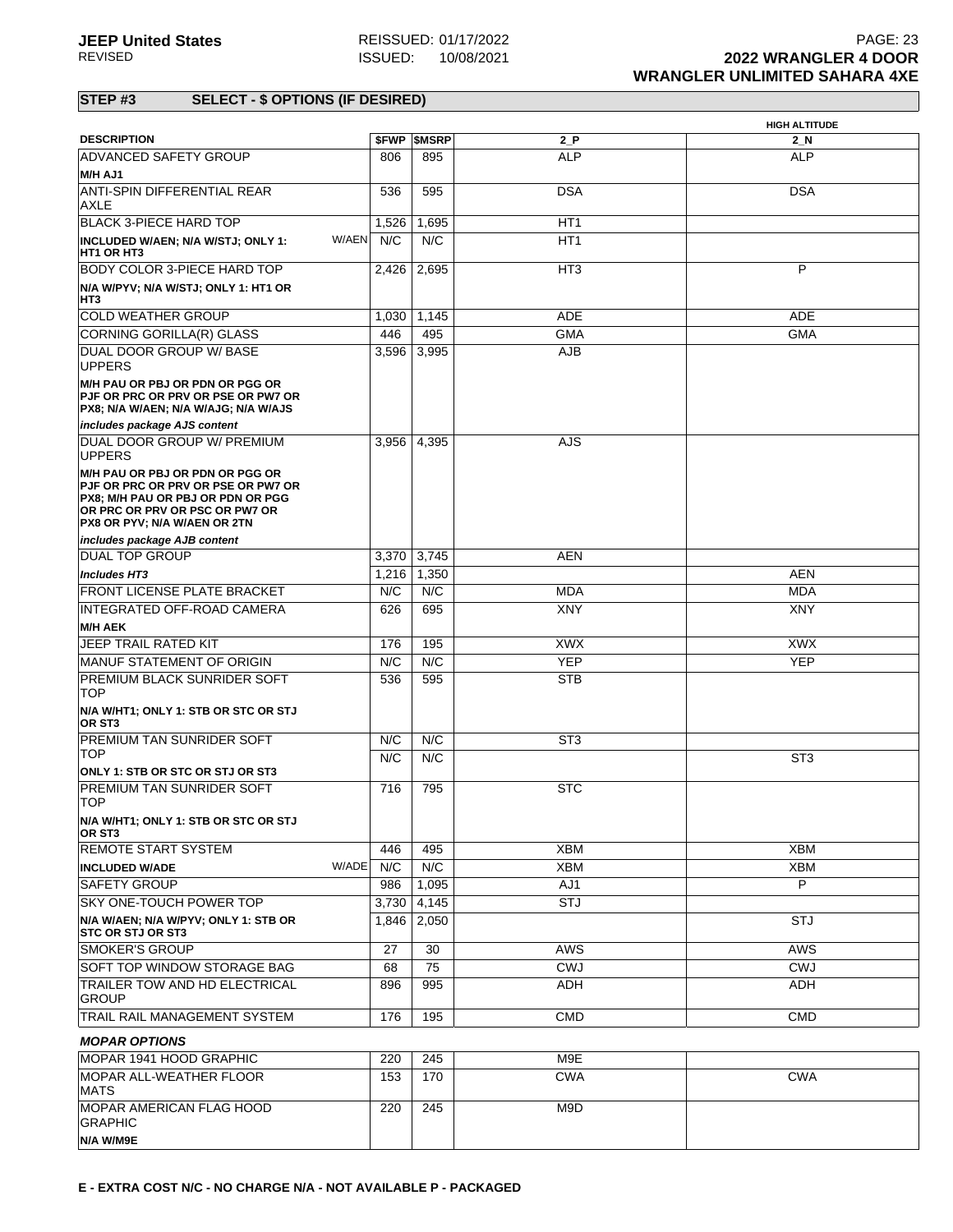**JEEP United States** REISSUED: 01/17/2022 **PAGE: 24** PAGE: 24 REVISED ISSUED: 10/08/2021 **2022 WRANGLER 4 DOOR WRANGLER UNLIMITED SAHARA 4XE**

#### **HIGH ALTITUDE DESCRIPTION \$FWP \$MSRP 2\_P 2\_N MOPAR OPTIONS** MOPAR BLACK TUBULAR SIDE STEPS **ONLY 1: MRT OR MRU** 446 495 MRU MOPAR CARGO TUB LINER **M/H CLN OR CLP** 31 35 CK5 CK5 CK5 MOPAR CHROME TUBE STEPS **ONLY 1: MRT OR MRU** 586 650 MRT MOPAR DOORS OFF MIRROR KIT 176 195 LER LER LER LER LER MOPAR GRAB HANDLE KIT **N/A W/STJ** 72 80 XC3 XC3 MOPAR HARDTOP HEADLINER **M/H HT1 OR HT3; N/A W/STJ** 473 | 525 | CHD CHD CHD MOPAR HINGE-GATE REINFORCEMENT 608 675 XDB XDB MOPAR MESH SUNBONNET TOP 158 175 CS7 CS7 MOPAR PLASTIC DOOR SILL GUARDS **N/A W/CLN** 113 125 CLP CLP MOPAR SOLID SUNBONNET TOP 266 295 CS3 CS3 MOPAR STAINLESS DOOR SILL GUARDS 176 195 CLN MOPAR SUNRIDER FLIPTOP FOR **HARDTOP M/H HT1 OR HT3; N/A W/AEN; N/A W/AJB; N/A W/AJG; N/A W/AJS** 806 895 MHW MHW MOPAR WINDSHIELD TIE DOWN 35 40 CT9 CT9 CT9

#### **STEP #4 SELECT - COLOR & TRIM CODES**

| <b>COLOR/TRIM</b>                     |     | <b>SFWP SMSRP</b> | <b>BLACK</b> | <b>BLACK/DARK</b><br><b>SADDLE</b> | <b>GLOBAL</b><br><b>BLACK/STEEL</b><br><b>GREY</b> |
|---------------------------------------|-----|-------------------|--------------|------------------------------------|----------------------------------------------------|
| (S)<br>LEATHER TRIMMED SEATS W SAHARA | N/C | N/C               |              | <b>CLTV</b>                        |                                                    |
| <b>LOGO</b><br>(S)                    | N/C | N/C               | CLX9         |                                    |                                                    |
| W/2 N<br>LEATHER TRIMMED BUCKET SEATS | N/C | N/C               |              |                                    | <b>KLTA</b>                                        |
| $W/2$ N                               | N/C | N/C               | KLX9         |                                    |                                                    |

#### **MONOTONE PAINT - APA**

| <b>PRIMARY COLOR</b>                   |     |     |                 |                 |                 |
|----------------------------------------|-----|-----|-----------------|-----------------|-----------------|
| <b>BLACK CLEAR COAT</b>                | 356 | 395 | PX8             | PX8             | PX8             |
| <b>BRIGHT WHITE CLEAR COAT</b>         | N/C | N/C | PW <sub>7</sub> | PW <sub>7</sub> | PW <sub>7</sub> |
| <b>FIRECRACKER RED C/C</b>             | 356 | 395 | <b>PRC</b>      | <b>PRC</b>      |                 |
| N/A w/ High Altitude                   |     |     |                 |                 |                 |
| <b>GRANITE CRYSTAL MET. CLEAR COAT</b> | 356 | 395 | PAU             | PAU             |                 |
| N/A w/ High Altitude                   |     |     |                 |                 |                 |
| <b>HIGH VELOCITY CLEAR COAT</b>        | 356 | 395 | <b>PJF</b>      | <b>PJF</b>      |                 |
| <b>Late Availability</b>               |     |     |                 |                 |                 |
| <b>HYDRO BLUE PEARL COAT</b>           | 356 | 395 | <b>PBJ</b>      | <b>PBJ</b>      | <b>PBJ</b>      |
| <b>SARGE GREEN CLEAR COAT</b>          | 356 | 395 | <b>PGG</b>      | <b>PGG</b>      |                 |
| N/A w/ High Altitude                   |     |     |                 |                 |                 |
| <b>ISILVER ZYNITH CLEAR COAT</b>       | 356 | 395 | <b>PSE</b>      | <b>PSE</b>      | <b>PSE</b>      |
| <b>STING-GRAY CLEAR COAT</b>           | 356 | 395 | <b>PDN</b>      | <b>PDN</b>      | <b>PDN</b>      |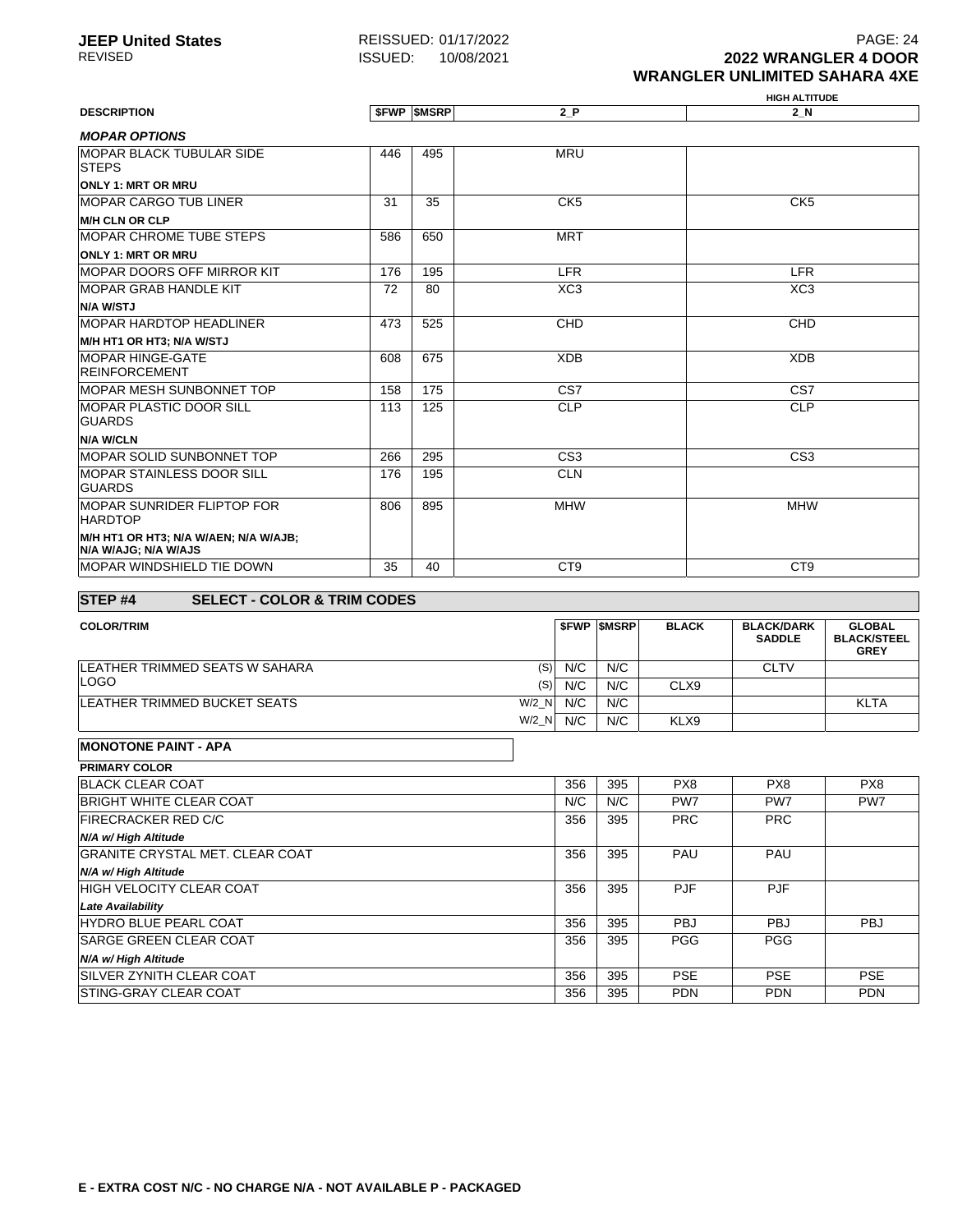| <b>STEP#1</b>                                        |     |     | <b>SELECT - MODEL CODE</b>                                                                                                                                    |     |                   |                      |              |               |
|------------------------------------------------------|-----|-----|---------------------------------------------------------------------------------------------------------------------------------------------------------------|-----|-------------------|----------------------|--------------|---------------|
|                                                      |     |     |                                                                                                                                                               |     |                   | <b>SFWP</b>          | <b>SMSRP</b> |               |
| <b>IWRANGLER UNLIMITED RUBICON 4XE</b>               |     |     |                                                                                                                                                               |     |                   | 55,246               | 57,495       | <b>JLXS74</b> |
|                                                      |     |     | <b>DESTINATION CHARGE</b>                                                                                                                                     |     |                   | 1,595<br>1.645 IN HI |              |               |
| STEP <sub>#2</sub>                                   |     |     | <b>SELECT - QUICK ORDER PACKAGE CODE</b>                                                                                                                      |     |                   |                      |              |               |
| <b>POWERTRAIN AVAILABILITY</b>                       |     |     |                                                                                                                                                               |     |                   |                      |              |               |
| <b>ENGINE</b>                                        |     |     | <b><i>SFWP SMSRP TRANSMISSION</i></b>                                                                                                                         |     | <b>SFWP SMSRP</b> |                      |              |               |
| 2.0L 14 DOHC DI<br><b>TURBO PHEV</b><br>ENGINE (ECX) | N/C | N/C | 8-SPD AUTO<br>8P75PH PHEV<br>TRANSMISSION<br>(DFY)                                                                                                            | N/C | N/C               |                      |              | <b>29V</b>    |
|                                                      |     |     | <b>PRICE INCLUDES - BASE PRICE, ENGINE/TRANSMISSION AND QUICK ORDER PACKAGE</b><br>(ALSO INCLUDES PACKAGE DISCOUNT WHERE APPLICABLE - ADD DESTINATION CHARGE) |     |                   |                      |              |               |
| <b>FACTORY WHOLESALE PRICE \$</b>                    |     |     |                                                                                                                                                               |     | $29 -$            |                      |              | 55,246        |
|                                                      |     |     | <b>IMANUFACTURER SUGGESTED RETAIL PRICE \$</b>                                                                                                                |     | $29 -$            |                      |              | 57,495        |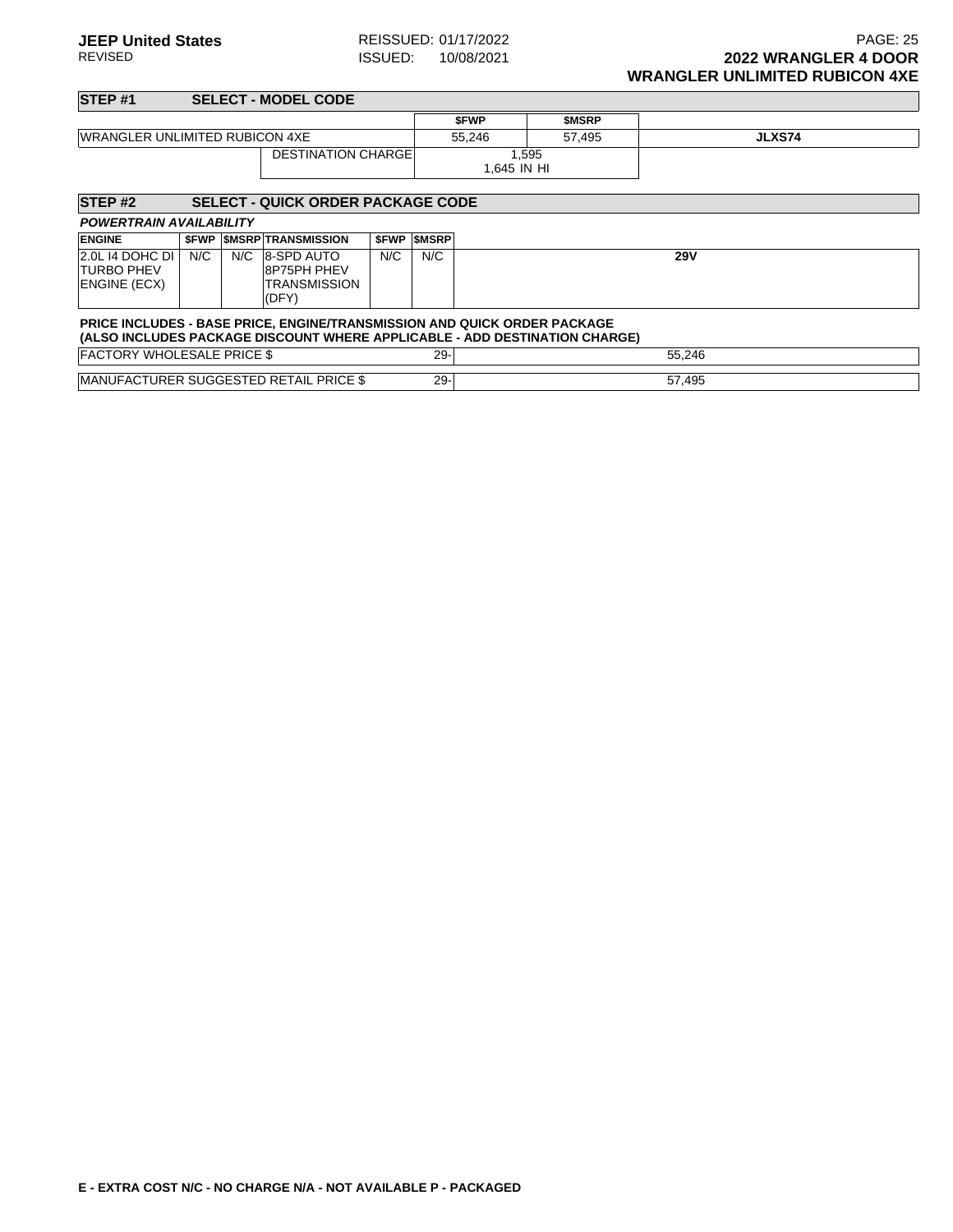| <b>DESCRIPTION</b>                                                                                                                                          |       | <b>\$FWP \$MSRP</b> | 2V              |
|-------------------------------------------------------------------------------------------------------------------------------------------------------------|-------|---------------------|-----------------|
| ADVANCED SAFETY GROUP                                                                                                                                       | 806   | 895                 | <b>ALP</b>      |
| <b>M/H AJ1</b>                                                                                                                                              |       |                     |                 |
| <b>BLACK 3-PIECE HARD TOP</b>                                                                                                                               | 1,526 | 1,695               | HT <sub>1</sub> |
| INCLUDED W/AEN; ; N/A W/STJ; ONLY 1:<br><b>HT1 OR HT3</b>                                                                                                   |       |                     |                 |
| <b>BODY COLOR 3-PIECE HARD TOP</b>                                                                                                                          |       | 2,426 2,695         | HT <sub>3</sub> |
| N/A W/PYV; N/A W/STJ; ONLY 1: HT1 OR<br>HT3                                                                                                                 |       |                     |                 |
| <b>BODY COLOR RUBICON HIGHLINE</b><br><b>FLARE</b>                                                                                                          | 806   | 895                 | <b>MHV</b>      |
| <b>COLD WEATHER GROUP</b>                                                                                                                                   | 1,030 | 1,145               | ADE             |
| CORNING GORILLA(R) GLASS                                                                                                                                    | 446   | 495                 | <b>GMA</b>      |
| DUAL DOOR GROUP W/ BASE<br><b>UPPERS</b>                                                                                                                    | 3,596 | 3,995               | AJB             |
| M/H PAU OR PBJ OR PDN OR PJF OR<br><b>PRC OR PSE OR PW7 OR PX8</b>                                                                                          |       |                     |                 |
| includes package AJS content                                                                                                                                |       |                     |                 |
| DUAL DOOR GROUP W/ PREMIUM<br><b>UPPERS</b>                                                                                                                 | 3,956 | 4,395               | AJS             |
| M/H PAU OR PBJ OR PDN OR PJF OR<br>PRC OR PSE OR PW7 OR PX8; M/H PAU<br>OR PBJ OR PDN OR PRC OR PSC OR<br>PW7 OR PX8 OR PYV; N/A W/AEN; N/A<br><b>W/STC</b> |       |                     |                 |
| includes package AJB content                                                                                                                                |       |                     |                 |
| <b>DUAL TOP GROUP</b>                                                                                                                                       | 3,370 | 3,745               | <b>AEN</b>      |
| <b>Includes HT1</b>                                                                                                                                         |       |                     |                 |
| <b>FRONT LICENSE PLATE BRACKET</b>                                                                                                                          | N/C   | N/C                 | <b>MDA</b>      |
| INTEGRATED OFF-ROAD CAMERA<br><b>M/H AEK</b>                                                                                                                | 626   | 695                 | XNY             |
| JEEP TRAIL RATED KIT                                                                                                                                        | 176   | 195                 | <b>XWX</b>      |
| LT285/70R17C OWL OFF-ROAD<br>TIRES                                                                                                                          | 266   | 295                 | TT <sub>4</sub> |
| MANUF STATEMENT OF ORIGIN                                                                                                                                   | N/C   | N/C                 | <b>YEP</b>      |
| PREMIUM BLACK SUNRIDER SOFT<br><b>TOP</b>                                                                                                                   | 536   | 595                 | <b>STB</b>      |
| N/A W/HT1; ONLY 1: STB OR STC OR STJ<br>OR ST <sub>3</sub>                                                                                                  |       |                     |                 |
| PREMIUM TAN SUNRIDER SOFT<br>TOP                                                                                                                            | N/C   | N/C                 | ST <sub>3</sub> |
| ONLY 1: STB OR STC OR STJ OR ST3                                                                                                                            |       |                     |                 |
| <b>PREMIUM TAN SUNRIDER SOFT</b><br><b>TOP</b>                                                                                                              | 716   | 795                 | <b>STC</b>      |
| N/A W/HT1; ONLY 1: STB OR STC OR STJ<br>OR ST <sub>3</sub>                                                                                                  |       |                     |                 |
| <b>REMOTE START SYSTEM</b>                                                                                                                                  | 446   | 495                 | <b>XBM</b>      |
| W/ADE<br><b>INCLUDED W/ADE</b>                                                                                                                              | N/C   | N/C                 | XBM             |
| <b>SAFETY GROUP</b>                                                                                                                                         | 986   | 1,095               | AJ1             |
| <b>SKY ONE-TOUCH POWER TOP</b>                                                                                                                              | 3,730 | 4,145               | <b>STJ</b>      |
| N/A W/AEN; N/A W/PYV; ONLY 1: STB OR<br><b>STC OR STJ OR ST3</b>                                                                                            |       |                     |                 |
| <b>SMOKER'S GROUP</b>                                                                                                                                       | 27    | 30                  | AWS             |
| SOFT TOP WINDOW STORAGE BAG                                                                                                                                 | 68    | 75                  | <b>CWJ</b>      |
| M/H AEN OR STC OR STB OR ST3                                                                                                                                |       |                     |                 |
| <b>STEEL BUMPER GROUP</b>                                                                                                                                   | 1,660 | 1,845               | <b>AST</b>      |
| M/H AD6<br>TRAILER TOW AND HD ELECTRICAL                                                                                                                    | 896   | 995                 | ADH             |
| <b>GROUP</b><br>TRAIL RAIL MANAGEMENT SYSTEM                                                                                                                | 176   | 195                 | <b>CMD</b>      |
|                                                                                                                                                             |       |                     |                 |
| <b>MOPAR OPTIONS</b><br>MOPAR ALL-WEATHER FLOOR                                                                                                             |       |                     | <b>CWA</b>      |
| MATS                                                                                                                                                        | 153   | 170                 |                 |
| <b>MOPAR CARGO TUB LINER</b><br><b>M/H CLN OR CLP</b>                                                                                                       | 31    | 35                  | CK <sub>5</sub> |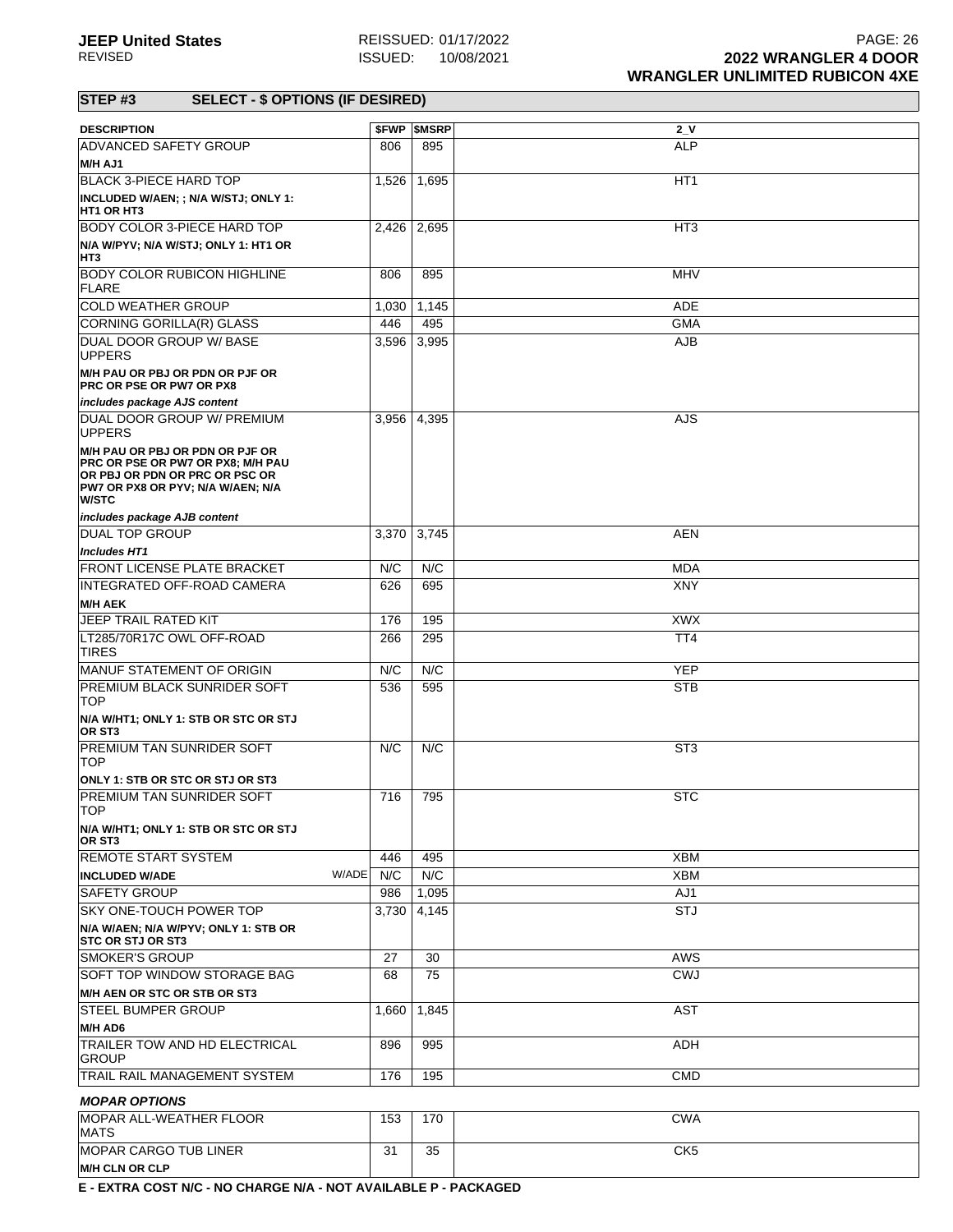**JEEP United States** REISSUED: 01/17/2022<br>REVISED **REVISED** REVISED: 10/08/2021 **PAGE: 27 ISSUED:** 10/08/2021 **2022 WRANGLER 4 DOOR WRANGLER UNLIMITED RUBICON 4XE**

**DESCRIPTION \$FWP \$MSRP 2\_V** 

| <b>MOPAR OPTIONS</b>                                                    |     |     |                 |
|-------------------------------------------------------------------------|-----|-----|-----------------|
| <b>IMOPAR DOORS OFF MIRROR KIT</b>                                      | 176 | 195 | <b>LFR</b>      |
| <b>MOPAR GRAB HANDLE KIT</b>                                            | 72  | 80  | XC <sub>3</sub> |
| <b>N/A W/STJ</b>                                                        |     |     |                 |
| <b>MOPAR HARDTOP HEADLINER</b>                                          | 473 | 525 | <b>CHD</b>      |
| M/H HT1 OR AEN OR HT3; M/H HT3 OR<br><b>HT1; N/A W/STJ</b>              |     |     |                 |
| <b>MOPAR HINGE-GATE</b><br><b>REINFORCEMENT</b>                         | 608 | 675 | <b>XDB</b>      |
| <b>MOPAR MESH SUNBONNET TOP</b>                                         | 158 | 175 | CS <sub>7</sub> |
| <b>MOPAR PLASTIC DOOR SILL</b><br><b>GUARDS</b>                         | 113 | 125 | <b>CLP</b>      |
| N/A W/CLN                                                               |     |     |                 |
| <b>MOPAR SATIN BLACK GRILLE</b>                                         | 293 | 325 | <b>MHJ</b>      |
| <b>MOPAR SOLID SUNBONNET TOP</b>                                        | 266 | 295 | CS <sub>3</sub> |
| N/A W/STJ                                                               |     |     |                 |
| <b>IMOPAR STAINLESS DOOR SILL</b><br><b>GUARDS</b>                      | 176 | 195 | <b>CLN</b>      |
| <b>IMOPAR SUNRIDER FLIPTOP FOR</b><br><b>HARDTOP</b>                    | 806 | 895 | <b>MHW</b>      |
| M/H HT1 OR HT3; N/A W/AEN OR AJS OR<br>AJB OR AJG; N/A W/AJB; N/A W/AJG |     |     |                 |
| <b>MOPAR WINDSHIELD TIE DOWN</b>                                        | 35  | 40  | CT <sub>9</sub> |
|                                                                         |     |     |                 |

### **STEP #4 SELECT - COLOR & TRIM CODES**

| <b>COLOR/TRIM</b>                        |             |       | <b>SFWP SMSRP</b> | <b>BLACK</b> | <b>BLACK/DARK SADDLE</b> |
|------------------------------------------|-------------|-------|-------------------|--------------|--------------------------|
| <b>IPREM CLOTH LOW-BACK BUCKET SEATS</b> | (S)         | N/C   | N/C               | D5X9         |                          |
| <b>LEATHER TRIMMED BUCKET SEATS</b>      | $W/2$ $V$ 1 | .706، | 1.895             |              | <b>ALTV</b>              |
|                                          | W/2_V       | 706.  | 1.895             | ALX9         |                          |

| <b>MONOTONE PAINT - APA</b>            |     |     |            |            |
|----------------------------------------|-----|-----|------------|------------|
| <b>PRIMARY COLOR</b>                   |     |     |            |            |
| <b>BLACK CLEAR COAT</b>                | 356 | 395 | PX8        | PX8        |
| <b>BRIGHT WHITE CLEAR COAT</b>         | N/C | N/C | PW7        | PW7        |
| <b>FIRECRACKER RED C/C</b>             | 356 | 395 | <b>PRC</b> | <b>PRC</b> |
| <b>GRANITE CRYSTAL MET. CLEAR COAT</b> | 356 | 395 | <b>PAU</b> | <b>PAU</b> |
| <b>HIGH VELOCITY CLEAR COAT</b>        | 356 | 395 | <b>PJF</b> | <b>PJF</b> |
| <b>Late Availability</b>               |     |     |            |            |
| <b>HYDRO BLUE PEARL COAT</b>           | 356 | 395 | <b>PBJ</b> | <b>PBJ</b> |
| <b>ISILVER ZYNITH CLEAR COAT</b>       | 356 | 395 | <b>PSE</b> | <b>PSE</b> |
| <b>ISTING-GRAY CLEAR COAT</b>          | 356 | 395 | <b>PDN</b> | <b>PDN</b> |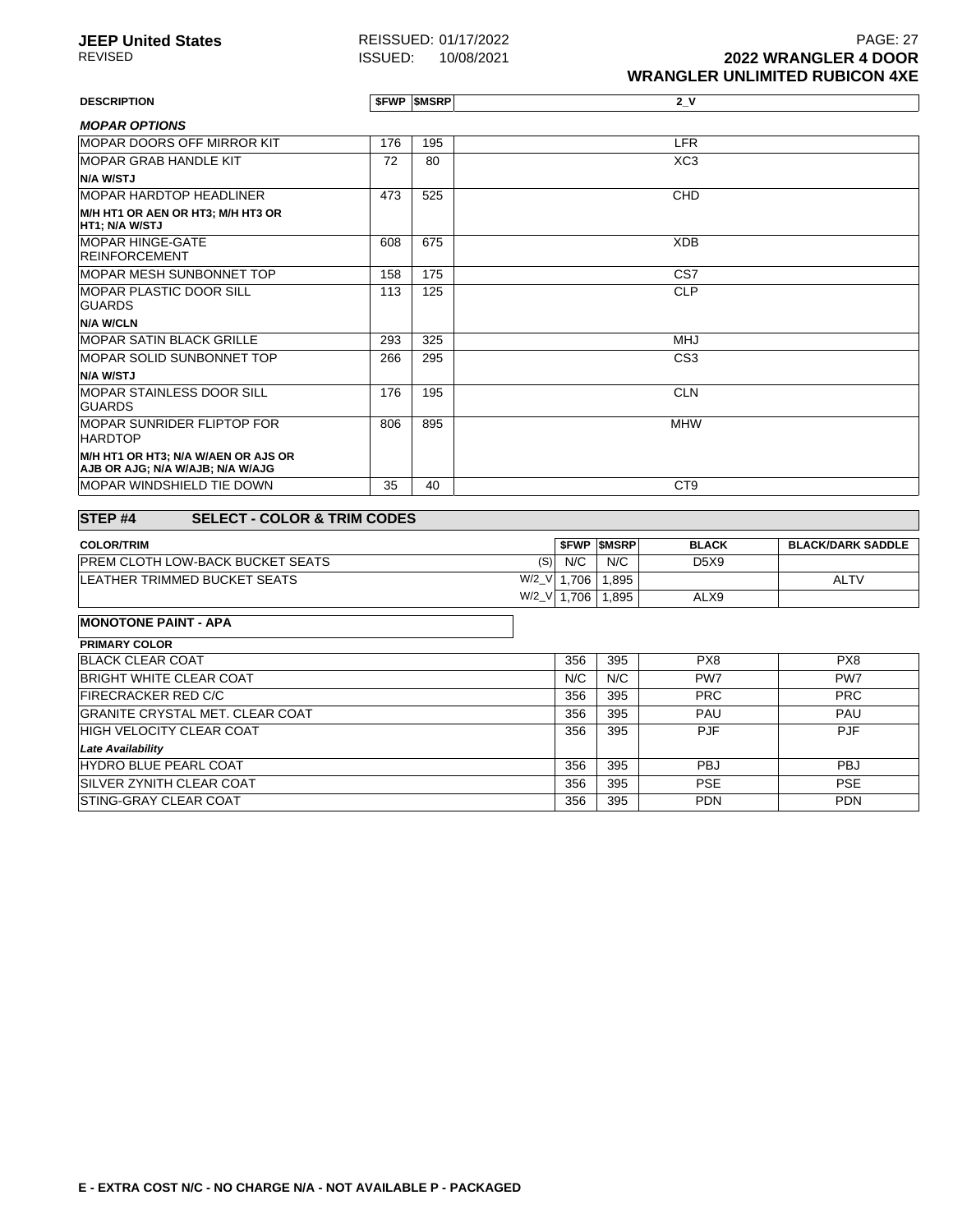| <b>GROUP DETAIL</b>                                          |   | J      |        | J      | J      | J      |             |
|--------------------------------------------------------------|---|--------|--------|--------|--------|--------|-------------|
|                                                              |   |        |        |        | U      |        |             |
|                                                              |   | P      | s<br>7 | x<br>7 | L      | X<br>P | x<br>S<br>7 |
|                                                              |   | 7<br>4 | 4      | 4      | 7<br>4 | 7      |             |
| <b>LEATHER TRIMMED BUCKET SEATS</b><br>*AL                   |   |        | E      |        |        |        | E           |
| • LEATHER WRAPPED PARK BRAKE HANDLE (CVP)                    |   |        |        |        |        |        |             |
| • LEATHER WRAPPED SHIFT KNOB (CVW)                           |   |        |        |        |        |        |             |
| • PREMIUM DOOR TRIM PANEL (CBF)                              |   |        |        |        |        |        |             |
| • PREMIUM WRAPPED I/P BEZELS (JEK)                           |   |        |        |        |        |        |             |
| <b>LEATHER TRIMMED SEATS W SAHARA LOGO</b><br>*CL.           |   | E      |        |        |        |        |             |
| • LEATHER WRAPPED PARK BRAKE HANDLE (CVP)                    |   |        |        |        |        |        |             |
|                                                              |   |        |        |        |        |        |             |
| • LEATHER WRAPPED SHIFT KNOB (CVW)                           |   |        |        |        |        |        |             |
| • PREMIUM WRAPPED I/P BEZELS (JEK)                           | E |        |        |        |        |        |             |
| <b>TECHNOLOGY GROUP</b><br>AAN                               |   |        |        |        |        |        |             |
| • AIR CONDITIONING W/AUTO TEMP CONTROL (HAB)                 |   |        |        |        |        |        |             |
| • AIR FILTERING (JMA)                                        |   |        |        |        |        |        |             |
| • CLUSTER 7.0" TFT COLOR DISPLAY (JAJ) - W/O 2TB OR 2TK      |   |        |        |        |        |        |             |
| • REMOTE PROXIMITY KEYLESS ENTRY (GXD)                       |   |        |        |        |        |        |             |
| • SIRIUSXM RADIO SERVICE (X9B)                               |   |        |        |        |        |        |             |
| • SIRIUSXM SATELLITE RADIO (RSD)                             |   |        |        |        |        |        |             |
| • SIRIUSXM RADIO SERVICE (X9B)                               |   |        |        |        |        |        |             |
| ABR   TRAILER TOW PACKAGE                                    |   |        |        | Е      |        |        |             |
| • 7 AND 4 PIN WIRING HARNESS (XF2)                           |   |        |        |        |        |        |             |
| • CLASS II RECEIVER HITCH (XFN)                              |   |        |        |        |        |        |             |
| AD6 LED LIGHTING GROUP                                       |   | Е      | Е      |        |        |        |             |
| • DAYTIME RUNNING LAMP LED ACCENTS (LPY)                     |   |        |        |        |        |        |             |
| • FRONT LED FOG LAMPS (LNV)                                  |   |        |        |        |        |        |             |
| • LED PREMIUM REFLECTOR HEADLAMPS (LPX)                      |   |        |        |        |        |        |             |
| • LED TAILLAMPS (LAY)                                        |   |        |        |        |        |        |             |
| ADA   LED HEADLAMP AND FOG LAMP GROUP                        | E |        |        |        |        |        |             |
| • DAYTIME RUNNING LAMP LED ACCENTS (LPY) - W/AGB             |   |        |        |        |        |        |             |
| • DAYTIME RUNNING LAMP LED ACCENTS (LPY) - W/O 2TB OR 2TS OR |   |        |        |        |        |        |             |
| 2TK OR 2TL OR 2TW                                            |   |        |        |        |        |        |             |
| • FRONT LED FOG LAMPS (LNV) - W/O 2TB OR 2TK                 |   |        |        |        |        |        |             |
| • LED PREMIUM REFLECTOR HEADLAMPS (LPX) - W/O 2TB OR 2TK     |   |        |        |        |        |        |             |
| ADC CONVENIENCE GROUP                                        | Е |        |        |        |        |        |             |
| • REMOTE START SYSTEM (XBM)                                  |   |        |        |        |        |        |             |
| • UNIVERSAL GARAGE DOOR OPENER (XGD)                         |   |        |        |        |        |        |             |
| ADE COLD WEATHER GROUP                                       | E | E      | Е      |        | Е      | Е      | Е           |
| • 110MPH VEHICLE MAX SPEED CALIBRATION (JJ3) - W/8DA         | ■ |        |        |        |        |        |             |
| 255/70R18 ALL-TERRAIN TIRES (TRR) - W/8DA                    |   |        |        |        |        |        |             |
| * 255/70R18 ALL-TERRAIN TIRES (TRR) - W/O 2TL OR 2TN         |   | ■      |        |        |        |        |             |
| • GOODYEAR BRAND TIRES (TZA)                                 |   | ■      |        |        |        |        |             |
| • HEATED FRONT SEATS (JPM)                                   |   |        |        |        |        |        |             |
|                                                              |   |        |        |        |        |        |             |
| • HEATED STEERING WHEEL (NHS)                                |   | ■      |        |        |        |        |             |
| • LEATHER WRAPPED STEERING WHEEL (SCV)                       | ■ |        |        |        |        |        |             |
| • REMOTE START SYSTEM (XBM)                                  | П | ■      | п      |        | ■      | ■      |             |
| TRAILER TOW AND HD ELECTRICAL GROUP<br><b>ADH</b>            | Е | E      | Е      |        |        | E      | E.          |
| • 240 AMP ALTERNATOR (BAL)                                   | П | П      | ■      |        |        |        |             |
| • 700 AMP MAINTENANCE FREE BATTERY (BCV)                     | ш | ■      | ■      |        |        |        |             |
| • 7 AND 4 PIN WIRING HARNESS (XF2)                           |   | ■      | ■      |        |        |        |             |
| • AUX SWITCHES (LH2)                                         | ш |        |        |        |        |        |             |
| • CLASS II RECEIVER HITCH (XFN)                              | ■ | ■      | ■      |        |        | ■      |             |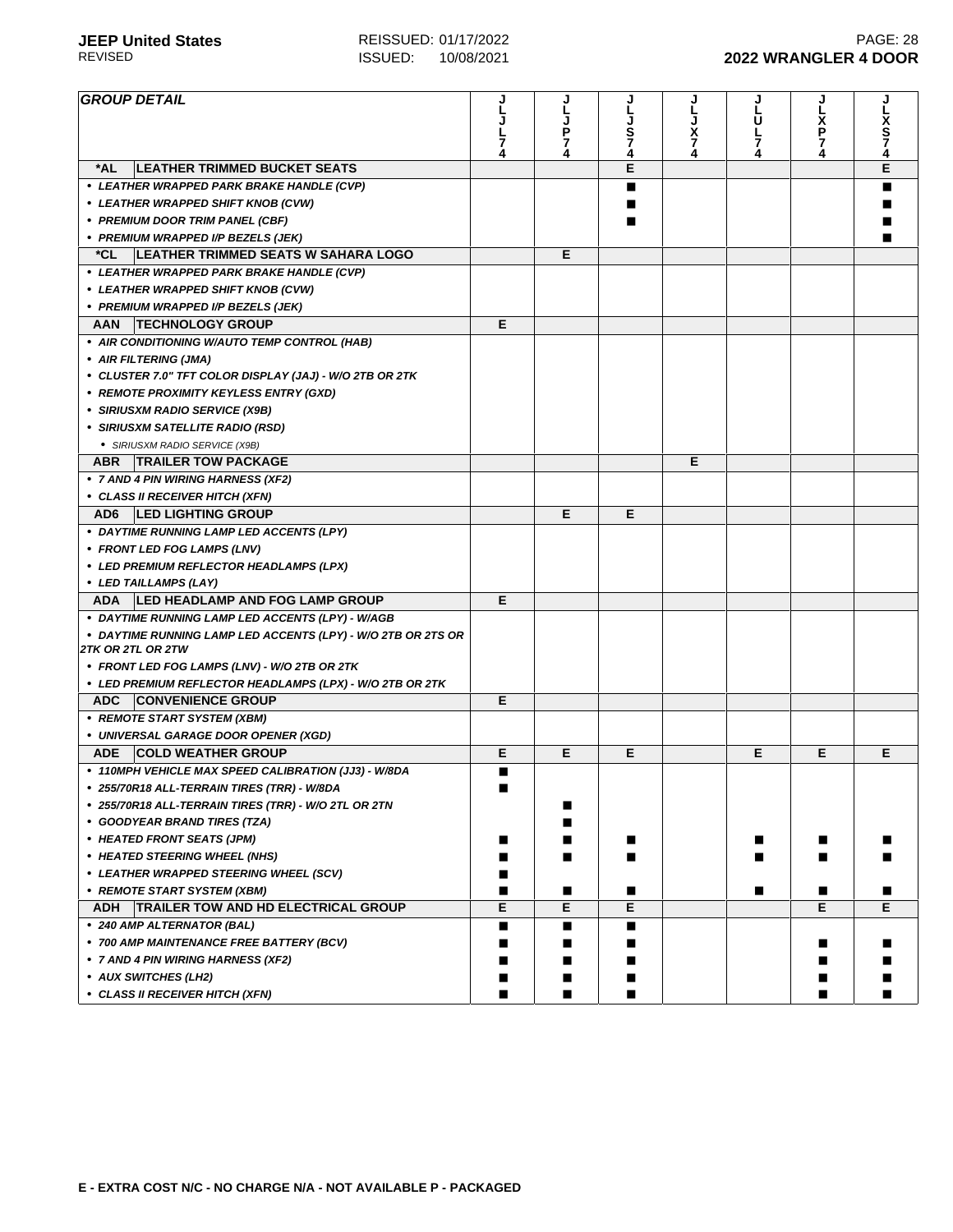| <b>GROUP DETAIL</b>                                               |        | L      |                  |                     | Ū      | l<br>P |                       |
|-------------------------------------------------------------------|--------|--------|------------------|---------------------|--------|--------|-----------------------|
|                                                                   |        | J<br>P | L<br>J<br>S<br>7 | $\frac{\bar{x}}{7}$ | L      |        | L<br>X<br>S<br>7<br>4 |
|                                                                   | 7<br>4 | 7<br>4 | Ā.               | 4                   | 7<br>4 | 7<br>4 |                       |
| 8.4" RADIO AND PREMIUM AUDIO GROUP<br><b>AEK</b>                  | E      |        |                  |                     |        |        |                       |
| • 220 AMP ALTERNATOR (BAJ)                                        |        |        |                  |                     |        |        |                       |
| • 4G LTE WI-FI HOT SPOT (RTQ)                                     |        |        |                  |                     |        |        |                       |
| • 5-YEAR SIRIUSXM TRAFFIC SERVICE (X9M)                           |        |        |                  |                     |        |        |                       |
| • 5-YEAR SIRIUSXM TRAVEL LINK SERVICE (X9N)                       |        |        |                  |                     |        |        |                       |
| • 8.4" TOUCHSCREEN DISPLAY (RFL)                                  |        |        |                  |                     |        |        |                       |
| • ACTIVE NOISE CONTROL SYSTEM (JLW) - W/ECX                       |        |        |                  |                     |        |        |                       |
| • AIR CONDITIONING W/AUTO TEMP CONTROL (HAB)                      |        |        |                  |                     |        |        |                       |
| • AIR FILTERING (JMA)                                             |        |        |                  |                     |        |        |                       |
| • ALPINE PREMIUM AUDIO SYSTEM (RC4)                               |        |        |                  |                     |        |        |                       |
| • 220 AMP ALTERNATOR (BAJ)                                        |        |        |                  |                     |        |        |                       |
| • ACTIVE NOISE CONTROL SYSTEM (JLW) - W/ECX                       |        |        |                  |                     |        |        |                       |
| • EMERGENCY / ASSISTANCE CALL (RSR)                               |        |        |                  |                     |        |        |                       |
| • GPS NAVIGATION (JLN)                                            |        |        |                  |                     |        |        |                       |
| • HD RADIO (RE8)                                                  |        |        |                  |                     |        |        |                       |
| • OFF-ROAD INFO PAGES (JA8)                                       |        |        |                  |                     |        |        |                       |
| • REAR VIEW AUTO DIM MIRROR (GNK)                                 |        |        |                  |                     |        |        |                       |
| • SIRIUSXM GUARDIAN, 1-YR TRIAL (RSK)                             |        |        |                  |                     |        |        |                       |
| • SIRIUSXM RADIO SERVICE (X9B)                                    |        |        |                  |                     |        |        |                       |
| • SIRIUSXM SATELLITE RADIO (RSD)                                  |        |        |                  |                     |        |        |                       |
| • SIRIUSXM RADIO SERVICE (X9B)                                    |        |        |                  |                     |        |        |                       |
| • SIRIUSXM TRAFFIC PLUS (RTB)                                     |        |        |                  |                     |        |        |                       |
| • SIRIUSXM TRAVEL LINK (RSM)                                      |        |        |                  |                     |        |        |                       |
| • UCONNECT 4C NAV WITH 8.4" DISPLAY (UAQ)                         |        |        |                  |                     |        |        |                       |
| <b>AEN</b><br><b>DUAL TOP GROUP</b>                               | E      | Е      | Е                | Е                   |        | Е      | Е                     |
| • BLACK 3-PIECE HARD TOP (HT1)                                    |        |        | ■                |                     |        |        |                       |
| • BLACK 3-PIECE HARD TOP (HT1) - W/O 2TD                          |        |        |                  |                     |        |        |                       |
| • BLACK 3-PIECE HARD TOP (HT1) - W/O 2TL OR 2TN                   |        | ■      |                  |                     |        |        |                       |
| • BLACK 3-PIECE HARD TOP (HT1) - W/O 2TN                          |        |        |                  |                     |        |        |                       |
| • FREEDOM PANEL STORAGE BAG (CS2)                                 |        |        |                  |                     |        |        |                       |
| • NO SOFT TOP (ST8)                                               |        |        |                  |                     |        |        |                       |
| • REAR WINDOW DEFROSTER (GFA)                                     |        |        |                  |                     |        |        |                       |
| • REAR WINDOW WIPER/WASHER (JHB)                                  |        |        |                  |                     |        |        |                       |
| • BODY COLOR 3-PIECE HARD TOP (HT3) - W/O 2TG                     |        |        |                  |                     |        |        |                       |
| • FREEDOM PANEL STORAGE BAG (CS2)                                 |        |        |                  |                     |        |        |                       |
| • NO SOFT TOP (ST8)                                               |        |        |                  |                     |        |        |                       |
| • REAR WINDOW DEFROSTER (GFA)                                     |        |        |                  |                     |        |        |                       |
| • REAR WINDOW WIPER/WASHER (JHB)                                  |        |        |                  |                     |        |        |                       |
|                                                                   |        |        |                  |                     |        |        |                       |
| • FREEDOM PANEL STORAGE BAG (CS2)                                 |        |        |                  |                     |        |        |                       |
| • PREMIUM BLACK SUNRIDER SOFT TOP (ST2)                           |        |        |                  |                     |        |        |                       |
| • PREMIUM BLACK SUNRIDER SOFT TOP (ST2) - W/O 2TB OR 2TK          |        |        |                  |                     |        |        |                       |
| • REAR WINDOW DEFROSTER (GFA)<br>• REAR WINDOW WIPER/WASHER (JHB) |        | п      | ■                |                     |        |        |                       |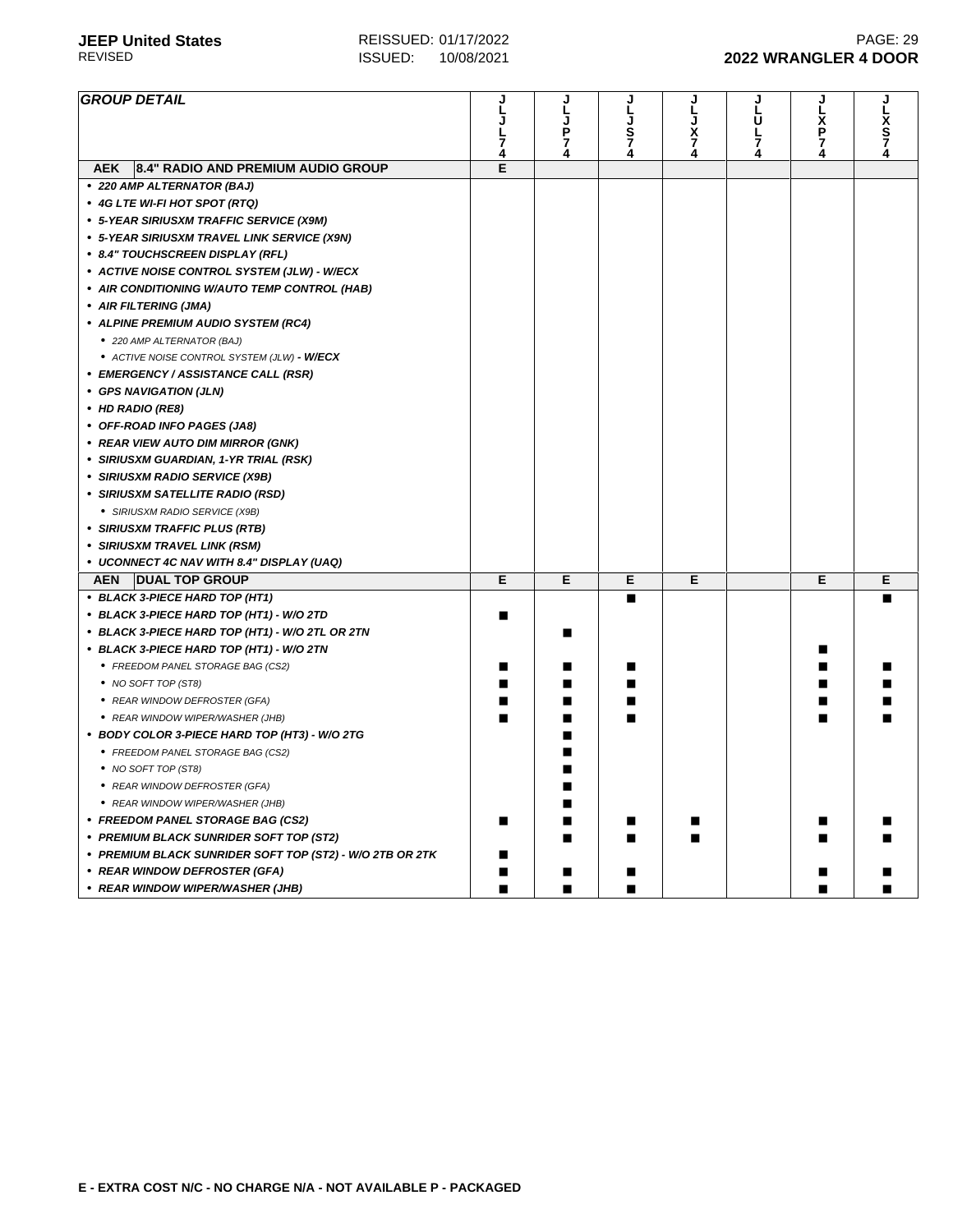| <b>GROUP DETAIL</b>                                |   |   |   |  |  |
|----------------------------------------------------|---|---|---|--|--|
| <b>XTREME RECON 35" TIRE PACKAGE</b><br><b>AGB</b> | Е | E | Е |  |  |
| • 17X8.0 BEADLOCK CAPABLE WHEEL (WFC)              | ■ |   |   |  |  |
| • 17X8.0 BRONZE BEADLOCK CAPABLE WHEEL (WF2)       |   |   |   |  |  |
| • 35" TIRE RUBICON 392 SUSPENSION (SDF)            |   |   |   |  |  |
| • 35" TIRE SUSPENSION (SDG)                        |   |   |   |  |  |
| • 4.56 REAR AXLE RATIO (DMU)                       |   |   |   |  |  |
| • 97 MPH VEHICLE MAX SPEED CALIBRATION (JJ2)       |   |   |   |  |  |
| • ANTI-LOCK 4-WHEEL DISC PERF BRAKES (BR4)         |   |   |   |  |  |
| • ANTI-SPIN DIFFERENTIAL REAR AXLE (DSA)           |   |   |   |  |  |
| • DANA M210 WIDE HD TUBE FRONT AXLE (DJV)          |   |   |   |  |  |
| • DANA M220 WIDE REAR AXLE (DRF)                   |   |   |   |  |  |
| • GVW RATING - 5900# (Z1L) - W/EC1                 |   |   |   |  |  |
| • GVW RATING - 5900# (Z1L) - W/ERG                 |   |   |   |  |  |
| • GVW RATING - 6100# (Z1M) - W/ERG                 |   |   |   |  |  |
| • GVW RATING - 6250# (Z1U)                         |   |   |   |  |  |
| • INJECTION MOLDED BLACK REAR BUMPER (MBC)         |   |   |   |  |  |
| • LT315/70R17C 113/110S TIRES (TVC)                |   |   |   |  |  |
| • MIC RUBICON HIGHLINE FLARE (MMZ)                 |   |   |   |  |  |
| • MOPAR HINGE-GATE REINFORCEMENT (XDB)             |   |   |   |  |  |
| • MOPAR JACK SPACER (CXK)                          |   |   |   |  |  |
| • MOPAR TIRE RELOCATION KIT (XFP)                  |   |   |   |  |  |
| • WHEEL FLARE EXTENSIONS (NLA)                     |   |   |   |  |  |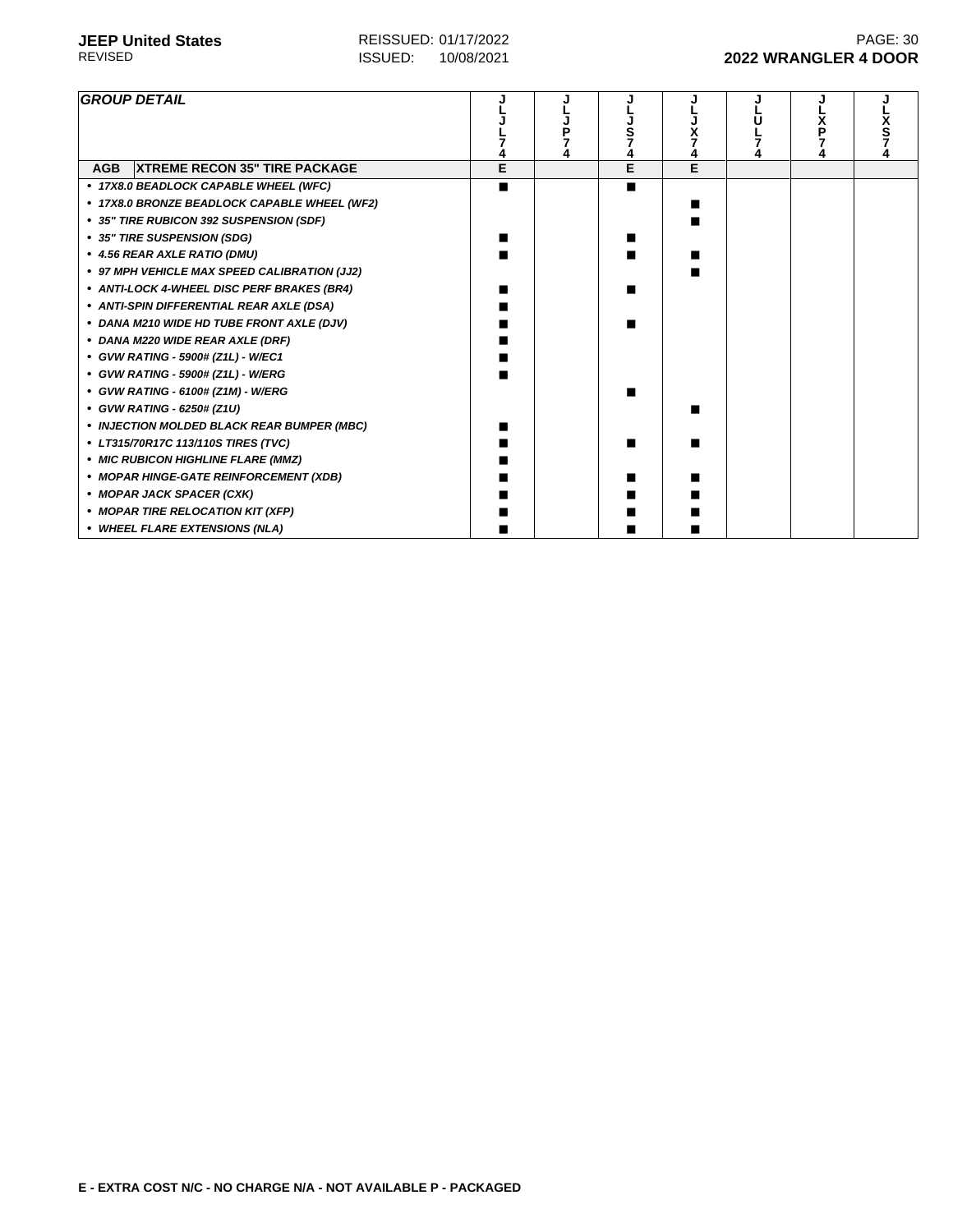| <b>GROUP DETAIL</b>                                        | J      | J      | J      | J             | J      | J      |             |
|------------------------------------------------------------|--------|--------|--------|---------------|--------|--------|-------------|
|                                                            |        |        |        | L             | U      | X      |             |
|                                                            |        | Ρ      | S      | $\frac{x}{7}$ |        | Р      | x<br>S<br>7 |
|                                                            | 7<br>4 | 7<br>4 | 7<br>4 | 4             | 7<br>4 | 7<br>4 |             |
| <b>SUN AND SOUND PACKAGE</b><br>AGS                        | Е      |        |        |               |        |        |             |
| • 115V AUXILIARY POWER OUTLET (JKV)                        |        |        |        |               |        |        |             |
| • 220 AMP ALTERNATOR (BAJ)                                 |        |        |        |               |        |        |             |
| • 4G LTE WI-FI HOT SPOT (RTQ)                              |        |        |        |               |        |        |             |
| • 5-YEAR SIRIUSXM TRAFFIC SERVICE (X9M)                    |        |        |        |               |        |        |             |
| • 5-YEAR SIRIUSXM TRAVEL LINK SERVICE (X9N)                |        |        |        |               |        |        |             |
| • 8.4" RADIO AND PREMIUM AUDIO GROUP (AEK)                 |        |        |        |               |        |        |             |
|                                                            |        |        |        |               |        |        |             |
| ● 220 AMP ALTERNATOR (BAJ)                                 |        |        |        |               |        |        |             |
| ● 4G LTE WI-FI HOT SPOT (RTQ)                              |        |        |        |               |        |        |             |
| • 5-YEAR SIRIUSXM TRAFFIC SERVICE (X9M)                    |        |        |        |               |        |        |             |
| • 5-YEAR SIRIUSXM TRAVEL LINK SERVICE (X9N)                |        |        |        |               |        |        |             |
| • 8.4" TOUCHSCREEN DISPLAY (RFL)                           |        |        |        |               |        |        |             |
| • ACTIVE NOISE CONTROL SYSTEM (JLW) - <b>W/ECX</b>         |        |        |        |               |        |        |             |
| • AIR CONDITIONING W/AUTO TEMP CONTROL (HAB)               |        |        |        |               |        |        |             |
| • AIR FILTERING (JMA)                                      |        |        |        |               |        |        |             |
| • ALPINE PREMIUM AUDIO SYSTEM (RC4)                        |        |        |        |               |        |        |             |
| ● 220 AMP ALTERNATOR (BAJ)                                 |        |        |        |               |        |        |             |
| • ACTIVE NOISE CONTROL SYSTEM (JLW) - <b>W/ECX</b>         |        |        |        |               |        |        |             |
| • EMERGENCY / ASSISTANCE CALL (RSR)                        |        |        |        |               |        |        |             |
| • GPS NAVIGATION (JLN)                                     |        |        |        |               |        |        |             |
| • HD RADIO (RE8)                                           |        |        |        |               |        |        |             |
| • OFF-ROAD INFO PAGES (JA8)                                |        |        |        |               |        |        |             |
| • REAR VIEW AUTO DIM MIRROR (GNK)                          |        |        |        |               |        |        |             |
| • SIRIUSXM GUARDIAN, 1-YR TRIAL (RSK)                      |        |        |        |               |        |        |             |
| • SIRIUSXM RADIO SERVICE (X9B)                             |        |        |        |               |        |        |             |
| • SIRIUSXM SATELLITE RADIO (RSD)                           |        |        |        |               |        |        |             |
| • SIRIUSXM RADIO SERVICE (X9B)                             |        |        |        |               |        |        |             |
| • SIRIUSXM TRAFFIC PLUS (RTB)                              |        |        |        |               |        |        |             |
| • SIRIUSXM TRAVEL LINK (RSM)                               |        |        |        |               |        |        |             |
| • UCONNECT 4C NAV WITH 8.4" DISPLAY (UAQ)                  |        |        |        |               |        |        |             |
| • 8.4" TOUCHSCREEN DISPLAY (RFL)                           |        |        |        |               |        |        |             |
| • ACTIVE NOISE CONTROL SYSTEM (JLW) - W/ECX                |        |        |        |               |        |        |             |
| • AIR CONDITIONING W/AUTO TEMP CONTROL (HAB)               |        |        |        |               |        |        |             |
| • AIR CONDITIONING W/AUTO TEMP CONTROL (HAB) - W/8AT       |        |        |        |               |        |        |             |
| • AIR FILTERING (JMA)                                      |        |        |        |               |        |        |             |
| • AIR FILTERING (JMA) - W/8AT                              |        |        |        |               |        |        |             |
| • ALPINE PREMIUM AUDIO SYSTEM (RC4)                        |        |        |        |               |        |        |             |
| • 220 AMP ALTERNATOR (BAJ)                                 |        |        |        |               |        |        |             |
| • ACTIVE NOISE CONTROL SYSTEM (JLW) - W/ECX                |        |        |        |               |        |        |             |
| • CONSOLE BIN TASK LIGHT (LDB)                             |        |        |        |               |        |        |             |
| • EMERGENCY / ASSISTANCE CALL (RSR)                        |        |        |        |               |        |        |             |
| • GPS NAVIGATION (JLN)                                     |        |        |        |               |        |        |             |
| • HD RADIO (RE8)                                           |        |        |        |               |        |        |             |
| • MEDIA HUB-2 USBS (BOTH CHARGE-ONLY) (RS2)                |        |        |        |               |        |        |             |
| • OFF-ROAD INFO PAGES (JA8)                                |        |        |        |               |        |        |             |
| • POWER TOP QUARTER WINDOW STORAGE BAG (CB5)               |        |        |        |               |        |        |             |
| • REAR VIEW AUTO DIM MIRROR (GNK)                          |        |        |        |               |        |        |             |
|                                                            |        |        |        |               |        |        |             |
| • REAR WINDOW DEFROSTER (GFA)                              |        |        |        |               |        |        |             |
| • REAR WINDOW WIPER/WASHER (JHB)                           |        |        |        |               |        |        |             |
| • REMOTE USB PORT - CHARGE ONLY (RS3)                      |        |        |        |               |        |        |             |
| • REMOVABLE REAR QUARTER WINDOWS (GER)                     |        |        |        |               |        |        |             |
| • SIRIUSXM GUARDIAN, 1-YR TRIAL (RSK)                      |        |        |        |               |        |        |             |
| • SIRIUSXM RADIO SERVICE (X9B)                             |        |        |        |               |        |        |             |
| • SIRIUSXM SATELLITE RADIO (RSD)                           |        |        |        |               |        |        |             |
| • SIRIUSXM RADIO SERVICE (X9B)                             |        |        |        |               |        |        |             |
| • SIRIUSXM TRAFFIC PLUS (RTB)                              |        |        |        |               |        |        |             |
| • SIRIUSXM TRAVEL LINK (RSM)                               |        |        |        |               |        |        |             |
| • SKY ONE-TOUCH POWER TOP (STJ) - W/O 2TB OR 2TK OR 2TL OR |        |        |        |               |        |        |             |
| 2TD                                                        |        |        |        |               |        |        |             |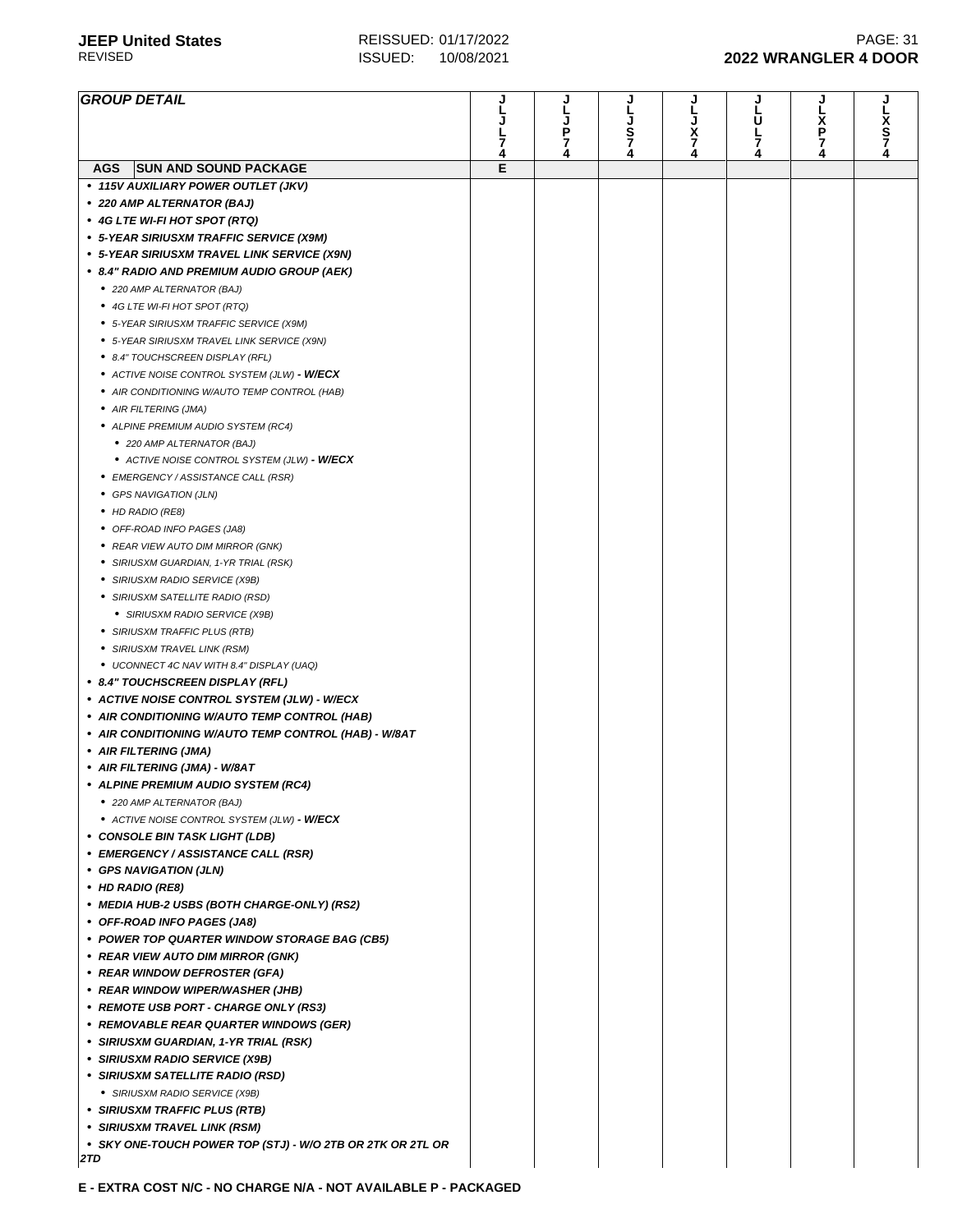| <b>GROUP DETAIL</b>                                           |   | J<br>L      | L      |        | J<br>L | J                | J        |
|---------------------------------------------------------------|---|-------------|--------|--------|--------|------------------|----------|
|                                                               |   | J<br>P<br>7 |        |        | Ū      | L<br>X<br>P<br>7 | Lx<br>S7 |
|                                                               | 7 |             | Š<br>7 | x<br>7 | 누      |                  |          |
| • UCONNECT 4C NAV WITH 8.4" DISPLAY (UAQ)                     | 4 | 4           |        | 4      | 4      |                  |          |
| (*) Package AGS includes package AEK content                  | * |             |        |        |        |                  |          |
| <b>SAFETY GROUP</b><br>AJ1                                    | Е | Е           | Е      |        |        | Е                | Е        |
| • BLIND SPOT AND CROSS PATH DETECTION (XAN)                   | ■ | п           | П      |        |        | ■                |          |
| • INJECTION MOLDED BLACK REAR BUMPER (MBC)                    |   |             |        |        |        |                  |          |
| • LED TAILLAMPS (LAY)                                         | п | ■           |        |        |        |                  |          |
| • PARKSENSE REAR PARK ASSIST SYSTEM (XAA)                     | п | п           | п      |        |        | ■                |          |
| <b>DUAL DOOR GROUP W/ BASE UPPERS</b><br>AJB.                 | E | E           | Е      |        |        | E                | E        |
| • HALF DOORS W/ UPPERS (GCH)                                  | ■ | п           | П      |        |        | ■                |          |
| • POWER HEATED MIRRORS (GTB)                                  |   |             |        |        |        |                  |          |
| • PWR WINDOWS, FRONT 1-TOUCH DOWN (JPY)                       |   |             |        |        |        |                  |          |
| • REMOTE KEYLESS ENTRY (GXM)                                  |   |             |        |        |        |                  |          |
| • SPEED SENSITIVE POWER LOCKS (JPH)                           |   |             |        |        |        |                  |          |
| (*) Package AJB includes package AJS content                  | ∗ | ₩           | ∗      |        |        | ⋇                | *        |
| <b>DUAL DOOR GROUP W/ PREMIUM UPPERS</b><br><b>AJS</b>        | E | Е           | E      | Е      |        | E                | Е        |
| • HALF DOORS W/ UPPERS (GCH)                                  | п | п           | П      | П      |        | ■                |          |
| • POWER HEATED MIRRORS (GTB)                                  |   |             |        |        |        |                  |          |
| • PWR WINDOWS, FRONT 1-TOUCH DOWN (JPY)                       |   |             |        |        |        |                  |          |
| • REMOTE KEYLESS ENTRY (GXM)                                  |   |             |        |        |        |                  |          |
| • SPEED SENSITIVE POWER LOCKS (JPH)                           |   |             |        |        |        |                  |          |
| (*) Package AJS includes package AJB content                  | ∗ | ₩           | ∗      |        |        | ∗                | ∗        |
|                                                               |   |             |        |        |        |                  |          |
| <b>ADVANCED SAFETY GROUP</b><br><b>ALP</b>                    | E | Е           | E      |        |        | E                | Е        |
| • ADAPTIVE CRUISE CONTROL W/STOP (NH3) - W/DFT                | п | п           | П      |        |        |                  |          |
| • ADAPTIVE CRUISE CONTROL W/STOP (NH3) - W/DFV                | ■ | п           | П      |        |        |                  |          |
| • ADAPTIVE CRUISE CONTROL W/STOP (NH3) - W/DFY                |   |             |        |        |        | ■                |          |
| • ADVANCED BRAKE ASSIST (BGG)                                 |   |             |        |        |        |                  |          |
| • AUTO HIGH BEAM HEADLAMP CONTROL (LMS)                       |   |             |        |        |        |                  |          |
| • AUTO HIGH BEAM HEADLAMP CONTROL (LMS) - W/UAG               |   |             |        |        |        |                  |          |
| • AUTO HIGH BEAM HEADLAMP CONTROL (LMS) - W/UAQ               |   | ■           |        |        |        |                  |          |
| • AUTO HIGH BEAM HEADLAMP CONTROL (LMS) - W/UJG               |   |             |        |        |        |                  |          |
| • ENHANCED ADAPTIVE CRUISE CONTROL (NH1) - W/DEM              |   | ■           |        |        |        |                  |          |
| • FULL SPEED FWD COLLISION WARN PLUS (LSU)                    |   | ■           | ■<br>E |        |        | ■                | Е        |
| <b>AST</b><br><b>STEEL BUMPER GROUP</b>                       |   |             |        |        |        |                  |          |
| • STEEL FRONT BUMPER (MC6)<br>• STEEL REAR BUMPER (MD6)       |   |             |        |        |        |                  |          |
| <b>SMOKER'S GROUP</b><br><b>AWS</b>                           | Е | Е           | Е      | Е      |        | Е                | Е        |
| • CIGAR LIGHTER (JJA)                                         |   |             |        |        |        |                  |          |
| • REMOVABLE ASH TRAY (CUK)                                    |   |             |        |        |        |                  |          |
| TRAIL RAIL MANAGEMENT SYSTEM<br><b>CMD</b>                    | Е | E           | E.     | Е      |        | E.               | E        |
| • CARGO COMPARTMENT FLOOR MAT (CKL)                           |   |             |        |        |        |                  |          |
| 8-SPD AUTO 850RE TRANS (MAKE)<br><b>DFT</b>                   | Е | Е           | Е      |        |        |                  |          |
| • ANTI-LOCK 4-WHEEL DISC BRAKES (BRY) - W/O 2TK OR 2TL OR 2TW |   |             |        |        |        |                  |          |
| OR 2TD                                                        |   |             |        |        |        |                  |          |
| • DANA M200 REAR AXLE (DRZ)                                   |   | ■           |        |        |        |                  |          |
| • SELEC-SPEED (TM) CONTROL (BNK) - W/EC1                      |   |             |        |        |        |                  |          |
| • SELEC-SPEED (TM) CONTROL (BNK) - W/ERC                      |   |             |        |        |        |                  |          |
| • SELEC-SPEED (TM) CONTROL (BNK) - W/ERG                      |   |             |        |        |        |                  |          |
| • TIP START (XBN)                                             | п | п           | П      |        |        |                  |          |
| 8-SPD AUTO 8HP75 TRANS (BUY-GERMANY)<br><b>DFV</b>            | Е | Е           | Е      |        |        |                  |          |
| • SELEC-SPEED (TM) CONTROL (BNK) - W/EXJ                      |   |             |        |        |        |                  |          |
| • TIP START (XBN)                                             |   |             |        |        |        |                  |          |
| <b>ANTI-SPIN DIFFERENTIAL REAR AXLE</b><br><b>DSA</b>         |   | Е           |        |        |        |                  |          |
| • 255/70R18 ALL-TERRAIN TIRES (TRR) - W/8DA                   |   |             |        |        |        |                  |          |
| * 255/70R18 ALL-TERRAIN TIRES (TRR) - W/O 2TL OR 2TN          |   |             |        |        |        |                  |          |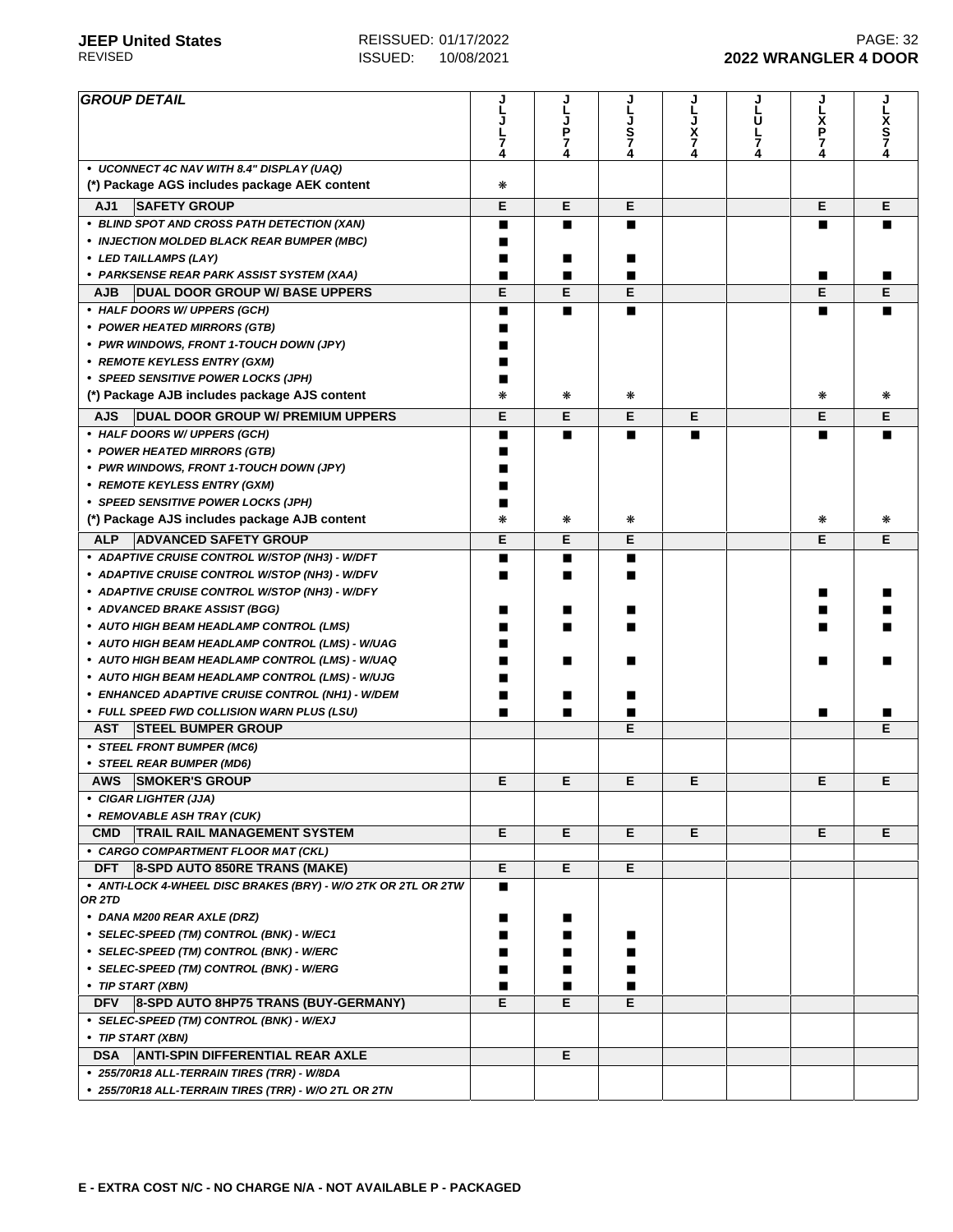| <b>GROUP DETAIL</b>                                           |        |        |        |             |        |                  |                  |
|---------------------------------------------------------------|--------|--------|--------|-------------|--------|------------------|------------------|
|                                                               |        |        |        |             | Ū      |                  |                  |
|                                                               |        | Ρ      | S      | L<br>J<br>7 | L      | L<br>X<br>P<br>7 | X<br>S<br>7<br>4 |
|                                                               | 7<br>4 | 7<br>4 | 7<br>4 | 4           | 7<br>4 | 4                |                  |
| <b>2.0L I4 DOHC DI TURBO ENGINE W/ ESS</b><br>EC <sub>1</sub> | E      | E      | E      |             |        |                  |                  |
| • AUX BATTERY (BC1)                                           |        | ■      | ■      |             |        |                  |                  |
| • NON-LOCK FUEL CAP W/O DISCRIMINATOR (XJG)                   | ■      | ■      | ■      |             |        |                  |                  |
| • STOP-START DUAL BATTERY SYSTEM (XHZ)                        |        | п      | п      |             |        |                  |                  |
|                                                               | ■      |        |        |             |        |                  |                  |
| • STOP-START DUAL BATTERY SYSTEM (XHZ) - W/O 2TD              | Е      | Е      | Е      |             |        |                  |                  |
| 3.6L V6 24V VVT ETORQUE ENGINE UPG I<br><b>ERG</b>            |        |        |        |             |        |                  |                  |
| • 48V BELT STARTER GENERATOR (XBZ)                            | ■      | ■      | п      |             |        |                  |                  |
| • 600 AMP MAINTENANCE FREE BATTERY (BC2)                      |        | ■      | ■      |             |        |                  |                  |
| • DELETE ALTERNATOR (BA8)                                     |        |        | ■      |             |        |                  |                  |
| • ENGINE OIL COOLER (NHA)                                     | ■      |        | ■      |             |        |                  |                  |
| • GVW RATING - 5460# (Z5P)                                    |        |        |        |             |        |                  |                  |
| • GVW RATING - 5550# (Z5H)                                    |        |        |        |             |        |                  |                  |
| • NON-LOCK FUEL CAP W/O DISCRIMINATOR (XJG)                   | ■      |        | п      |             |        |                  |                  |
| 3.0L V6 TURBO DIESEL ENGINE W/ESS G3<br><b>EXJ</b>            | E      | E      | Е      |             |        |                  |                  |
| • 18.3 GALLON FUEL TANK (NGA)                                 | ■      | ■      | П      |             |        |                  |                  |
| • 255/70R18 ALL-TERRAIN TIRES (TRR)                           |        |        |        |             |        |                  |                  |
| • 3.73 REAR AXLE RATIO (DME)                                  |        |        | п      |             |        |                  |                  |
| • ANTI-SPIN DIFFERENTIAL REAR AXLE (DSA)                      |        |        |        |             |        |                  |                  |
| • 255/70R18 ALL-TERRAIN TIRES (TRR) - W/8DA                   |        |        |        |             |        |                  |                  |
| • 255/70R18 ALL-TERRAIN TIRES (TRR) - W/O 2TL OR 2TN          |        |        |        |             |        |                  |                  |
|                                                               |        |        |        |             |        |                  |                  |
| • AUX BATTERY (BC1)                                           |        |        |        |             |        |                  |                  |
| • BLACK FUEL FILLER DOOR (XJN)                                |        |        |        |             |        |                  |                  |
| • CHROME ECODIESEL BADGE (MW2)                                |        |        |        |             |        |                  |                  |
| • DANA M210 FRONT AXLE (DJE)                                  |        |        |        |             |        |                  |                  |
| • DANA M210 FRONT AXLE (DJE) - W/O 2TN                        |        |        |        |             |        |                  |                  |
| • GOODYEAR BRAND TIRES (TZA)                                  |        |        |        |             |        |                  |                  |
| • GRAY ECODIESEL BADGE (MZR)                                  |        |        |        |             |        |                  |                  |
| • GVW RATING - 5800# (Z1F)                                    |        |        |        |             |        |                  |                  |
| • GVW RATING - 5900# (Z1L)                                    |        |        |        |             |        |                  |                  |
| • GVW RATING - 6100# (Z1M)                                    |        |        |        |             |        |                  |                  |
| • NON-LOCK FUEL CAP W/DISCRIMINATOR (XJ4)                     |        |        |        |             |        |                  |                  |
| • SELECTIVE CATALYTIC REDUCTION (UREA) (XAL)                  |        |        |        |             |        |                  |                  |
| • STOP-START DUAL BATTERY SYSTEM (XHZ)                        |        |        |        |             |        |                  |                  |
| • STOP-START DUAL BATTERY SYSTEM (XHZ) - W/O 2TD              | ■      |        |        |             |        |                  |                  |
| HT <sub>1</sub><br><b>BLACK 3-PIECE HARD TOP</b>              | Е      | Е      | Е      |             |        | Е                | Е                |
| • FREEDOM PANEL STORAGE BAG (CS2)                             |        |        |        |             |        |                  |                  |
| • NO SOFT TOP (ST8)                                           |        |        |        |             |        |                  |                  |
|                                                               |        |        |        |             |        |                  |                  |
| • REAR WINDOW DEFROSTER (GFA)                                 |        |        |        |             |        |                  |                  |
| • REAR WINDOW WIPER/WASHER (JHB)                              |        |        |        |             |        |                  |                  |
| HT3 BODY COLOR 3-PIECE HARD TOP                               |        | Е      | Е      |             |        | Е                | E.               |
| • FREEDOM PANEL STORAGE BAG (CS2)                             |        |        |        |             |        |                  |                  |
| • NO SOFT TOP (ST8)                                           |        |        |        |             |        |                  |                  |
| • REAR WINDOW DEFROSTER (GFA)                                 |        |        |        |             |        |                  |                  |
| • REAR WINDOW WIPER/WASHER (JHB)                              |        |        |        |             |        |                  |                  |
| RC4<br><b>ALPINE PREMIUM AUDIO SYSTEM</b>                     | Е      |        | S      |             | Е      |                  |                  |
| • 220 AMP ALTERNATOR (BAJ)                                    | ■      |        |        |             | п      |                  |                  |
| • ACTIVE NOISE CONTROL SYSTEM (JLW) - W/ECX                   |        |        | ■      |             |        |                  |                  |
| <b>RSD</b><br><b>SIRIUSXM SATELLITE RADIO</b>                 | Е      |        |        |             |        |                  |                  |
| • SIRIUSXM RADIO SERVICE (X9B)                                |        |        |        |             |        |                  |                  |
| <b>SKY ONE-TOUCH POWER TOP</b><br><b>STJ</b>                  |        | E.     | E      | E.          |        | Е                | E.               |
| • POWER TOP QUARTER WINDOW STORAGE BAG (CB5)                  |        |        |        |             |        |                  |                  |
|                                                               |        |        |        |             |        |                  |                  |
| • REAR WINDOW DEFROSTER (GFA)                                 |        |        |        |             |        |                  |                  |
| • REAR WINDOW WIPER/WASHER (JHB)                              |        |        |        |             |        |                  |                  |
| • REMOVABLE REAR QUARTER WINDOWS (GER)                        |        |        |        |             |        |                  |                  |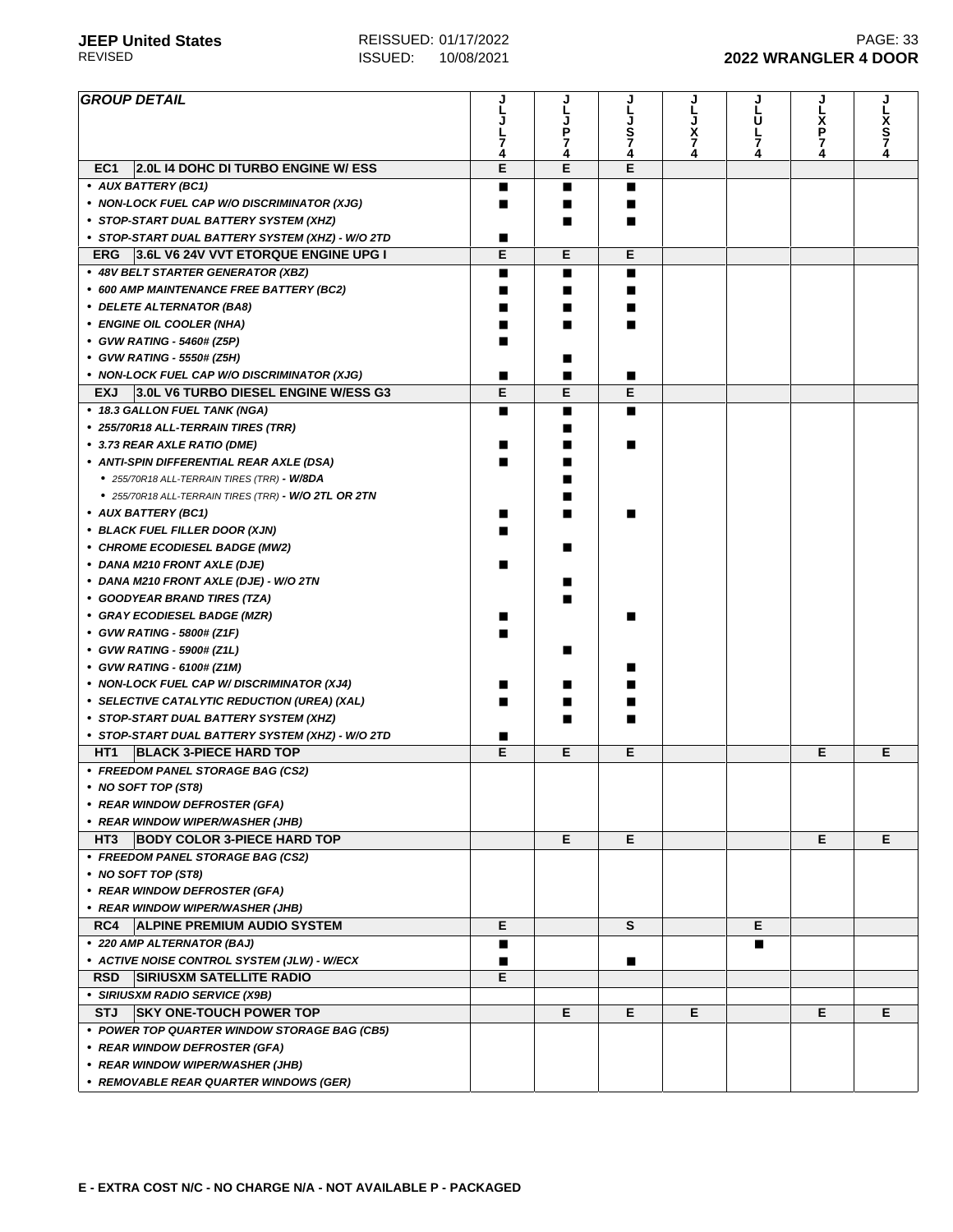| STANDARD EQUIPMENT (UNLESS REPLACED<br><b>BY OPTIONAL EQUIPMENT)</b> | 7              | Ľ<br><b>JP74</b>        | L<br>J<br>S<br>Z<br>4   | X<br>7<br>4             | しししア     | J<br>L<br>Х<br>Р<br>7   | X<br>S<br>7<br>4        |
|----------------------------------------------------------------------|----------------|-------------------------|-------------------------|-------------------------|----------|-------------------------|-------------------------|
| "GRILLZ" INSTRUMENT PANEL BEZELS (JER)                               |                | X                       |                         |                         |          |                         |                         |
| 110MPH VEHICLE MAX SPEED CALIBRATION (JJ3)                           | X              | X                       |                         |                         | X        | X                       |                         |
| 115V AUXILIARY POWER OUTLET (JKV)                                    |                | X                       | X                       | X                       |          | $\overline{\mathsf{x}}$ | X                       |
| 120 MPH PRIMARY SPEEDOMETER (JCB)                                    | X              | $\overline{X}$          | $\overline{\mathsf{x}}$ | X                       | X        | X                       | X                       |
| 12V AUXILIARY POWER OUTLET (JJJ)                                     | X              | X                       | X                       | X                       | X        | X                       | X                       |
| 17.2 GALLON FUEL TANK (NLQ)                                          |                |                         |                         |                         |          | X                       | $\mathsf{X}$            |
| 17X7.5 BEADLOCK CAPABLE WHEELS (WGU)                                 |                |                         |                         | X                       |          |                         |                         |
| 17X7.5 BLACK STEEL STYLED WHEELS (WD2)                               | $\overline{X}$ |                         |                         |                         |          |                         |                         |
| 17X7.5 MACHINED WHLS W BLACK POCKETS (WEF)                           |                |                         |                         |                         |          |                         | X                       |
| 17X7.5 MACHINED WHLS W BLACK POCKETS (WGM)                           |                |                         | $\mathsf{X}$            |                         |          |                         |                         |
| 17X7.5 TECH SILVER ALUMINUM WHEELS (WF9)                             |                |                         |                         |                         | X        |                         |                         |
| 180 AMP ALTERNATOR (BAD)                                             | X              |                         |                         |                         | X        |                         |                         |
| 18X7.5 POLISHED WHLS W/GRAY SPOKES (WHG)                             |                | X                       |                         |                         |          |                         |                         |
| 2.72:1 SELEC-TRAC FULL TIME 4WD SYS (DHP)                            |                |                         |                         | X                       |          | X                       |                         |
| 20X8.0 FULLY PAINTED ALUM WHEELS (WRG)                               |                |                         |                         |                         |          | X                       |                         |
| 21.5 GALLON FUEL TANK (NFK)                                          | X              | X                       | X                       | X                       | X        |                         |                         |
| 220 AMP ALTERNATOR (BAJ)                                             |                | X                       | $\mathsf{X}$            | X                       |          |                         |                         |
| 245/75R17 ALL SEASON TIRES (TQJ)                                     | X              |                         |                         |                         |          |                         |                         |
| 245/75R17 ALL-TERRAIN TIRES (TQL)                                    |                |                         |                         |                         | X        |                         |                         |
| 255/70R18 ALL SEASON TIRES (TDA)                                     |                | X                       |                         |                         |          |                         |                         |
| 275/55R20 BSW ALL SEASON TIRES (TTG)                                 |                |                         |                         |                         |          | X                       |                         |
| 2 FRONT & 1 REAR TOW HOOKS (XEW)                                     | X              | X                       | X                       | X                       | X        | $\overline{X}$          | $\mathsf{X}$            |
| 3.45 OVERALL TOP GEAR RATIO (DLK)                                    | $\overline{X}$ | $\overline{X}$          |                         |                         | $\sf X$  |                         |                         |
| 3.73 REAR AXLE RATIO (DME)                                           |                |                         |                         | X                       |          | X                       |                         |
| 392 BADGE (MEA)                                                      |                |                         |                         | X                       |          |                         |                         |
| 4:1 ROCK-TRAC HD FULL TIME 4WD SYS (DHF)                             |                |                         |                         |                         |          |                         | X                       |
| 4:1 ROCK-TRAC HD PART TIME 4WD SYS (DHW)                             |                |                         | X                       |                         |          |                         |                         |
| 4.10 REAR AXLE RATIO (DMF)                                           |                |                         | $\overline{X}$          |                         |          |                         | X                       |
| 4G LTE WI-FI HOT SPOT (RTQ)                                          |                | X                       | $\overline{X}$          | X                       |          | $\overline{X}$          | $\overline{X}$          |
| 50 STATE EMISSIONS (NAS)                                             | X              | $\overline{X}$          | $\overline{X}$          |                         | X        | $\overline{X}$          | $\mathsf{X}$            |
| 5-YEAR SIRIUSXM TRAFFIC SERVICE (X9M)                                |                | $\overline{X}$          | $\overline{X}$          |                         |          |                         |                         |
| 5-YEAR SIRIUSXM TRAVEL LINK SERVICE (X9N)                            |                | $\overline{\mathsf{x}}$ | X                       | X                       |          | X                       | X                       |
| 600 AMP MAINTENANCE FREE BATTERY (BC2)                               |                |                         |                         |                         |          | X                       | X                       |
| 650 AMP AGM BATTERY (BCZ)                                            | X              | X                       | $\times$                |                         | X        |                         |                         |
| 7.0" TOUCH SCREEN DISPLAY (RFJ)                                      | X              |                         |                         |                         | X        |                         |                         |
| 700 AMP MAINTENANCE FREE BATTERY (BCV)                               |                |                         |                         | X                       |          |                         |                         |
| 8.4" RADIO AND PREMIUM AUDIO GROUP (AEK)                             |                | $\overline{X}$          | X                       | X                       |          | X                       | X                       |
| 8.4" TOUCHSCREEN DISPLAY (RFL)                                       |                | $\overline{\mathsf{x}}$ | $\overline{X}$          | X                       |          | $\overline{X}$          | X                       |
| 8 SPEAKERS (RCH)                                                     | $\times$       |                         |                         |                         | $\times$ |                         |                         |
| 97 MPH VEHICLE MAX SPEED CALIBRATION (JJ2)                           |                |                         | X                       | X                       |          |                         | $\times$                |
| ABS 4-WHEEL DISC REGEN BRAKES (BR3)                                  |                |                         |                         |                         |          | X                       | $\mathsf{X}$            |
| ACTIVE NOISE CONTROL SYSTEM (JLW)                                    |                |                         |                         | X                       |          | X                       | $\times$                |
| <b>ADAPTIVE CRUISE CONTROL W/STOP (NH3)</b>                          |                |                         |                         | X                       |          |                         |                         |
| <b>ADVANCED BRAKE ASSIST (BGG)</b>                                   |                |                         |                         | X                       |          |                         |                         |
| ADVANCED MULTISTAGE FRONT AIR BAGS (CG3)                             | $\times$       | X                       | X                       | $\overline{X}$          | X        | $\times$                | X                       |
| ADVANCED SAFETY GROUP (ALP)                                          |                |                         |                         | X                       |          |                         |                         |
| AIR CONDITIONING (HAA)                                               | X              |                         |                         |                         | X        |                         |                         |
| AIR CONDITIONING W/AUTO TEMP CONTROL (HAB)                           |                | X                       | X                       | X                       |          | X                       | X                       |
| AIR FILTERING (JMA)                                                  |                | X                       | X                       | X                       |          | X                       | X                       |
| ALPINE PREMIUM AUDIO SYSTEM (RC4)                                    |                | $\overline{X}$          | $\overline{X}$          | X                       |          | X                       | X                       |
| AMBIENT LED INTERIOR LIGHTING (LHA)                                  |                | X                       | $\overline{X}$          | X                       |          | X                       | $\times$                |
| ANTI-LOCK 4-WHEEL DISC HD BRAKES (BR6)                               | X              | X                       | X                       |                         |          |                         |                         |
| ANTI-LOCK 4-WHEEL DISC PERF BRAKES (BR4)                             |                |                         |                         | X                       |          |                         |                         |
| ANTI-LOCK 4-WHEEL FNC DISC HD BRAKES (BR2)                           |                |                         |                         |                         | X        |                         |                         |
| APPLE CARPLAY (RFP)                                                  | X              | X                       | X                       | X                       | X        | X                       | $\times$                |
| AUDIO JACK INPUT FOR MOBILE DEVICES (RSU)                            | $\overline{X}$ | $\overline{X}$          | $\overline{\mathsf{x}}$ | X                       | X        | $\overline{\mathsf{x}}$ | $\overline{\mathsf{x}}$ |
| AUTO HIGH BEAM HEADLAMP CONTROL (LMS)                                |                |                         |                         | $\overline{\mathsf{X}}$ |          |                         |                         |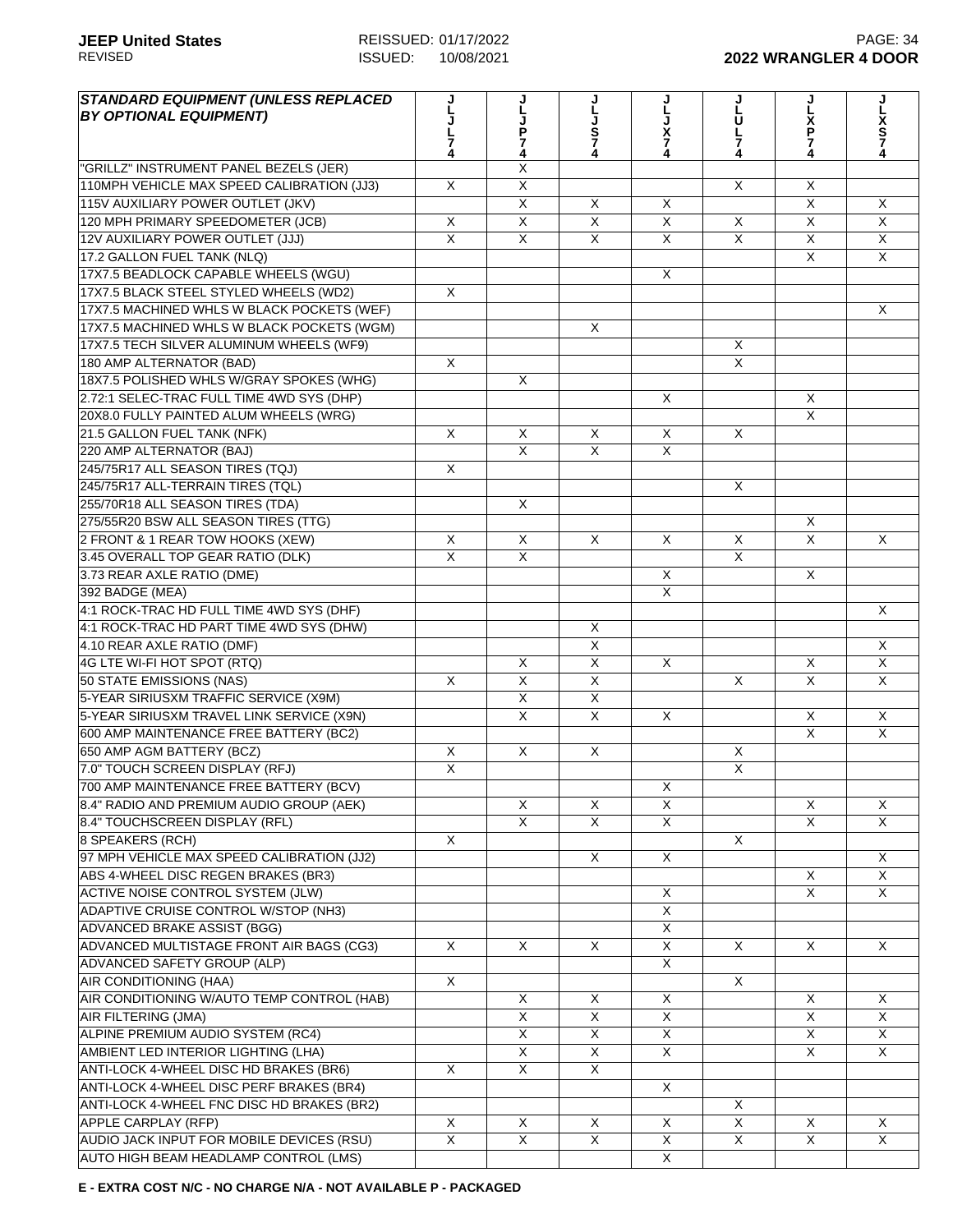| <b>STANDARD EQUIPMENT (UNLESS REPLACED</b><br><b>BY OPTIONAL EQUIPMENT)</b> | 4                       | P<br>7<br>4             | J<br>S<br>7<br>4        | χ<br>4                  | U<br>7<br>4             | Х<br>Р<br>7<br>4        | x<br>S<br>7             |
|-----------------------------------------------------------------------------|-------------------------|-------------------------|-------------------------|-------------------------|-------------------------|-------------------------|-------------------------|
| AUTOMATIC HEADLAMPS (LMG)                                                   |                         | X                       | X                       | X                       | $\overline{\mathsf{x}}$ | X                       | X                       |
| <b>AUX BATTERY (BC1)</b>                                                    | X                       | X                       | X                       |                         | X                       |                         |                         |
| AUXILIARY 12-VOLT REAR POWER OUTLET (JJM)                                   | $\overline{X}$          | X                       | $\overline{\mathsf{x}}$ | X                       | $\overline{X}$          | $\overline{X}$          | $\mathsf{X}$            |
| <b>AUX SWITCHES (LH2)</b>                                                   |                         |                         |                         | X                       |                         |                         |                         |
| <b>BASE INTERIOR ACCENTS (XSB)</b>                                          | X                       |                         |                         |                         | X                       |                         |                         |
| BATTERY CHARGE INDICATOR (XAT)                                              |                         |                         |                         |                         |                         | X                       | X                       |
| BATTERY CHARGER CORD - LEVEL 2 (XFE)                                        |                         |                         |                         |                         |                         | X                       | X                       |
| BF GOODRICH BRAND TIRES (TZG)                                               |                         |                         | $\times$                | X                       |                         |                         | X                       |
| BLACK 3-PIECE HARD TOP (HT1)                                                |                         |                         |                         |                         | X                       |                         |                         |
| <b>BLACK DOOR HANDLES (MNA)</b>                                             | X                       | X                       | X                       | X                       | X                       | X                       | $\sf X$                 |
| <b>BLACK EXTERIOR MIRRORS (LE4)</b>                                         | $\overline{X}$          | $\overline{\mathsf{x}}$ | $\overline{\mathsf{x}}$ | $\overline{\mathsf{x}}$ | $\overline{\mathsf{x}}$ | $\overline{\mathsf{x}}$ | $\overline{\mathsf{x}}$ |
| BLACK FRONT FRAME OVERLAY (MFR)                                             | X                       | $\overline{X}$          | $\overline{X}$          | X                       | X                       | X                       | $\pmb{\times}$          |
| <b>BLACK FUEL FILLER DOOR (XJN)</b>                                         |                         | $\overline{\mathsf{x}}$ | $\overline{\mathsf{x}}$ | $\overline{X}$          |                         |                         |                         |
| <b>BLACK SUNRIDER SOFT TOP (STA)</b>                                        | X                       | $\sf X$                 | $\overline{X}$          |                         |                         | X                       | $\mathsf{X}$            |
| BLIND SPOT AND CROSS PATH DETECTION (XAN)                                   |                         |                         |                         | X                       |                         |                         |                         |
| BLOW MOLDED BLACK REAR BUMPER (MB5)                                         | X                       |                         |                         |                         | X                       |                         |                         |
| <b>BLUE TOW HOOKS (XFB)</b>                                                 |                         |                         |                         |                         |                         | X                       | X                       |
| BODY COLOR 3-PIECE HARD TOP (HT3)                                           |                         |                         |                         | X                       |                         |                         |                         |
| <b>BODY COLOR FENDER FLARES (MM3)</b>                                       |                         | X                       |                         |                         |                         |                         |                         |
| <b>BODY COLOR GRILLE (MFT)</b>                                              | X                       |                         |                         |                         | X                       |                         |                         |
| BODY COLOR GRILLE W/NEU GRY MET RING (MF4)                                  |                         |                         | X                       | X                       |                         |                         | X                       |
| BODY COLOR GRILLE W/PLAT SILV RINGS (MFZ)                                   |                         | $\sf X$                 |                         |                         |                         | X                       |                         |
| <b>BODY COLOR RUBICON HIGHLINE FLARE (MHV)</b>                              |                         |                         |                         | X                       |                         |                         |                         |
| <b>BRIGHT INTERIOR ACCENTS (XSC)</b>                                        |                         | $\times$                | X                       |                         |                         | X                       | $\mathsf{X}$            |
| BRONZE JEEP BADGING (M3P)                                                   |                         |                         |                         | X                       |                         |                         |                         |
| <b>BRONZE TOW HOOKS (XHX)</b>                                               |                         |                         |                         | X                       |                         |                         |                         |
| CARGO TIE DOWN LOOPS (CKT)                                                  | X                       | X                       | Χ                       | X                       | X                       | X                       | X                       |
| CHILD SEAT UPPER TETHER ANCHORAGE (CF3)                                     | $\overline{X}$          | X                       | X                       | X                       | X                       | X                       | X                       |
| CHMSL LAMP (LPS)                                                            | $\mathsf{x}$            | $\mathsf{X}$            | X                       | X                       | $\times$                | X                       | $\mathsf{X}$            |
| CLOTH LOW-BACK BUCKET SEATS (*A7)                                           | $\overline{\mathsf{x}}$ |                         |                         |                         | X                       |                         |                         |
| CLOTH LOW-BACK BUCKET SEATS (*T7)                                           |                         | $\times$                |                         |                         |                         |                         |                         |
| CLUSTER 3.5" TFT B&W DISPLAY (JAY)                                          | X                       |                         |                         |                         | X                       |                         |                         |
| CLUSTER 7.0" TFT COLOR DISPLAY (JAJ)                                        |                         | $\times$                | X                       | X                       |                         | X                       | X                       |
| <b>COLD WEATHER GROUP (ADE)</b>                                             |                         |                         |                         | X                       |                         |                         |                         |
| COMMAND-TRAC PART TIME 4WD SYSTEM (DHN)                                     | X                       | X                       |                         |                         | X                       |                         |                         |
| CONSOLE BIN TASK LIGHT (LDB)                                                |                         | $\sf X$                 | X                       | X                       | $\mathsf X$             | X                       | X                       |
| CONVENTIONAL DIFFERENTIAL FRT AXLE (DS7)                                    | X                       | Χ                       |                         |                         | X                       | X                       |                         |
| CONVENTIONAL DIFFERENTIAL REAR AXLE (DS8)                                   | $\overline{\mathsf{x}}$ | X                       |                         |                         | X                       | X                       |                         |
| <b>COURTESY LAMPS (LBB)</b>                                                 | $\overline{\mathsf{X}}$ | X                       | X                       | X                       | X                       | $\overline{X}$          | X                       |
| DANA M186 FRONT AXLE (DJD)                                                  | $\overline{\mathsf{x}}$ | $\overline{\mathsf{x}}$ |                         |                         | $\overline{\mathsf{x}}$ |                         |                         |
| DANA M200 REAR AXLE (DRZ)                                                   |                         |                         |                         |                         | X                       |                         |                         |
| DANA M210 WIDE FRONT AXLE (DJF)                                             |                         |                         | X                       | X                       |                         | X                       | X                       |
| DANA M220 REAR AXLE (DRE)                                                   | X                       | $\mathsf{X}$            |                         |                         |                         |                         |                         |
| DANA M220 WIDE REAR AXLE (DRF)                                              |                         |                         | X                       | X                       |                         | X                       | X                       |
| DAYTIME RUNNING LAMP LED ACCENTS (LPY)                                      |                         |                         |                         | X                       |                         | X                       | X                       |
| DAYTIME RUNNING LAMP SYSTEM (LMX)                                           |                         | X                       | X                       |                         |                         |                         |                         |
| DEEP TINT SUNSCREEN WINDOWS (GCD)                                           |                         | $\overline{\mathsf{x}}$ | X                       | X                       | X                       | Χ                       | X                       |
| DELETE ALTERNATOR (BA8)                                                     |                         |                         |                         |                         |                         | X                       | $\mathsf{X}$            |
| DRIVER AND PASSENGER ASSIST HANDLES (CSR)                                   | X                       | X                       | X                       | X                       | X                       | $\overline{X}$          | X                       |
| DRIVER HEIGHT ADJUSTER SEAT (CDH)                                           | $\overline{X}$          | $\overline{\mathsf{x}}$ | $\overline{X}$          | X                       | $\overline{X}$          | $\overline{X}$          | X                       |
| DUAL NOTE ELECTRIC HORNS (JJB)                                              | X                       | X                       | X                       | X                       | X                       | X                       | X                       |
| DUAL VENTED HOOD (MEW)                                                      |                         |                         | X                       |                         |                         |                         | $\mathsf{X}$            |
| ELECTRONIC ROLL MITIGATION (BNS)                                            | X                       | X                       | X                       | X                       | X                       | X                       | X                       |
| ELECTRONIC STABILITY CONTROL (BNB)                                          | X                       | X                       | $\overline{X}$          | X                       | X                       | X                       | X                       |
| EMERGENCY / ASSISTANCE CALL (RSR)                                           |                         | X                       | X                       | X                       |                         | X                       | X                       |
| ENGINE - 2.0L I4 DOHC DI TURBO ENGINE W/ ESS<br>(EC1)                       |                         |                         |                         |                         | X                       |                         |                         |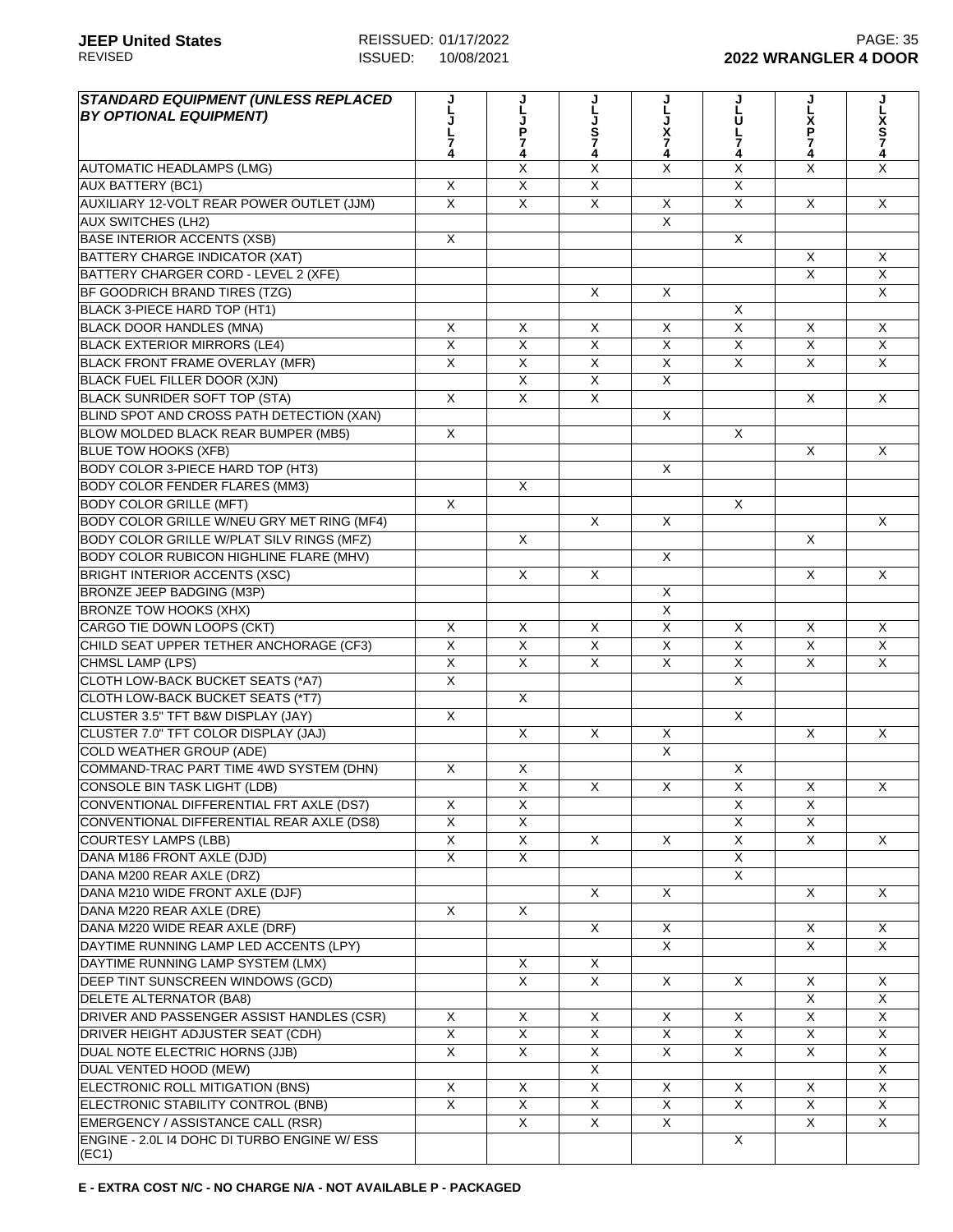| <b>STANDARD EQUIPMENT (UNLESS REPLACED</b><br><b>BY OPTIONAL EQUIPMENT)</b> |                         |                         | JLJS74                  |                         | U              |                         |                         |
|-----------------------------------------------------------------------------|-------------------------|-------------------------|-------------------------|-------------------------|----------------|-------------------------|-------------------------|
|                                                                             |                         | L J P 7 4               |                         | X                       |                | Σ<br>Ρ                  | L<br>X<br>S<br>7<br>4   |
|                                                                             |                         |                         |                         | 7                       | 7              | 7<br>4                  |                         |
| ENGINE - 2.0L I4 DOHC DI TURBO PHEV ENGINE (ECX)                            |                         |                         |                         |                         |                | X                       | X                       |
| ENGINE - 3.6L V6 24V VVT ENGINE UPG I W/ESS (ERC)                           | X                       | X                       | $\overline{X}$          |                         |                |                         |                         |
| ENGINE - 6.4L V8 SRT HEMI MDS ENGINE (ESG)                                  |                         |                         |                         | X                       |                |                         |                         |
| <b>ENGINE OIL COOLER (NHA)</b>                                              | X                       | X                       | X                       | X                       |                |                         |                         |
| FEDERAL EMISSIONS (NAA)                                                     |                         |                         |                         | X                       |                |                         |                         |
| FIXED LONG MAST ANTENNA (RDD)                                               | X                       | X                       | X                       | X                       | $\mathsf{X}$   | X                       | X                       |
| FOR DETAILS, VISIT DRIVEUCONNECT.COM (X9E)                                  |                         | X                       | X                       |                         |                |                         |                         |
| FREEDOM PANEL STORAGE BAG (CS2)                                             |                         |                         |                         | X                       | X              |                         |                         |
| FRONT & REAR FLOOR MATS (CLE)                                               | X                       | X                       | X                       | $\overline{\mathsf{x}}$ | $\times$       | X                       | X                       |
| FRONT DISCONNECTING STABILIZER BAR (SHG)                                    |                         |                         | $\overline{X}$          | $\overline{\mathsf{x}}$ |                |                         | $\overline{\mathsf{x}}$ |
| FRONT DOME W/ON/OFF SWITCH LAMP (LCL)                                       | X                       | X                       | $\overline{X}$          | X                       | X              | X                       | $\overline{X}$          |
| FRONT DOOR TINTED GLASS (GCB)                                               | $\overline{X}$          | X                       | $\overline{X}$          | X                       | $\overline{X}$ | $\overline{X}$          | $\mathsf{X}$            |
| <b>FRONT FOG LAMPS (LNJ)</b>                                                | $\overline{X}$          | X                       | $\overline{X}$          |                         | $\times$       |                         |                         |
| FRONT LED FOG LAMPS (LNV)                                                   |                         |                         |                         | X                       |                | X                       | $\sf X$                 |
| FRONT PASSENGER SEAT BELT ALERT (LAX)                                       | X                       | X                       | X                       | X                       | X              | X                       | X                       |
| FRONT SEAT AREA CARPET (CKE)                                                | $\overline{\mathsf{x}}$ | $\overline{X}$          | X                       | X                       | $\times$       | X                       | X                       |
| FRONT SEAT BACK MAP POCKETS (CSM)                                           | $\overline{X}$          | X                       | $\mathsf{X}$            | X                       | X              | X                       | $\mathsf{X}$            |
| <b>FRONT STABILIZER BAR (SHA)</b>                                           | $\overline{\mathsf{x}}$ | X                       |                         |                         | $\times$       | $\overline{\mathsf{x}}$ |                         |
| FRT PASS SEAT - MANUAL ADJUST 4-WAY (JWA)                                   | X                       | X                       | X                       | X                       | $\times$       | X                       | $\mathsf{X}$            |
| FT SIDE MARKER/SIDE REPEATER LAMP (LMU)                                     | $\overline{\mathsf{x}}$ | $\overline{\mathsf{x}}$ | $\overline{\mathsf{x}}$ | $\overline{X}$          | $\overline{X}$ | $\overline{\mathsf{x}}$ | $\overline{\mathsf{x}}$ |
| FUEL FILLER BEZEL - BLACK (XJ5)                                             | $\overline{\mathsf{x}}$ |                         |                         |                         | $\overline{X}$ |                         |                         |
| FUEL TANK SKID PLATE SHIELD (XEE)                                           | X                       | X                       | $\mathsf{X}$            | X                       | $\mathsf{X}$   | X                       | $\mathsf{X}$            |
| FULL BODY COLOR FENDER FLARES (MMT)                                         |                         |                         |                         |                         |                | X                       |                         |
| FULL LENGTH FLOOR CONSOLE (CUF)                                             | X                       | X                       | $\times$                | X                       | X              | X                       | X                       |
| FULL METAL DOORS W/ROLL-UP WINDOWS (GCF)                                    | $\overline{X}$          | X                       | X                       | X                       | $\mathsf{X}$   | X                       | X                       |
| FULL SIZE SPARE TIRE (TBB)                                                  | $\overline{X}$          | X                       | $\mathsf{X}$            | X                       | $\mathsf{X}$   | X                       | X                       |
| FULL SPEED FWD COLLISION WARN PLUS (LSU)                                    |                         |                         |                         | X                       |                |                         |                         |
| GLOBAL TELEMATICS BOX MODULE (TBM) (RDG)                                    | X                       |                         |                         |                         | $\times$       |                         |                         |
| GOOGLE ANDROID AUTO (RF5)                                                   | $\overline{X}$          | X                       | $\mathsf{X}$            | X                       | $\pmb{\times}$ | X                       | X                       |
| <b>GPEC 2A ENGINE CONTROLLER (NZB)</b>                                      | $\overline{\mathsf{x}}$ | $\overline{\mathsf{x}}$ | $\overline{X}$          |                         |                |                         |                         |
| <b>GPS ANTENNA INPUT (JLP)</b>                                              | X                       | X                       | X                       | X                       | X              | X                       | X                       |
| <b>GPS NAVIGATION (JLN)</b>                                                 |                         | X                       | $\overline{X}$          | X                       |                | $\overline{X}$          | $\overline{X}$          |
| <b>GRAY/BLACK TRAIL RATED BADGE (MVA)</b>                                   | X                       |                         |                         |                         | $\times$       |                         |                         |
| <b>GREY/BRONZE TRAIL RATED BADGE (MV9)</b>                                  |                         |                         |                         | X                       |                |                         |                         |
| <b>GREY/RED TRAIL RATED BADGE (MTB)</b>                                     |                         |                         | X                       |                         |                |                         | X                       |
| GVW RATING - 5300# (Z1D)                                                    |                         |                         |                         |                         | X              |                         |                         |
| GVW RATING - 5400# (Z1K)                                                    | X                       |                         |                         |                         |                |                         |                         |
| GVW RATING - 5500# (Z1E)                                                    |                         | X                       |                         |                         |                |                         |                         |
| GVW RATING - 5800# (Z1F)                                                    |                         |                         | X                       |                         |                |                         |                         |
| GVW RATING - 6100# (Z1M)                                                    |                         |                         |                         | X                       |                |                         |                         |
| GVW RATING - 6200# (Z1S)                                                    |                         |                         |                         |                         |                | X                       |                         |
| GVW RATING - 6400# (Z1T)                                                    |                         |                         |                         |                         |                |                         | X                       |
| <b>HALOGEN HEADLAMPS (LMA)</b>                                              | X                       | X                       | X                       |                         | $\times$       |                         |                         |
| HD RADIO (RE8)                                                              |                         | X                       | $\overline{X}$          | Χ                       |                | X                       | X                       |
| HEADLAMP OFF TIME DELAY (LHD)                                               | X                       | X                       | X                       | X                       | $\mathsf{X}$   | X                       | X                       |
| <b>HEATED FRONT SEATS (JPM)</b>                                             |                         |                         |                         | X                       |                |                         |                         |
| HEATED STEERING WHEEL (NHS)                                                 |                         |                         |                         | X                       |                |                         |                         |
| HEAVY DUTY SUSPENSION W/GAS SHOCKS (SDU)                                    |                         | X                       |                         |                         |                |                         |                         |
| HILL DESCENT CONTROL (BNH)                                                  |                         |                         |                         |                         | X              |                         |                         |
| <b>HILL START ASSIST (BNG)</b>                                              | X                       | X                       | X                       | Χ                       | X              | X                       | X                       |
| <b>HOOD INSULATION (HGA)</b>                                                | $\overline{X}$          | X                       | $\overline{X}$          | X                       | X              | X                       | X                       |
| HOOD WITH AIR INTAKE SCOOP (MHZ)                                            |                         |                         |                         | X                       |                |                         |                         |
| HYDRAULIC ASSIST BRAKE BOOSTER (BPT)                                        | X                       | X                       | X                       | X                       | $\mathsf{X}$   | X                       | X                       |
| ILLUMINATED CUPHOLDERS (CWP)                                                | X                       | X                       | X                       | X                       | $\mathsf{X}$   | X                       | X                       |
| INCANDESCENT TAILLAMPS (LA6)                                                | $\overline{X}$          | X                       | X                       |                         | X              |                         |                         |
| INJECTION MOLDED BLACK REAR BUMPER (MBC)                                    |                         | X                       | X                       |                         |                | X                       | X                       |
| INTEGRATED CENTER STACK RADIO (RTF)                                         | X                       | $\overline{X}$          | X                       | X                       | $\times$       | $\overline{X}$          | $\mathsf{X}$            |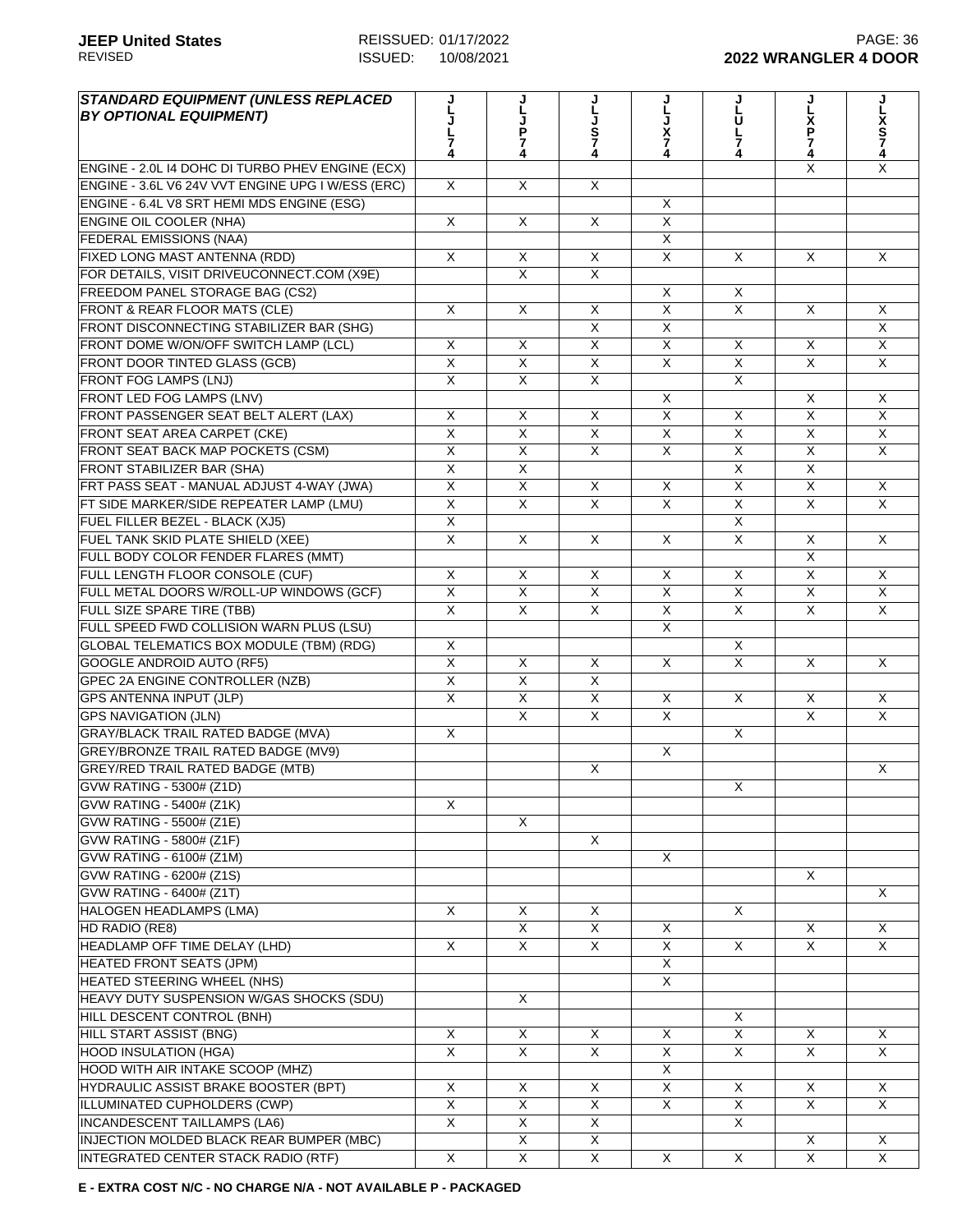| <b>STANDARD EQUIPMENT (UNLESS REPLACED</b><br><b>BY OPTIONAL EQUIPMENT)</b> |                         | ل<br>ا<br>J<br>P<br>7   | S<br>7<br>4             | X<br>7<br>4             | ຸ່<br>ບ<br>7            | ม<br>ไ<br>P             | x<br>S<br>7             |
|-----------------------------------------------------------------------------|-------------------------|-------------------------|-------------------------|-------------------------|-------------------------|-------------------------|-------------------------|
| INTEGRATED VOICE COMMAND W/BLUETOOTH (XRB)                                  | X                       | X                       | X                       | X                       | X                       | X                       | X                       |
| <b>JEEP BADGE (MVC)</b>                                                     | $\overline{X}$          | $\overline{\mathsf{x}}$ | $\overline{\mathsf{x}}$ |                         | X                       | $\overline{\mathsf{x}}$ | X                       |
| LEATHER TRIMMED BUCKET SEATS (*HD)                                          |                         |                         |                         | $\overline{\mathsf{x}}$ |                         |                         |                         |
| LEATHER TRIMMED SEATS W SAHARA LOGO (*CL)                                   |                         |                         |                         |                         |                         | X                       |                         |
| LEATHER WRAPPED PARK BRAKE HANDLE (CVP)                                     |                         |                         |                         | X                       |                         | X                       |                         |
| LEATHER WRAPPED SHIFT KNOB (CVW)                                            |                         |                         |                         | X                       |                         | $\overline{\mathsf{x}}$ |                         |
| LEATHER WRAPPED STEERING WHEEL (SCV)                                        |                         | X                       | X                       |                         | X                       | X                       | X                       |
| LED LIGHTING GROUP (AD6)                                                    |                         |                         |                         | X                       |                         | X                       | X                       |
| LED PREMIUM REFLECTOR HEADLAMPS (LPX)                                       |                         |                         |                         | X                       |                         | $\overline{\mathsf{X}}$ | $\overline{\mathsf{x}}$ |
| <b>LED TAILLAMPS (LAY)</b>                                                  |                         |                         |                         | $\overline{\mathsf{x}}$ |                         | $\overline{\mathsf{x}}$ | $\overline{\mathsf{x}}$ |
| LOCKING GLOVE BOX (JKA)                                                     | X                       | X                       | X                       | $\overline{X}$          | X                       | $\overline{\mathsf{x}}$ | $\overline{X}$          |
| LOW BACK BUCKET SEATS (CAC)                                                 | $\overline{X}$          | $\overline{X}$          | $\overline{\mathsf{x}}$ | X                       | X                       | $\mathsf{X}$            | X                       |
| LT285/70R17C BSW OFF-ROAD TIRES (TXA)                                       |                         |                         | X                       | X                       |                         |                         | X                       |
| MANUAL 2-WAY DRIVER LUMBAR ADJUST (JRQ)                                     | X                       | X                       | $\overline{\mathsf{x}}$ | X                       | X                       | $\mathsf{X}$            | X                       |
| MANUAL 6-WAY DRIVER SEAT (JT6)                                              | $\overline{X}$          | $\overline{\mathsf{x}}$ | $\overline{\mathsf{x}}$ | X                       | X                       | $\overline{X}$          | $\overline{\mathsf{x}}$ |
| MANUAL DOOR LOCKS (JE8)                                                     | X                       |                         |                         |                         |                         |                         |                         |
| MANUAL MIRRORS, FOLD-AWAY (GTP)                                             | $\overline{X}$          |                         |                         |                         |                         |                         |                         |
| <b>MANUAL WINDOWS (JF8)</b>                                                 | $\overline{X}$          |                         |                         |                         |                         |                         |                         |
| MATCHING SPARE WHEEL (WKB)                                                  | $\overline{\mathsf{x}}$ | X                       | X                       | X                       | X                       | $\mathsf{X}$            | X                       |
| MEDIA HUB (USB, AUX) (RSF)                                                  | $\overline{X}$          | $\overline{X}$          | X                       | X                       | $\overline{X}$          | $\overline{X}$          | $\overline{X}$          |
| MEDIA HUB-2 USBS (BOTH CHARGE-ONLY) (RS2)                                   |                         | $\overline{X}$          | $\overline{\mathsf{x}}$ | X                       |                         | $\overline{\mathsf{x}}$ | X                       |
| MIC FENDER FLARES (1PCS FRT/1PC RR) (MMJ)                                   | X                       |                         |                         |                         | X                       |                         |                         |
| <b>MICHELIN BRAND TIRES (TZH)</b>                                           | $\overline{\mathsf{x}}$ |                         |                         |                         |                         |                         |                         |
| MIC RUBICON HIGHLINE FLARE (MMZ)                                            |                         |                         | $\overline{\mathsf{x}}$ |                         |                         |                         | X                       |
|                                                                             | $\overline{\mathsf{x}}$ |                         |                         |                         | X                       |                         |                         |
| MOLDED BLACK FRONT BUMPER (MB1)                                             |                         |                         |                         |                         |                         | $\mathsf{X}$            |                         |
| MOLD IN COLOR BUMPER W/ACCENT COLOR (MBA)                                   |                         | X                       | X                       |                         |                         |                         | X<br>X                  |
| <b>MONOTONE PAINT (APA)</b><br>NON-LOCK FUEL CAP W/ DISCRIMINATOR (XJ4)     | X                       | X                       | X                       | X<br>X                  | X                       | X                       |                         |
|                                                                             |                         |                         |                         |                         |                         |                         |                         |
| NON-LOCK FUEL CAP W/O DISCRIMINATOR (XJG)                                   | $\pmb{\times}$          | X                       | X                       |                         | X                       |                         |                         |
| NON VENTED HOOD (MC9)                                                       | $\overline{X}$          | $\overline{\mathsf{x}}$ |                         |                         | $\overline{\mathsf{x}}$ | $\overline{X}$          |                         |
| NORMAL DUTY SUSPENSION (SDA)                                                | $\overline{X}$          |                         |                         |                         | X                       |                         |                         |
| NO SOFT TOP (ST8)                                                           |                         |                         |                         | X                       | X                       |                         |                         |
| OCCUPANT CLASSIFICATION SYSTEM (XCA)                                        | $\overline{X}$          | X                       | $\overline{\mathsf{x}}$ | X                       | X                       | $\overline{X}$          | X                       |
| OFF-ROAD INFO PAGES (JA8)                                                   |                         | X                       | X                       | X                       |                         | X.                      | X                       |
| OFF-ROAD PLUS MODE (XG7)                                                    |                         |                         | $\overline{X}$          | X                       |                         |                         |                         |
| OUTSIDE TEMPERATURE GAUGE (JFJ)                                             | X                       | $\mathsf X$             | $\mathsf X$             | $\mathsf X$             | $\mathsf X$             | X                       | X                       |
| <b>OUTSIDE TIRE CARRIER (TBR)</b>                                           | X                       | X                       | X                       | X                       | X                       | X                       | X                       |
| PARKSENSE REAR PARK ASSIST SYSTEM (XAA)                                     |                         |                         |                         | X                       |                         |                         |                         |
| PARKVIEW REAR BACK-UP CAMERA (XAC)                                          | X                       | $\overline{X}$          | $\overline{X}$          | X                       | X                       | X                       | X                       |
| PERFORMANCE SUSPENSION (SDD)                                                |                         |                         | $\overline{\mathsf{x}}$ |                         |                         |                         | X                       |
| PHEV BADGE (MGU)                                                            |                         |                         |                         |                         |                         | X                       | X                       |
| POWER HEATED MIRRORS (GTB)                                                  |                         | X                       | $\overline{X}$          | X                       | X                       | X                       | X                       |
| POWER LOCKING FUEL FILLER DOOR (XJA)                                        |                         |                         |                         |                         |                         | X                       | X                       |
| POWER STEERING (SBA)                                                        | X                       | X                       | X                       | X                       | Χ                       | X.                      | X                       |
| PREM CLOTH LOW-BACK BUCKET SEATS (*D5)                                      |                         |                         | X                       |                         |                         |                         | X                       |
| PREMIUM DOOR TRIM PANEL (CBF)                                               |                         |                         |                         | X                       |                         |                         |                         |
| PREMIUM WRAPPED I/P BEZELS (JEK)                                            |                         |                         |                         |                         |                         | X                       |                         |
| PROTECTIVE COATING AND REMOVER (XPF)                                        | X                       | X                       | X                       | X                       | X                       | $\overline{X}$          | X                       |
| PUSHBUTTON START (GX4)                                                      | $\overline{X}$          | $\overline{X}$          | X                       | X                       | X                       | $\overline{X}$          | X                       |
| PWR WINDOWS, FRONT 1-TOUCH DOWN (JPY)                                       |                         | X                       | X                       | X                       | X                       | X                       | X                       |
| R1234YF A/C REFRIGERANT (XFC)                                               | X                       | X                       | $\overline{X}$          | X                       | X                       | X                       | X                       |
| REAR 60/40 FOLDING SEAT (CFN)                                               | X                       | X                       | X                       | X                       | X                       | X                       | X                       |
| REAR COMPARTMENT STORAGE TRAY (CUR)                                         | X                       | X                       | X                       | X                       | X                       | X                       | X                       |
| REAR DOME W/ON/OFF SWITCH LAMP (LHE)                                        | X                       | X                       | X                       | X                       | X                       | X                       | X                       |
| REAR SEAT/WHEELHOUSE/CARGO CARPET (CKF)                                     | $\overline{\mathsf{x}}$ | X                       | X                       | X                       | X                       | X                       | X                       |
| REAR STABILIZER BAR (SHF)                                                   | X                       | $\overline{X}$          | $\overline{X}$          | X                       | X                       | X                       | X                       |
| REAR VIEW AUTO DIM MIRROR (GNK)                                             |                         | X                       | X                       | X                       |                         | X                       | X                       |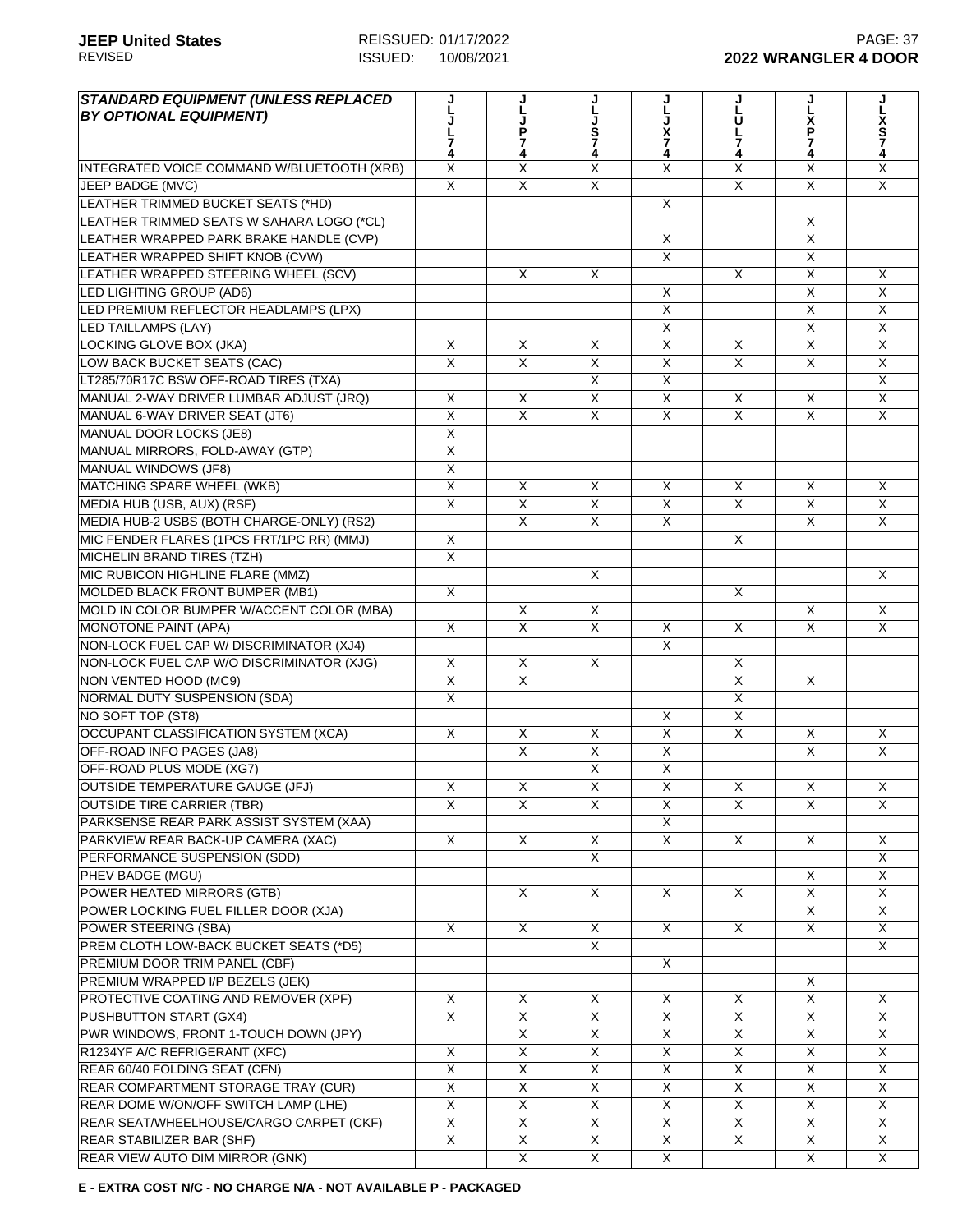| <b>JLJP74</b><br>JLJS74<br>ຸ່ມ<br>ບ<br>L<br>X<br>P<br>7<br>X<br>S<br>7<br>4<br>X<br>7<br>4<br>7<br>4<br>4<br>4<br>X<br>X<br>$\times$<br>X<br>$\overline{\mathsf{x}}$<br>$\overline{X}$<br>$\overline{\mathsf{x}}$<br>$\overline{X}$<br>X<br>X<br>$\mathsf{X}$<br>X<br>$\times$<br>RED TOW HOOKS (XH6)<br>X<br><b>REMOTE KEYLESS ENTRY (GXM)</b><br>X<br>X<br>X<br>X<br>X<br>X<br>$\overline{X}$<br>$\overline{X}$<br>$\overline{X}$<br>REMOTE PROXIMITY KEYLESS ENTRY (GXD)<br>$\mathsf{X}$<br>X<br><b>REMOTE START SYSTEM (XBM)</b><br>X<br>REMOTE USB PORT - CHARGE ONLY (RS3)<br>X<br>X<br>X<br>X<br>X<br><b>REMOTE USB PORT (RSX)</b><br>X<br>X<br>X<br>X<br>X<br>X<br>X<br>$\overline{\mathsf{x}}$<br>$\overline{\mathsf{x}}$<br>$\overline{\mathsf{x}}$<br>ROCK PROTECTION SILL RAILS (MEF)<br>$\pmb{\times}$<br>$\pmb{\times}$<br>RR HEAD RESTRAINTS OUTBOARD SEATING (CGX)<br>X<br>X<br>X<br>X<br>$\times$<br>$\overline{X}$<br>RUBICON 392 HOOD DECAL (MPR)<br>RUBICON 392 SUSPENSION (SDH)<br>X<br>RUBICON 4XE HOOD TOP DECAL (M5H)<br>X<br>$\overline{X}$<br>RUBICON HOOD DECAL (MYA)<br>$\mathsf{X}$<br>SAFETY GROUP (AJ1)<br>X<br>SAHARA BADGE (MYJ)<br>X<br>X<br><b>SECURITY ALARM (LSA)</b><br>X<br>$\mathsf{X}$<br>X<br>X<br>$\times$<br>$\times$<br>SELEC-SPEED (TM) CONTROL (BNK)<br>X<br>X<br>X<br>$\overline{X}$<br>$\overline{\mathsf{x}}$<br>$\overline{\mathsf{x}}$<br>SENTRY KEY THEFT DETERRENT SYSTEM (GXX)<br>X<br>X<br>X<br>$\sf X$<br>$\overline{X}$<br>SEPIA INTERIOR ACCENTS (XSM)<br>SIDE STEPS (MRK)<br>X<br>X<br>$\overline{X}$<br>$\overline{\mathsf{x}}$<br>SILVER/BLACK TRAIL RATED BADGE (MT2)<br>SILVER PLATINUM I/P BEZELS (JET)<br>X<br>$\mathsf{X}$<br>X<br>X<br>$\overline{X}$<br>SINGLE TOP PACKAGE (AEL)<br>X<br>X<br>X<br>$\sf X$<br>X<br>X<br>$\overline{\mathsf{x}}$<br>$\overline{X}$<br>$\overline{X}$<br>SIRIUSXM GUARDIAN, 1-YR TRIAL (RSK)<br>X<br>X<br>SIRIUSXM GUARDIAN-INCLUDED TRIAL (B) (RT1)<br>X<br>$\times$<br>SIRIUSXM RADIO SERVICE (X9B)<br>X<br>X<br>X<br>X<br>X<br>$\overline{\mathsf{x}}$<br>$\overline{\mathsf{x}}$<br>$\overline{\mathsf{x}}$<br>$\overline{\mathsf{x}}$<br>$\overline{X}$<br>SIRIUSXM SATELLITE RADIO (RSD)<br>$\overline{\mathsf{x}}$<br>$\overline{X}$<br>$\overline{\mathsf{x}}$<br>$\overline{\mathsf{x}}$<br>$\overline{\mathsf{x}}$<br>SIRIUSXM TRAFFIC PLUS (RTB)<br>$\overline{\mathsf{x}}$<br>$\overline{X}$<br>$\overline{X}$<br>$\overline{X}$<br>SIRIUSXM TRAVEL LINK (RSM)<br>X<br>SLIDING SUN VISORS W/MIRRORS (GNU)<br>X<br><b>SOLAR CONTROL GLASS (GAM)</b><br>$\overline{\mathsf{x}}$<br><b>SPEED CONTROL (NHM)</b><br>X<br>X<br>X<br>X<br>X<br>X<br>SPEED SENSITIVE POWER LOCKS (JPH)<br>$\overline{X}$<br>$\overline{X}$<br>X<br>$\mathsf X$<br>X<br>X<br>SPORT BAR (CLM)<br>X<br>X<br>X<br>X<br>X<br>X<br>X<br>SPORT STEERING WHEEL W/ PADDLES (SCT)<br>X<br>X<br>X<br>$\overline{X}$<br>X<br>X<br>X<br>$\overline{X}$<br>X<br>$\mathsf{X}$<br>X<br>X<br>X<br>X<br>$\overline{\mathsf{x}}$<br>X<br>X<br>X<br><b>STORAGE TRAY (CUY)</b><br>X<br>X<br>X<br>$\mathsf{X}$<br>X<br>X<br>X<br>SUN VISORS W/ILLUM VANITY MIRRORS (GNC)<br>$\overline{\mathsf{x}}$<br>X<br>X<br>X<br>X<br>X<br>$\overline{\mathsf{x}}$<br>X<br>X<br>X<br>X<br>SUPPLEMENTAL FRT SEAT SIDE AIR BAGS (CJ1)<br>X<br>X<br>X<br>$\overline{X}$<br>X<br>X<br>TECHNOLOGY GROUP (AAN)<br>$\overline{\mathsf{x}}$<br>$\overline{X}$<br>$\overline{X}$<br>TETHERED FUEL FILLER CAP (XJF)<br>X<br>X<br>X<br>X<br>X<br>THREE REAR SEAT HEAD RESTRAINTS (CSH)<br>X<br>X<br>X<br>X<br>X<br>X<br>TILT/TELESCOPE STEERING COLUMN (SUD)<br>X<br>$\mathsf X$<br>X<br>X<br>X<br>X<br>X<br>X<br>X<br>X<br>X<br>X<br>TINTED WINDSHIELD GLASS (GBB)<br>X<br>$\times$<br>TIP START (XBN)<br>X<br>X<br>X<br>X<br>TIRE PRESSURE MONITORING DISPLAY (XGM)<br>X<br>X<br>X<br>X<br>X<br>X<br>X | <b>STANDARD EQUIPMENT (UNLESS REPLACED</b> |   |   |   |   |   |   |   |
|-----------------------------------------------------------------------------------------------------------------------------------------------------------------------------------------------------------------------------------------------------------------------------------------------------------------------------------------------------------------------------------------------------------------------------------------------------------------------------------------------------------------------------------------------------------------------------------------------------------------------------------------------------------------------------------------------------------------------------------------------------------------------------------------------------------------------------------------------------------------------------------------------------------------------------------------------------------------------------------------------------------------------------------------------------------------------------------------------------------------------------------------------------------------------------------------------------------------------------------------------------------------------------------------------------------------------------------------------------------------------------------------------------------------------------------------------------------------------------------------------------------------------------------------------------------------------------------------------------------------------------------------------------------------------------------------------------------------------------------------------------------------------------------------------------------------------------------------------------------------------------------------------------------------------------------------------------------------------------------------------------------------------------------------------------------------------------------------------------------------------------------------------------------------------------------------------------------------------------------------------------------------------------------------------------------------------------------------------------------------------------------------------------------------------------------------------------------------------------------------------------------------------------------------------------------------------------------------------------------------------------------------------------------------------------------------------------------------------------------------------------------------------------------------------------------------------------------------------------------------------------------------------------------------------------------------------------------------------------------------------------------------------------------------------------------------------------------------------------------------------------------------------------------------------------------------------------------------------------------------------------------------------------------------------------------------------------------------------------------------------------------------------------------------------------------------------------------------------------------------------------------------------------------------------------------------------------------------------------------------------------------------------------------------------------------------------------------------------------------------------------------------------------------------------------------------------------------------------------|--------------------------------------------|---|---|---|---|---|---|---|
|                                                                                                                                                                                                                                                                                                                                                                                                                                                                                                                                                                                                                                                                                                                                                                                                                                                                                                                                                                                                                                                                                                                                                                                                                                                                                                                                                                                                                                                                                                                                                                                                                                                                                                                                                                                                                                                                                                                                                                                                                                                                                                                                                                                                                                                                                                                                                                                                                                                                                                                                                                                                                                                                                                                                                                                                                                                                                                                                                                                                                                                                                                                                                                                                                                                                                                                                                                                                                                                                                                                                                                                                                                                                                                                                                                                                                                                     | <b>BY OPTIONAL EQUIPMENT)</b>              |   |   |   |   |   |   |   |
|                                                                                                                                                                                                                                                                                                                                                                                                                                                                                                                                                                                                                                                                                                                                                                                                                                                                                                                                                                                                                                                                                                                                                                                                                                                                                                                                                                                                                                                                                                                                                                                                                                                                                                                                                                                                                                                                                                                                                                                                                                                                                                                                                                                                                                                                                                                                                                                                                                                                                                                                                                                                                                                                                                                                                                                                                                                                                                                                                                                                                                                                                                                                                                                                                                                                                                                                                                                                                                                                                                                                                                                                                                                                                                                                                                                                                                                     |                                            |   |   |   |   |   |   |   |
|                                                                                                                                                                                                                                                                                                                                                                                                                                                                                                                                                                                                                                                                                                                                                                                                                                                                                                                                                                                                                                                                                                                                                                                                                                                                                                                                                                                                                                                                                                                                                                                                                                                                                                                                                                                                                                                                                                                                                                                                                                                                                                                                                                                                                                                                                                                                                                                                                                                                                                                                                                                                                                                                                                                                                                                                                                                                                                                                                                                                                                                                                                                                                                                                                                                                                                                                                                                                                                                                                                                                                                                                                                                                                                                                                                                                                                                     |                                            |   |   |   |   |   |   |   |
|                                                                                                                                                                                                                                                                                                                                                                                                                                                                                                                                                                                                                                                                                                                                                                                                                                                                                                                                                                                                                                                                                                                                                                                                                                                                                                                                                                                                                                                                                                                                                                                                                                                                                                                                                                                                                                                                                                                                                                                                                                                                                                                                                                                                                                                                                                                                                                                                                                                                                                                                                                                                                                                                                                                                                                                                                                                                                                                                                                                                                                                                                                                                                                                                                                                                                                                                                                                                                                                                                                                                                                                                                                                                                                                                                                                                                                                     | REAR VIEW DAY/NIGHT MIRROR (GNA)           |   |   |   |   |   |   |   |
|                                                                                                                                                                                                                                                                                                                                                                                                                                                                                                                                                                                                                                                                                                                                                                                                                                                                                                                                                                                                                                                                                                                                                                                                                                                                                                                                                                                                                                                                                                                                                                                                                                                                                                                                                                                                                                                                                                                                                                                                                                                                                                                                                                                                                                                                                                                                                                                                                                                                                                                                                                                                                                                                                                                                                                                                                                                                                                                                                                                                                                                                                                                                                                                                                                                                                                                                                                                                                                                                                                                                                                                                                                                                                                                                                                                                                                                     | <b>REAR WINDOW DEFROSTER (GFA)</b>         |   |   |   |   |   |   |   |
|                                                                                                                                                                                                                                                                                                                                                                                                                                                                                                                                                                                                                                                                                                                                                                                                                                                                                                                                                                                                                                                                                                                                                                                                                                                                                                                                                                                                                                                                                                                                                                                                                                                                                                                                                                                                                                                                                                                                                                                                                                                                                                                                                                                                                                                                                                                                                                                                                                                                                                                                                                                                                                                                                                                                                                                                                                                                                                                                                                                                                                                                                                                                                                                                                                                                                                                                                                                                                                                                                                                                                                                                                                                                                                                                                                                                                                                     | REAR WINDOW WIPER/WASHER (JHB)             |   |   |   |   |   |   |   |
|                                                                                                                                                                                                                                                                                                                                                                                                                                                                                                                                                                                                                                                                                                                                                                                                                                                                                                                                                                                                                                                                                                                                                                                                                                                                                                                                                                                                                                                                                                                                                                                                                                                                                                                                                                                                                                                                                                                                                                                                                                                                                                                                                                                                                                                                                                                                                                                                                                                                                                                                                                                                                                                                                                                                                                                                                                                                                                                                                                                                                                                                                                                                                                                                                                                                                                                                                                                                                                                                                                                                                                                                                                                                                                                                                                                                                                                     | <b>RECLINING FRONT SEATS (CDB)</b>         |   |   |   |   |   |   |   |
|                                                                                                                                                                                                                                                                                                                                                                                                                                                                                                                                                                                                                                                                                                                                                                                                                                                                                                                                                                                                                                                                                                                                                                                                                                                                                                                                                                                                                                                                                                                                                                                                                                                                                                                                                                                                                                                                                                                                                                                                                                                                                                                                                                                                                                                                                                                                                                                                                                                                                                                                                                                                                                                                                                                                                                                                                                                                                                                                                                                                                                                                                                                                                                                                                                                                                                                                                                                                                                                                                                                                                                                                                                                                                                                                                                                                                                                     |                                            |   |   |   |   |   |   |   |
|                                                                                                                                                                                                                                                                                                                                                                                                                                                                                                                                                                                                                                                                                                                                                                                                                                                                                                                                                                                                                                                                                                                                                                                                                                                                                                                                                                                                                                                                                                                                                                                                                                                                                                                                                                                                                                                                                                                                                                                                                                                                                                                                                                                                                                                                                                                                                                                                                                                                                                                                                                                                                                                                                                                                                                                                                                                                                                                                                                                                                                                                                                                                                                                                                                                                                                                                                                                                                                                                                                                                                                                                                                                                                                                                                                                                                                                     |                                            |   |   |   |   |   |   |   |
|                                                                                                                                                                                                                                                                                                                                                                                                                                                                                                                                                                                                                                                                                                                                                                                                                                                                                                                                                                                                                                                                                                                                                                                                                                                                                                                                                                                                                                                                                                                                                                                                                                                                                                                                                                                                                                                                                                                                                                                                                                                                                                                                                                                                                                                                                                                                                                                                                                                                                                                                                                                                                                                                                                                                                                                                                                                                                                                                                                                                                                                                                                                                                                                                                                                                                                                                                                                                                                                                                                                                                                                                                                                                                                                                                                                                                                                     |                                            |   |   |   |   |   |   |   |
|                                                                                                                                                                                                                                                                                                                                                                                                                                                                                                                                                                                                                                                                                                                                                                                                                                                                                                                                                                                                                                                                                                                                                                                                                                                                                                                                                                                                                                                                                                                                                                                                                                                                                                                                                                                                                                                                                                                                                                                                                                                                                                                                                                                                                                                                                                                                                                                                                                                                                                                                                                                                                                                                                                                                                                                                                                                                                                                                                                                                                                                                                                                                                                                                                                                                                                                                                                                                                                                                                                                                                                                                                                                                                                                                                                                                                                                     |                                            |   |   |   |   |   |   |   |
|                                                                                                                                                                                                                                                                                                                                                                                                                                                                                                                                                                                                                                                                                                                                                                                                                                                                                                                                                                                                                                                                                                                                                                                                                                                                                                                                                                                                                                                                                                                                                                                                                                                                                                                                                                                                                                                                                                                                                                                                                                                                                                                                                                                                                                                                                                                                                                                                                                                                                                                                                                                                                                                                                                                                                                                                                                                                                                                                                                                                                                                                                                                                                                                                                                                                                                                                                                                                                                                                                                                                                                                                                                                                                                                                                                                                                                                     |                                            |   |   |   |   |   |   |   |
|                                                                                                                                                                                                                                                                                                                                                                                                                                                                                                                                                                                                                                                                                                                                                                                                                                                                                                                                                                                                                                                                                                                                                                                                                                                                                                                                                                                                                                                                                                                                                                                                                                                                                                                                                                                                                                                                                                                                                                                                                                                                                                                                                                                                                                                                                                                                                                                                                                                                                                                                                                                                                                                                                                                                                                                                                                                                                                                                                                                                                                                                                                                                                                                                                                                                                                                                                                                                                                                                                                                                                                                                                                                                                                                                                                                                                                                     |                                            |   |   |   |   |   |   |   |
|                                                                                                                                                                                                                                                                                                                                                                                                                                                                                                                                                                                                                                                                                                                                                                                                                                                                                                                                                                                                                                                                                                                                                                                                                                                                                                                                                                                                                                                                                                                                                                                                                                                                                                                                                                                                                                                                                                                                                                                                                                                                                                                                                                                                                                                                                                                                                                                                                                                                                                                                                                                                                                                                                                                                                                                                                                                                                                                                                                                                                                                                                                                                                                                                                                                                                                                                                                                                                                                                                                                                                                                                                                                                                                                                                                                                                                                     |                                            |   |   |   |   |   |   |   |
|                                                                                                                                                                                                                                                                                                                                                                                                                                                                                                                                                                                                                                                                                                                                                                                                                                                                                                                                                                                                                                                                                                                                                                                                                                                                                                                                                                                                                                                                                                                                                                                                                                                                                                                                                                                                                                                                                                                                                                                                                                                                                                                                                                                                                                                                                                                                                                                                                                                                                                                                                                                                                                                                                                                                                                                                                                                                                                                                                                                                                                                                                                                                                                                                                                                                                                                                                                                                                                                                                                                                                                                                                                                                                                                                                                                                                                                     |                                            |   |   |   |   |   |   |   |
|                                                                                                                                                                                                                                                                                                                                                                                                                                                                                                                                                                                                                                                                                                                                                                                                                                                                                                                                                                                                                                                                                                                                                                                                                                                                                                                                                                                                                                                                                                                                                                                                                                                                                                                                                                                                                                                                                                                                                                                                                                                                                                                                                                                                                                                                                                                                                                                                                                                                                                                                                                                                                                                                                                                                                                                                                                                                                                                                                                                                                                                                                                                                                                                                                                                                                                                                                                                                                                                                                                                                                                                                                                                                                                                                                                                                                                                     |                                            |   |   |   |   |   |   |   |
|                                                                                                                                                                                                                                                                                                                                                                                                                                                                                                                                                                                                                                                                                                                                                                                                                                                                                                                                                                                                                                                                                                                                                                                                                                                                                                                                                                                                                                                                                                                                                                                                                                                                                                                                                                                                                                                                                                                                                                                                                                                                                                                                                                                                                                                                                                                                                                                                                                                                                                                                                                                                                                                                                                                                                                                                                                                                                                                                                                                                                                                                                                                                                                                                                                                                                                                                                                                                                                                                                                                                                                                                                                                                                                                                                                                                                                                     |                                            |   |   |   |   |   |   |   |
|                                                                                                                                                                                                                                                                                                                                                                                                                                                                                                                                                                                                                                                                                                                                                                                                                                                                                                                                                                                                                                                                                                                                                                                                                                                                                                                                                                                                                                                                                                                                                                                                                                                                                                                                                                                                                                                                                                                                                                                                                                                                                                                                                                                                                                                                                                                                                                                                                                                                                                                                                                                                                                                                                                                                                                                                                                                                                                                                                                                                                                                                                                                                                                                                                                                                                                                                                                                                                                                                                                                                                                                                                                                                                                                                                                                                                                                     |                                            |   |   |   |   |   |   |   |
|                                                                                                                                                                                                                                                                                                                                                                                                                                                                                                                                                                                                                                                                                                                                                                                                                                                                                                                                                                                                                                                                                                                                                                                                                                                                                                                                                                                                                                                                                                                                                                                                                                                                                                                                                                                                                                                                                                                                                                                                                                                                                                                                                                                                                                                                                                                                                                                                                                                                                                                                                                                                                                                                                                                                                                                                                                                                                                                                                                                                                                                                                                                                                                                                                                                                                                                                                                                                                                                                                                                                                                                                                                                                                                                                                                                                                                                     |                                            |   |   |   |   |   |   |   |
|                                                                                                                                                                                                                                                                                                                                                                                                                                                                                                                                                                                                                                                                                                                                                                                                                                                                                                                                                                                                                                                                                                                                                                                                                                                                                                                                                                                                                                                                                                                                                                                                                                                                                                                                                                                                                                                                                                                                                                                                                                                                                                                                                                                                                                                                                                                                                                                                                                                                                                                                                                                                                                                                                                                                                                                                                                                                                                                                                                                                                                                                                                                                                                                                                                                                                                                                                                                                                                                                                                                                                                                                                                                                                                                                                                                                                                                     |                                            |   |   |   |   |   |   |   |
|                                                                                                                                                                                                                                                                                                                                                                                                                                                                                                                                                                                                                                                                                                                                                                                                                                                                                                                                                                                                                                                                                                                                                                                                                                                                                                                                                                                                                                                                                                                                                                                                                                                                                                                                                                                                                                                                                                                                                                                                                                                                                                                                                                                                                                                                                                                                                                                                                                                                                                                                                                                                                                                                                                                                                                                                                                                                                                                                                                                                                                                                                                                                                                                                                                                                                                                                                                                                                                                                                                                                                                                                                                                                                                                                                                                                                                                     |                                            |   |   |   |   |   |   |   |
|                                                                                                                                                                                                                                                                                                                                                                                                                                                                                                                                                                                                                                                                                                                                                                                                                                                                                                                                                                                                                                                                                                                                                                                                                                                                                                                                                                                                                                                                                                                                                                                                                                                                                                                                                                                                                                                                                                                                                                                                                                                                                                                                                                                                                                                                                                                                                                                                                                                                                                                                                                                                                                                                                                                                                                                                                                                                                                                                                                                                                                                                                                                                                                                                                                                                                                                                                                                                                                                                                                                                                                                                                                                                                                                                                                                                                                                     |                                            |   |   |   |   |   |   |   |
|                                                                                                                                                                                                                                                                                                                                                                                                                                                                                                                                                                                                                                                                                                                                                                                                                                                                                                                                                                                                                                                                                                                                                                                                                                                                                                                                                                                                                                                                                                                                                                                                                                                                                                                                                                                                                                                                                                                                                                                                                                                                                                                                                                                                                                                                                                                                                                                                                                                                                                                                                                                                                                                                                                                                                                                                                                                                                                                                                                                                                                                                                                                                                                                                                                                                                                                                                                                                                                                                                                                                                                                                                                                                                                                                                                                                                                                     |                                            |   |   |   |   |   |   |   |
|                                                                                                                                                                                                                                                                                                                                                                                                                                                                                                                                                                                                                                                                                                                                                                                                                                                                                                                                                                                                                                                                                                                                                                                                                                                                                                                                                                                                                                                                                                                                                                                                                                                                                                                                                                                                                                                                                                                                                                                                                                                                                                                                                                                                                                                                                                                                                                                                                                                                                                                                                                                                                                                                                                                                                                                                                                                                                                                                                                                                                                                                                                                                                                                                                                                                                                                                                                                                                                                                                                                                                                                                                                                                                                                                                                                                                                                     |                                            |   |   |   |   |   |   |   |
|                                                                                                                                                                                                                                                                                                                                                                                                                                                                                                                                                                                                                                                                                                                                                                                                                                                                                                                                                                                                                                                                                                                                                                                                                                                                                                                                                                                                                                                                                                                                                                                                                                                                                                                                                                                                                                                                                                                                                                                                                                                                                                                                                                                                                                                                                                                                                                                                                                                                                                                                                                                                                                                                                                                                                                                                                                                                                                                                                                                                                                                                                                                                                                                                                                                                                                                                                                                                                                                                                                                                                                                                                                                                                                                                                                                                                                                     |                                            |   |   |   |   |   |   |   |
|                                                                                                                                                                                                                                                                                                                                                                                                                                                                                                                                                                                                                                                                                                                                                                                                                                                                                                                                                                                                                                                                                                                                                                                                                                                                                                                                                                                                                                                                                                                                                                                                                                                                                                                                                                                                                                                                                                                                                                                                                                                                                                                                                                                                                                                                                                                                                                                                                                                                                                                                                                                                                                                                                                                                                                                                                                                                                                                                                                                                                                                                                                                                                                                                                                                                                                                                                                                                                                                                                                                                                                                                                                                                                                                                                                                                                                                     |                                            |   |   |   |   |   |   |   |
|                                                                                                                                                                                                                                                                                                                                                                                                                                                                                                                                                                                                                                                                                                                                                                                                                                                                                                                                                                                                                                                                                                                                                                                                                                                                                                                                                                                                                                                                                                                                                                                                                                                                                                                                                                                                                                                                                                                                                                                                                                                                                                                                                                                                                                                                                                                                                                                                                                                                                                                                                                                                                                                                                                                                                                                                                                                                                                                                                                                                                                                                                                                                                                                                                                                                                                                                                                                                                                                                                                                                                                                                                                                                                                                                                                                                                                                     |                                            |   |   |   |   |   |   |   |
|                                                                                                                                                                                                                                                                                                                                                                                                                                                                                                                                                                                                                                                                                                                                                                                                                                                                                                                                                                                                                                                                                                                                                                                                                                                                                                                                                                                                                                                                                                                                                                                                                                                                                                                                                                                                                                                                                                                                                                                                                                                                                                                                                                                                                                                                                                                                                                                                                                                                                                                                                                                                                                                                                                                                                                                                                                                                                                                                                                                                                                                                                                                                                                                                                                                                                                                                                                                                                                                                                                                                                                                                                                                                                                                                                                                                                                                     |                                            |   |   |   |   |   |   |   |
|                                                                                                                                                                                                                                                                                                                                                                                                                                                                                                                                                                                                                                                                                                                                                                                                                                                                                                                                                                                                                                                                                                                                                                                                                                                                                                                                                                                                                                                                                                                                                                                                                                                                                                                                                                                                                                                                                                                                                                                                                                                                                                                                                                                                                                                                                                                                                                                                                                                                                                                                                                                                                                                                                                                                                                                                                                                                                                                                                                                                                                                                                                                                                                                                                                                                                                                                                                                                                                                                                                                                                                                                                                                                                                                                                                                                                                                     |                                            |   |   |   |   |   |   |   |
|                                                                                                                                                                                                                                                                                                                                                                                                                                                                                                                                                                                                                                                                                                                                                                                                                                                                                                                                                                                                                                                                                                                                                                                                                                                                                                                                                                                                                                                                                                                                                                                                                                                                                                                                                                                                                                                                                                                                                                                                                                                                                                                                                                                                                                                                                                                                                                                                                                                                                                                                                                                                                                                                                                                                                                                                                                                                                                                                                                                                                                                                                                                                                                                                                                                                                                                                                                                                                                                                                                                                                                                                                                                                                                                                                                                                                                                     |                                            |   |   |   |   |   |   |   |
|                                                                                                                                                                                                                                                                                                                                                                                                                                                                                                                                                                                                                                                                                                                                                                                                                                                                                                                                                                                                                                                                                                                                                                                                                                                                                                                                                                                                                                                                                                                                                                                                                                                                                                                                                                                                                                                                                                                                                                                                                                                                                                                                                                                                                                                                                                                                                                                                                                                                                                                                                                                                                                                                                                                                                                                                                                                                                                                                                                                                                                                                                                                                                                                                                                                                                                                                                                                                                                                                                                                                                                                                                                                                                                                                                                                                                                                     |                                            |   |   |   |   |   |   |   |
|                                                                                                                                                                                                                                                                                                                                                                                                                                                                                                                                                                                                                                                                                                                                                                                                                                                                                                                                                                                                                                                                                                                                                                                                                                                                                                                                                                                                                                                                                                                                                                                                                                                                                                                                                                                                                                                                                                                                                                                                                                                                                                                                                                                                                                                                                                                                                                                                                                                                                                                                                                                                                                                                                                                                                                                                                                                                                                                                                                                                                                                                                                                                                                                                                                                                                                                                                                                                                                                                                                                                                                                                                                                                                                                                                                                                                                                     |                                            |   |   |   |   |   |   |   |
|                                                                                                                                                                                                                                                                                                                                                                                                                                                                                                                                                                                                                                                                                                                                                                                                                                                                                                                                                                                                                                                                                                                                                                                                                                                                                                                                                                                                                                                                                                                                                                                                                                                                                                                                                                                                                                                                                                                                                                                                                                                                                                                                                                                                                                                                                                                                                                                                                                                                                                                                                                                                                                                                                                                                                                                                                                                                                                                                                                                                                                                                                                                                                                                                                                                                                                                                                                                                                                                                                                                                                                                                                                                                                                                                                                                                                                                     |                                            |   |   |   |   |   |   |   |
|                                                                                                                                                                                                                                                                                                                                                                                                                                                                                                                                                                                                                                                                                                                                                                                                                                                                                                                                                                                                                                                                                                                                                                                                                                                                                                                                                                                                                                                                                                                                                                                                                                                                                                                                                                                                                                                                                                                                                                                                                                                                                                                                                                                                                                                                                                                                                                                                                                                                                                                                                                                                                                                                                                                                                                                                                                                                                                                                                                                                                                                                                                                                                                                                                                                                                                                                                                                                                                                                                                                                                                                                                                                                                                                                                                                                                                                     |                                            |   |   |   |   |   |   |   |
|                                                                                                                                                                                                                                                                                                                                                                                                                                                                                                                                                                                                                                                                                                                                                                                                                                                                                                                                                                                                                                                                                                                                                                                                                                                                                                                                                                                                                                                                                                                                                                                                                                                                                                                                                                                                                                                                                                                                                                                                                                                                                                                                                                                                                                                                                                                                                                                                                                                                                                                                                                                                                                                                                                                                                                                                                                                                                                                                                                                                                                                                                                                                                                                                                                                                                                                                                                                                                                                                                                                                                                                                                                                                                                                                                                                                                                                     |                                            |   |   |   |   |   |   |   |
|                                                                                                                                                                                                                                                                                                                                                                                                                                                                                                                                                                                                                                                                                                                                                                                                                                                                                                                                                                                                                                                                                                                                                                                                                                                                                                                                                                                                                                                                                                                                                                                                                                                                                                                                                                                                                                                                                                                                                                                                                                                                                                                                                                                                                                                                                                                                                                                                                                                                                                                                                                                                                                                                                                                                                                                                                                                                                                                                                                                                                                                                                                                                                                                                                                                                                                                                                                                                                                                                                                                                                                                                                                                                                                                                                                                                                                                     |                                            |   |   |   |   |   |   |   |
|                                                                                                                                                                                                                                                                                                                                                                                                                                                                                                                                                                                                                                                                                                                                                                                                                                                                                                                                                                                                                                                                                                                                                                                                                                                                                                                                                                                                                                                                                                                                                                                                                                                                                                                                                                                                                                                                                                                                                                                                                                                                                                                                                                                                                                                                                                                                                                                                                                                                                                                                                                                                                                                                                                                                                                                                                                                                                                                                                                                                                                                                                                                                                                                                                                                                                                                                                                                                                                                                                                                                                                                                                                                                                                                                                                                                                                                     |                                            |   |   |   |   |   |   |   |
|                                                                                                                                                                                                                                                                                                                                                                                                                                                                                                                                                                                                                                                                                                                                                                                                                                                                                                                                                                                                                                                                                                                                                                                                                                                                                                                                                                                                                                                                                                                                                                                                                                                                                                                                                                                                                                                                                                                                                                                                                                                                                                                                                                                                                                                                                                                                                                                                                                                                                                                                                                                                                                                                                                                                                                                                                                                                                                                                                                                                                                                                                                                                                                                                                                                                                                                                                                                                                                                                                                                                                                                                                                                                                                                                                                                                                                                     |                                            |   |   |   |   |   |   |   |
|                                                                                                                                                                                                                                                                                                                                                                                                                                                                                                                                                                                                                                                                                                                                                                                                                                                                                                                                                                                                                                                                                                                                                                                                                                                                                                                                                                                                                                                                                                                                                                                                                                                                                                                                                                                                                                                                                                                                                                                                                                                                                                                                                                                                                                                                                                                                                                                                                                                                                                                                                                                                                                                                                                                                                                                                                                                                                                                                                                                                                                                                                                                                                                                                                                                                                                                                                                                                                                                                                                                                                                                                                                                                                                                                                                                                                                                     |                                            |   |   |   |   |   |   |   |
|                                                                                                                                                                                                                                                                                                                                                                                                                                                                                                                                                                                                                                                                                                                                                                                                                                                                                                                                                                                                                                                                                                                                                                                                                                                                                                                                                                                                                                                                                                                                                                                                                                                                                                                                                                                                                                                                                                                                                                                                                                                                                                                                                                                                                                                                                                                                                                                                                                                                                                                                                                                                                                                                                                                                                                                                                                                                                                                                                                                                                                                                                                                                                                                                                                                                                                                                                                                                                                                                                                                                                                                                                                                                                                                                                                                                                                                     |                                            |   |   |   |   |   |   |   |
|                                                                                                                                                                                                                                                                                                                                                                                                                                                                                                                                                                                                                                                                                                                                                                                                                                                                                                                                                                                                                                                                                                                                                                                                                                                                                                                                                                                                                                                                                                                                                                                                                                                                                                                                                                                                                                                                                                                                                                                                                                                                                                                                                                                                                                                                                                                                                                                                                                                                                                                                                                                                                                                                                                                                                                                                                                                                                                                                                                                                                                                                                                                                                                                                                                                                                                                                                                                                                                                                                                                                                                                                                                                                                                                                                                                                                                                     |                                            |   |   |   |   |   |   |   |
|                                                                                                                                                                                                                                                                                                                                                                                                                                                                                                                                                                                                                                                                                                                                                                                                                                                                                                                                                                                                                                                                                                                                                                                                                                                                                                                                                                                                                                                                                                                                                                                                                                                                                                                                                                                                                                                                                                                                                                                                                                                                                                                                                                                                                                                                                                                                                                                                                                                                                                                                                                                                                                                                                                                                                                                                                                                                                                                                                                                                                                                                                                                                                                                                                                                                                                                                                                                                                                                                                                                                                                                                                                                                                                                                                                                                                                                     |                                            |   |   |   |   |   |   |   |
|                                                                                                                                                                                                                                                                                                                                                                                                                                                                                                                                                                                                                                                                                                                                                                                                                                                                                                                                                                                                                                                                                                                                                                                                                                                                                                                                                                                                                                                                                                                                                                                                                                                                                                                                                                                                                                                                                                                                                                                                                                                                                                                                                                                                                                                                                                                                                                                                                                                                                                                                                                                                                                                                                                                                                                                                                                                                                                                                                                                                                                                                                                                                                                                                                                                                                                                                                                                                                                                                                                                                                                                                                                                                                                                                                                                                                                                     | SPORT SUSPENSION (SDE)                     |   |   |   |   |   |   |   |
|                                                                                                                                                                                                                                                                                                                                                                                                                                                                                                                                                                                                                                                                                                                                                                                                                                                                                                                                                                                                                                                                                                                                                                                                                                                                                                                                                                                                                                                                                                                                                                                                                                                                                                                                                                                                                                                                                                                                                                                                                                                                                                                                                                                                                                                                                                                                                                                                                                                                                                                                                                                                                                                                                                                                                                                                                                                                                                                                                                                                                                                                                                                                                                                                                                                                                                                                                                                                                                                                                                                                                                                                                                                                                                                                                                                                                                                     | <b>STEEL BUMPER GROUP (AST)</b>            |   |   |   |   |   |   |   |
|                                                                                                                                                                                                                                                                                                                                                                                                                                                                                                                                                                                                                                                                                                                                                                                                                                                                                                                                                                                                                                                                                                                                                                                                                                                                                                                                                                                                                                                                                                                                                                                                                                                                                                                                                                                                                                                                                                                                                                                                                                                                                                                                                                                                                                                                                                                                                                                                                                                                                                                                                                                                                                                                                                                                                                                                                                                                                                                                                                                                                                                                                                                                                                                                                                                                                                                                                                                                                                                                                                                                                                                                                                                                                                                                                                                                                                                     | STEEL FRONT BUMPER (MC6)                   |   |   |   |   |   |   |   |
|                                                                                                                                                                                                                                                                                                                                                                                                                                                                                                                                                                                                                                                                                                                                                                                                                                                                                                                                                                                                                                                                                                                                                                                                                                                                                                                                                                                                                                                                                                                                                                                                                                                                                                                                                                                                                                                                                                                                                                                                                                                                                                                                                                                                                                                                                                                                                                                                                                                                                                                                                                                                                                                                                                                                                                                                                                                                                                                                                                                                                                                                                                                                                                                                                                                                                                                                                                                                                                                                                                                                                                                                                                                                                                                                                                                                                                                     | STEEL REAR BUMPER (MD6)                    |   |   |   |   |   |   |   |
|                                                                                                                                                                                                                                                                                                                                                                                                                                                                                                                                                                                                                                                                                                                                                                                                                                                                                                                                                                                                                                                                                                                                                                                                                                                                                                                                                                                                                                                                                                                                                                                                                                                                                                                                                                                                                                                                                                                                                                                                                                                                                                                                                                                                                                                                                                                                                                                                                                                                                                                                                                                                                                                                                                                                                                                                                                                                                                                                                                                                                                                                                                                                                                                                                                                                                                                                                                                                                                                                                                                                                                                                                                                                                                                                                                                                                                                     | STEERING WHEEL MOUNTED AUDIO CTRLS (RDZ)   |   |   |   |   |   |   |   |
|                                                                                                                                                                                                                                                                                                                                                                                                                                                                                                                                                                                                                                                                                                                                                                                                                                                                                                                                                                                                                                                                                                                                                                                                                                                                                                                                                                                                                                                                                                                                                                                                                                                                                                                                                                                                                                                                                                                                                                                                                                                                                                                                                                                                                                                                                                                                                                                                                                                                                                                                                                                                                                                                                                                                                                                                                                                                                                                                                                                                                                                                                                                                                                                                                                                                                                                                                                                                                                                                                                                                                                                                                                                                                                                                                                                                                                                     | STEERING WHEEL MOUNTED SHIFT CONTROL (XBQ) |   |   |   |   |   |   |   |
|                                                                                                                                                                                                                                                                                                                                                                                                                                                                                                                                                                                                                                                                                                                                                                                                                                                                                                                                                                                                                                                                                                                                                                                                                                                                                                                                                                                                                                                                                                                                                                                                                                                                                                                                                                                                                                                                                                                                                                                                                                                                                                                                                                                                                                                                                                                                                                                                                                                                                                                                                                                                                                                                                                                                                                                                                                                                                                                                                                                                                                                                                                                                                                                                                                                                                                                                                                                                                                                                                                                                                                                                                                                                                                                                                                                                                                                     | STEERING WHEEL (SCA)                       |   |   |   |   |   |   |   |
|                                                                                                                                                                                                                                                                                                                                                                                                                                                                                                                                                                                                                                                                                                                                                                                                                                                                                                                                                                                                                                                                                                                                                                                                                                                                                                                                                                                                                                                                                                                                                                                                                                                                                                                                                                                                                                                                                                                                                                                                                                                                                                                                                                                                                                                                                                                                                                                                                                                                                                                                                                                                                                                                                                                                                                                                                                                                                                                                                                                                                                                                                                                                                                                                                                                                                                                                                                                                                                                                                                                                                                                                                                                                                                                                                                                                                                                     | STOP-START DUAL BATTERY SYSTEM (XHZ)       |   |   |   |   |   |   |   |
|                                                                                                                                                                                                                                                                                                                                                                                                                                                                                                                                                                                                                                                                                                                                                                                                                                                                                                                                                                                                                                                                                                                                                                                                                                                                                                                                                                                                                                                                                                                                                                                                                                                                                                                                                                                                                                                                                                                                                                                                                                                                                                                                                                                                                                                                                                                                                                                                                                                                                                                                                                                                                                                                                                                                                                                                                                                                                                                                                                                                                                                                                                                                                                                                                                                                                                                                                                                                                                                                                                                                                                                                                                                                                                                                                                                                                                                     |                                            |   |   |   |   |   |   |   |
|                                                                                                                                                                                                                                                                                                                                                                                                                                                                                                                                                                                                                                                                                                                                                                                                                                                                                                                                                                                                                                                                                                                                                                                                                                                                                                                                                                                                                                                                                                                                                                                                                                                                                                                                                                                                                                                                                                                                                                                                                                                                                                                                                                                                                                                                                                                                                                                                                                                                                                                                                                                                                                                                                                                                                                                                                                                                                                                                                                                                                                                                                                                                                                                                                                                                                                                                                                                                                                                                                                                                                                                                                                                                                                                                                                                                                                                     |                                            |   |   |   |   |   |   |   |
|                                                                                                                                                                                                                                                                                                                                                                                                                                                                                                                                                                                                                                                                                                                                                                                                                                                                                                                                                                                                                                                                                                                                                                                                                                                                                                                                                                                                                                                                                                                                                                                                                                                                                                                                                                                                                                                                                                                                                                                                                                                                                                                                                                                                                                                                                                                                                                                                                                                                                                                                                                                                                                                                                                                                                                                                                                                                                                                                                                                                                                                                                                                                                                                                                                                                                                                                                                                                                                                                                                                                                                                                                                                                                                                                                                                                                                                     |                                            |   |   |   |   |   |   |   |
|                                                                                                                                                                                                                                                                                                                                                                                                                                                                                                                                                                                                                                                                                                                                                                                                                                                                                                                                                                                                                                                                                                                                                                                                                                                                                                                                                                                                                                                                                                                                                                                                                                                                                                                                                                                                                                                                                                                                                                                                                                                                                                                                                                                                                                                                                                                                                                                                                                                                                                                                                                                                                                                                                                                                                                                                                                                                                                                                                                                                                                                                                                                                                                                                                                                                                                                                                                                                                                                                                                                                                                                                                                                                                                                                                                                                                                                     |                                            |   |   |   |   |   |   |   |
|                                                                                                                                                                                                                                                                                                                                                                                                                                                                                                                                                                                                                                                                                                                                                                                                                                                                                                                                                                                                                                                                                                                                                                                                                                                                                                                                                                                                                                                                                                                                                                                                                                                                                                                                                                                                                                                                                                                                                                                                                                                                                                                                                                                                                                                                                                                                                                                                                                                                                                                                                                                                                                                                                                                                                                                                                                                                                                                                                                                                                                                                                                                                                                                                                                                                                                                                                                                                                                                                                                                                                                                                                                                                                                                                                                                                                                                     |                                            |   |   |   |   |   |   |   |
|                                                                                                                                                                                                                                                                                                                                                                                                                                                                                                                                                                                                                                                                                                                                                                                                                                                                                                                                                                                                                                                                                                                                                                                                                                                                                                                                                                                                                                                                                                                                                                                                                                                                                                                                                                                                                                                                                                                                                                                                                                                                                                                                                                                                                                                                                                                                                                                                                                                                                                                                                                                                                                                                                                                                                                                                                                                                                                                                                                                                                                                                                                                                                                                                                                                                                                                                                                                                                                                                                                                                                                                                                                                                                                                                                                                                                                                     |                                            |   |   |   |   |   |   |   |
|                                                                                                                                                                                                                                                                                                                                                                                                                                                                                                                                                                                                                                                                                                                                                                                                                                                                                                                                                                                                                                                                                                                                                                                                                                                                                                                                                                                                                                                                                                                                                                                                                                                                                                                                                                                                                                                                                                                                                                                                                                                                                                                                                                                                                                                                                                                                                                                                                                                                                                                                                                                                                                                                                                                                                                                                                                                                                                                                                                                                                                                                                                                                                                                                                                                                                                                                                                                                                                                                                                                                                                                                                                                                                                                                                                                                                                                     |                                            |   |   |   |   |   |   |   |
|                                                                                                                                                                                                                                                                                                                                                                                                                                                                                                                                                                                                                                                                                                                                                                                                                                                                                                                                                                                                                                                                                                                                                                                                                                                                                                                                                                                                                                                                                                                                                                                                                                                                                                                                                                                                                                                                                                                                                                                                                                                                                                                                                                                                                                                                                                                                                                                                                                                                                                                                                                                                                                                                                                                                                                                                                                                                                                                                                                                                                                                                                                                                                                                                                                                                                                                                                                                                                                                                                                                                                                                                                                                                                                                                                                                                                                                     |                                            |   |   |   |   |   |   |   |
|                                                                                                                                                                                                                                                                                                                                                                                                                                                                                                                                                                                                                                                                                                                                                                                                                                                                                                                                                                                                                                                                                                                                                                                                                                                                                                                                                                                                                                                                                                                                                                                                                                                                                                                                                                                                                                                                                                                                                                                                                                                                                                                                                                                                                                                                                                                                                                                                                                                                                                                                                                                                                                                                                                                                                                                                                                                                                                                                                                                                                                                                                                                                                                                                                                                                                                                                                                                                                                                                                                                                                                                                                                                                                                                                                                                                                                                     |                                            |   |   |   |   |   |   |   |
|                                                                                                                                                                                                                                                                                                                                                                                                                                                                                                                                                                                                                                                                                                                                                                                                                                                                                                                                                                                                                                                                                                                                                                                                                                                                                                                                                                                                                                                                                                                                                                                                                                                                                                                                                                                                                                                                                                                                                                                                                                                                                                                                                                                                                                                                                                                                                                                                                                                                                                                                                                                                                                                                                                                                                                                                                                                                                                                                                                                                                                                                                                                                                                                                                                                                                                                                                                                                                                                                                                                                                                                                                                                                                                                                                                                                                                                     |                                            |   |   |   |   |   |   |   |
|                                                                                                                                                                                                                                                                                                                                                                                                                                                                                                                                                                                                                                                                                                                                                                                                                                                                                                                                                                                                                                                                                                                                                                                                                                                                                                                                                                                                                                                                                                                                                                                                                                                                                                                                                                                                                                                                                                                                                                                                                                                                                                                                                                                                                                                                                                                                                                                                                                                                                                                                                                                                                                                                                                                                                                                                                                                                                                                                                                                                                                                                                                                                                                                                                                                                                                                                                                                                                                                                                                                                                                                                                                                                                                                                                                                                                                                     | TORX TOOL KIT (XE4)                        | X | X | X | X | X | X | Χ |